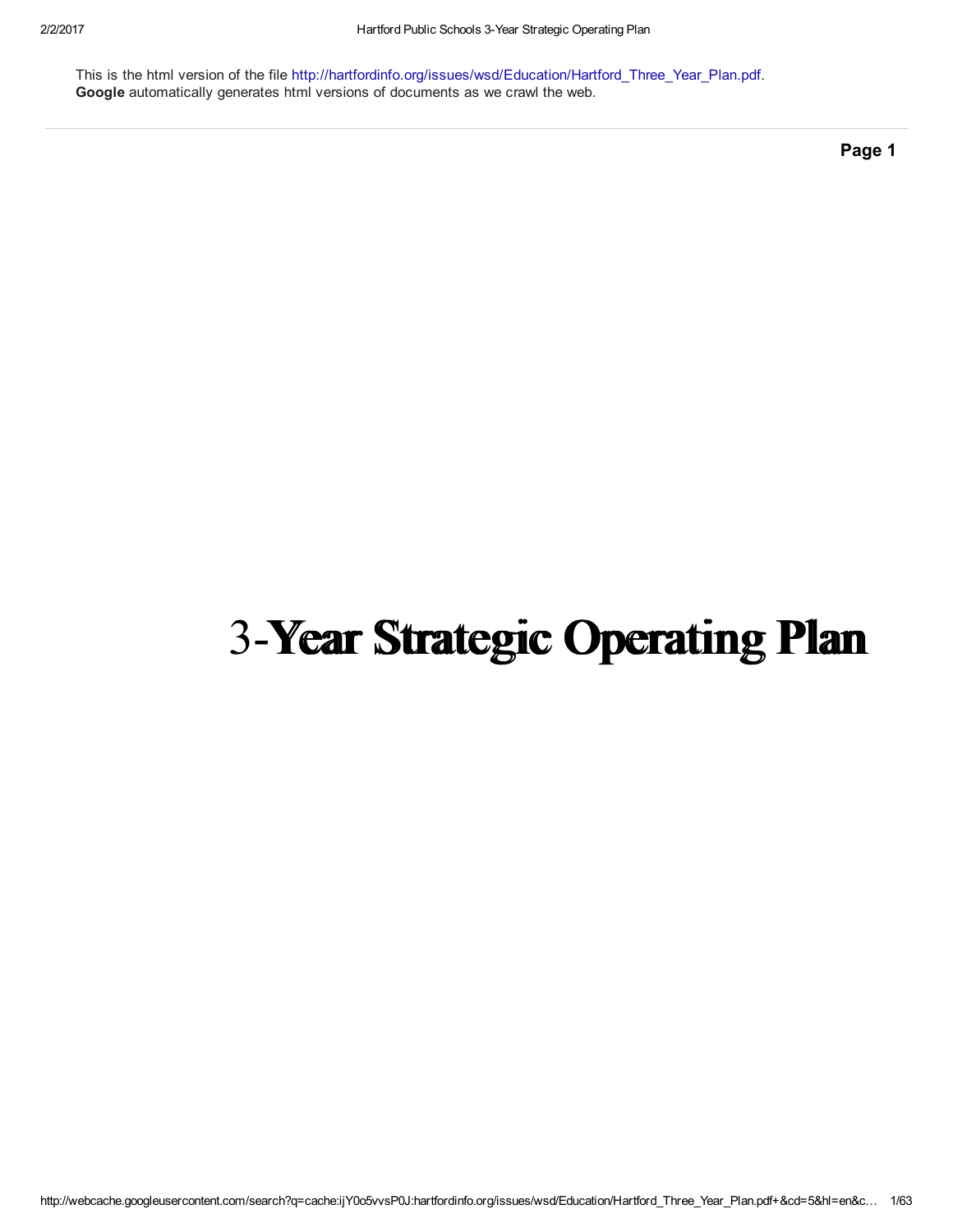## Page 2

## Table of Contents

| Goal 6: Strong Parent / Community Communication and Collaboration33 |  |  |
|---------------------------------------------------------------------|--|--|
|                                                                     |  |  |
|                                                                     |  |  |
|                                                                     |  |  |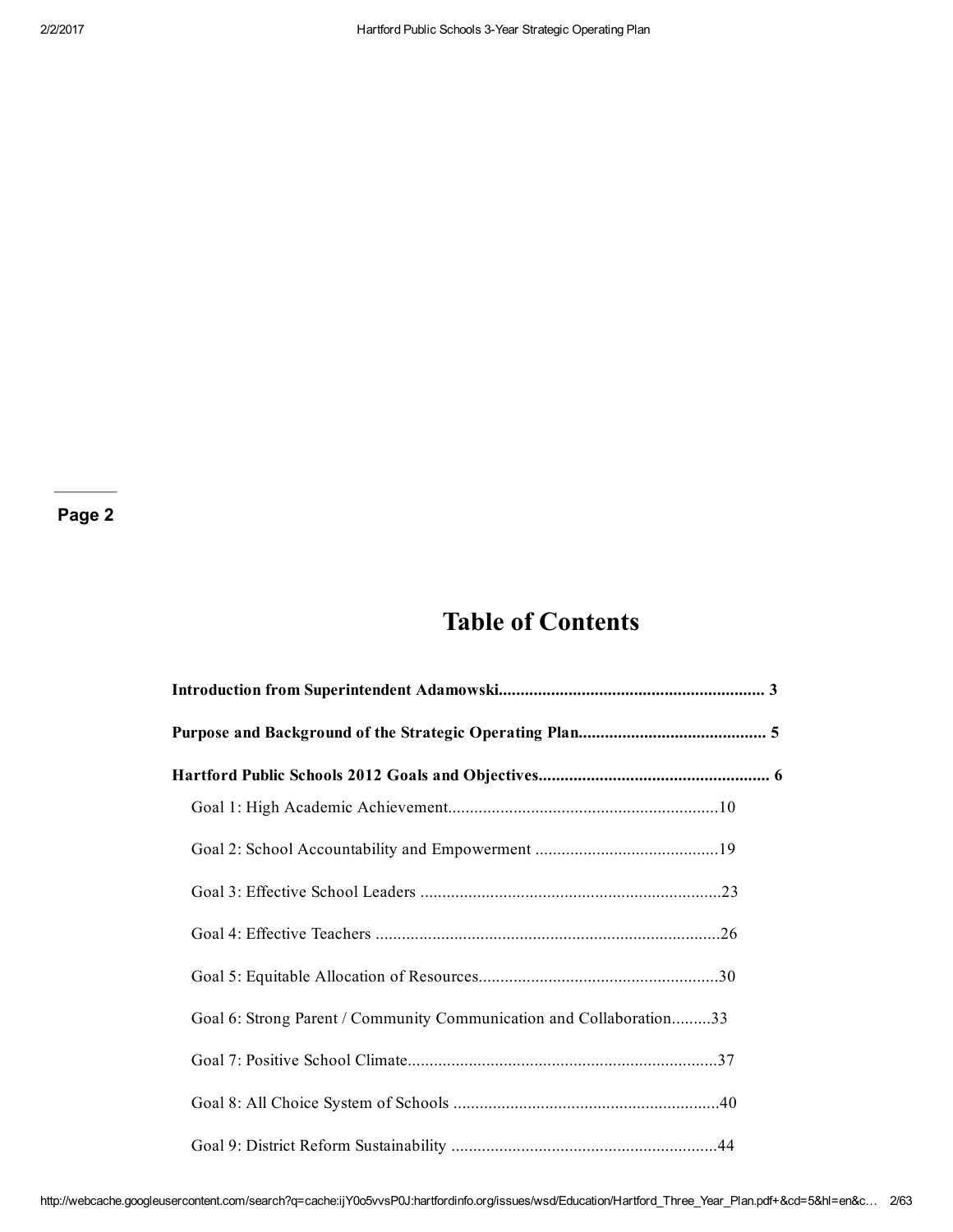| A2. HPS Board of Education Purpose, Core Beliefs and Commitments 50 |  |
|---------------------------------------------------------------------|--|
|                                                                     |  |
|                                                                     |  |
|                                                                     |  |
|                                                                     |  |

CHOOSE. ACHIEVE. SUCCEED 2 www.hartfordschools.org

Page 3

## Introduction from Superintendent Adamowski

Hartford's education reform occurs in the following context: according to the most recent census, on a percapita basis, Hartford is America's second poorest city while capital of its second wealthiest state. Ninety percent of the children served by the public schools of Hartford qualify for free or reduced lunch. Almost 20% have special needs and 17% are English language learners. With sixty-eight language groups, we are a city of immigrants and refugees, seeking the American Dream.

Results of the National Assessment of Educational Progress (NAEP) suggest that Connecticut has the widest achievement gap of any state in the U.S. Until recently, Hartford has been the poster child of Connecticut's achievement gap.

Connecticut's worst-in-the-nation achievement gap is defined by extreme income disparities among the state's 167 school districts. According to the recent report on The State of Connecticut Education by the independent think-tank ConnCAN, low-income African American elementary students score 21.3 points lower than higher-income African American students on state assessments. Low-income Hispanic students score 28.2 points lower than higher-income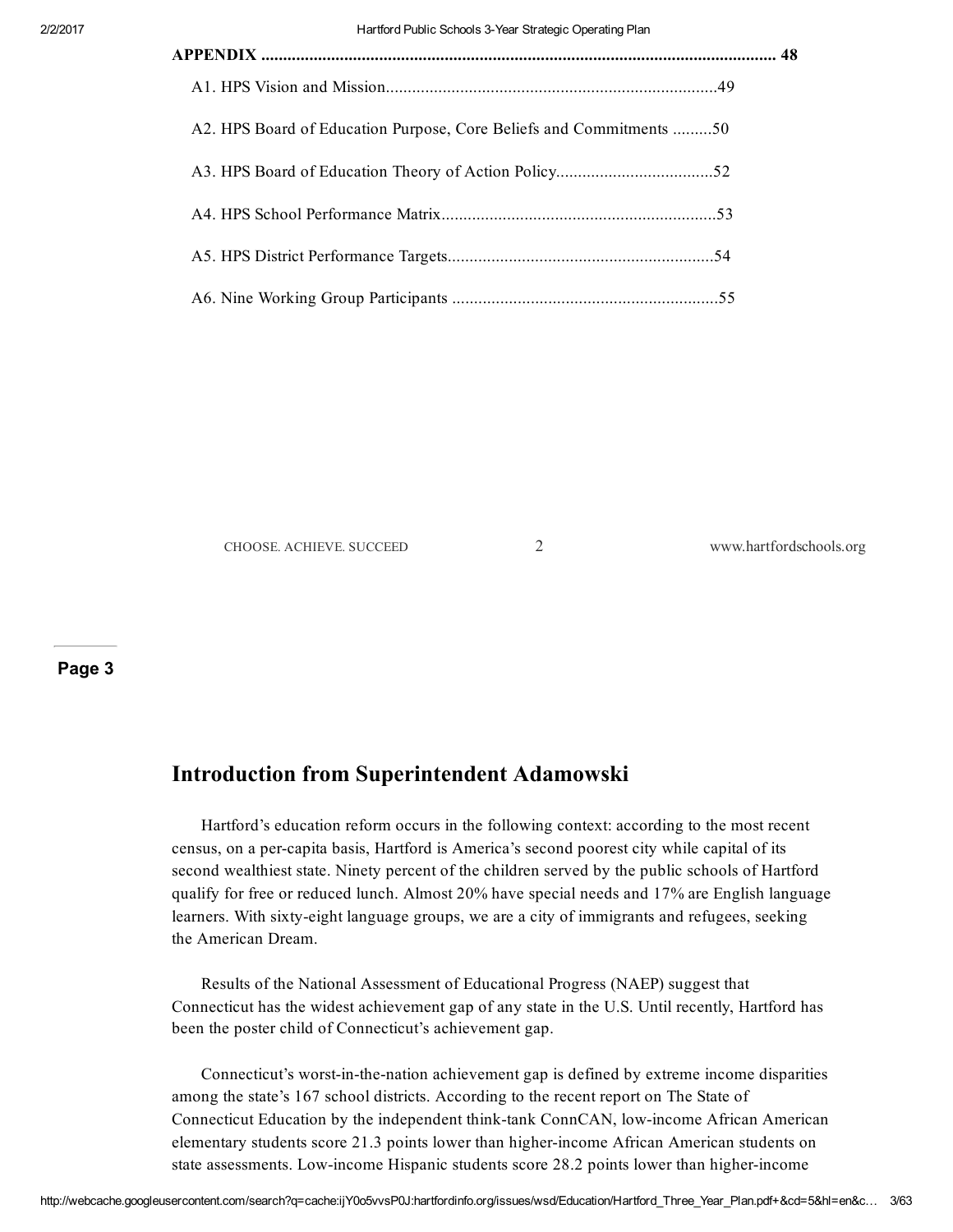Hispanic students. Low-income Caucasian students score 27.2 points lower than higher-income Caucasian students.

Connecticut's achievement gap is a creation of state policy that segregates lowincome, highneed students in a few urban school districts. Thus far, state policy leaders have been unable and/or unwilling to enact policy measures that would attenuate income segregation or effectively compensate for it. Obvious solutions include creating a county or regional school district, providing a level of state education funding commensurate to needs, and/or enabling socioeconomic integration by creating availability of low-income housing in wealthy suburbs. While these are issues that the State cannot escape in the long-term, the only short-term prospect for narrowing the achievement gap lies in our ability to change and reinvent ourselves as a system of high-poverty, high-performing schools, very different from what we were or what we are today. Our ability to succeed at this redesign constitutes the last best hope of Hartford's school children for a place in our global economy. It is the fundamental reason why we must change.

Change at this scale requires a reform strategy. Ours stands on two complementary pillars established by the Board of Education: A Managed Performance Empowerment (MPE) theory of action that defines our district's relationship with each school on the basis of its performance, and development of an "all choice" system of schools which creates and sustains a larger number of high-performing schools.

The MPE Theory of Action assumes that schools must have both autonomy and accountability to promote higher performance. It rewards effective teaching and leadership by creating a direct relationship between a school's academic performance and its operational autonomy. High-performing schools make all key staffing decisions and decide how the school's resources should be allocated. They are entitled to this level of autonomy as long as they are achieving results in terms of student achievement. Schools whose students do not achieve at the proficient level are subject to increasing levels of intervention from the central

CHOOSE. ACHIEVE. SUCCEED 3 www.hartfordschools.org

#### Page 4

office. If no improvement occurs, the school is redesigned and replaced with a higherperforming school model. The exchange of autonomy for accountability is an essential idea in this theory of change. If school leaders are to be responsible for results, they must have a full opportunity to manage the inputs and processes that determine those results. The School Performance Matrix shows the autonomy status for existing district schools based on their relative performance and rates of improvement from 2007-2008. (See Appendix).

An All Choice System means that all families have a greater opportunity to decide where their children attend school. It rests, in part, on the recognition that the act of making an educational choice helps to inspire commitment among students and families. Choice also recognizes diversity in learning interests, needs and values. Encouraging students to pursue their interests is an important way to tap learning potential. Small schools specializing in subject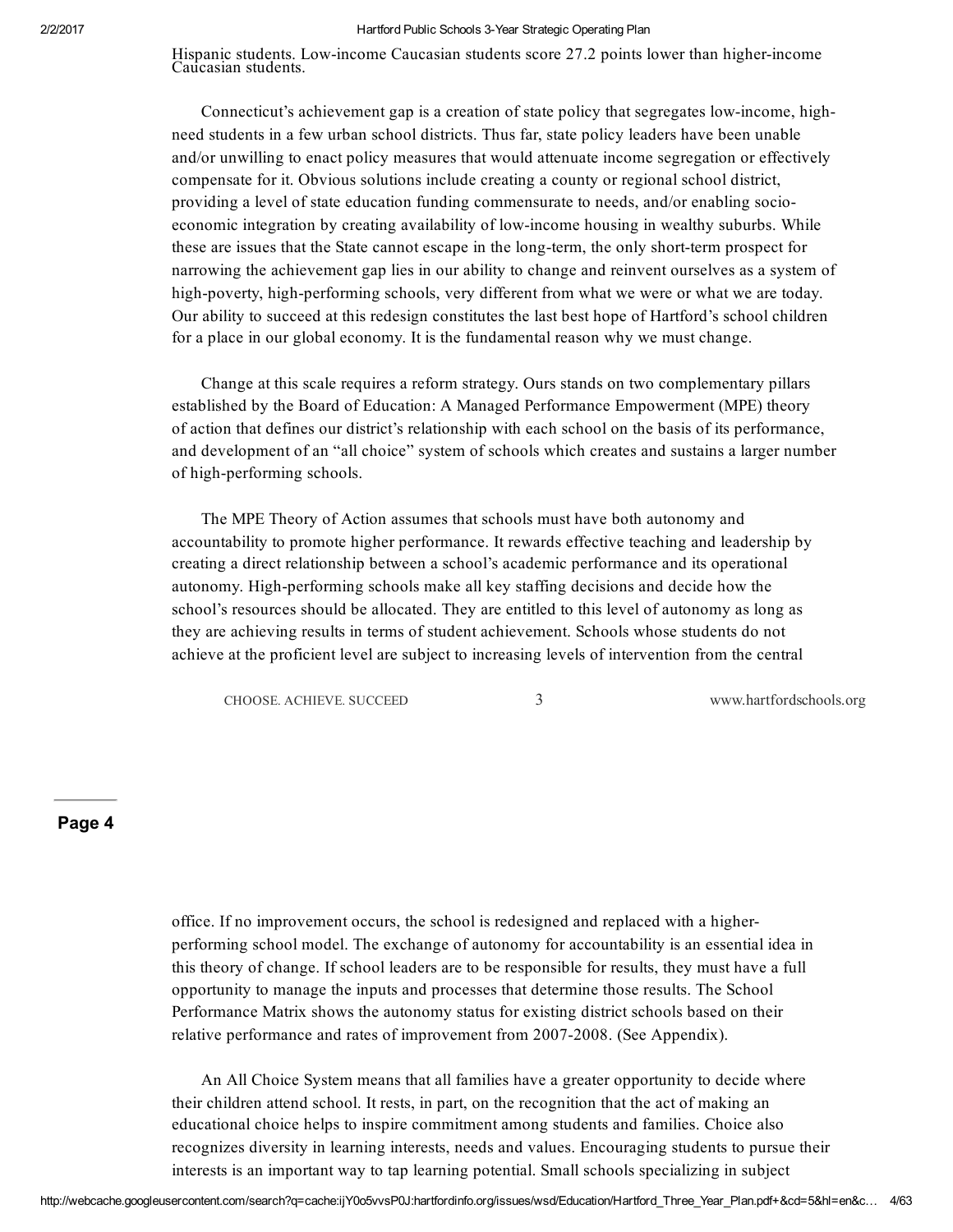matter like law and government, engineering, nursing, and global communication are an important component of new school development because the opportunity to choose and pursue a particular course of study often engages and motivates students in ways that more generalized programs do not.

The Strategic Operating Plan (the Plan) defines how Hartford's reform strategy will be carried out during the next three years and what we will give priority to accomplishing during the school years  $2009-10$  through  $2011-12$ . The nine goal areas define the big things that will become the characteristics of the Hartford Public Schools as systemic change occurs. The objectives give clear definition and meaning to each goal. The strategies in the plan represent our current best thinking as to the greatest levers toward accomplishing the objectives subject to our experience. The measures enable us to assess the degree of our success in achieving the Plan's objectives.

To a significant extent, the Plan provides an initial roadmap for achieving our vision: "...a system of high-performing distinctive schools of choice. The attainment of Hartford students in reading, math, science and college readiness will be reflective of the high educational outcomes of the State of Connecticut."

Steven J. Adamowski, Ph.D Superintendent November 18, 2008

CHOOSE. ACHIEVE. SUCCEED 4 www.hartfordschools.org

Page 5

## Purpose and Background of the Strategic Operating Plan

In December of 2007, the district received a Connecticut Department of Education-sponsored report from Cambridge Education that detailed many of the strengths of our fledging reform and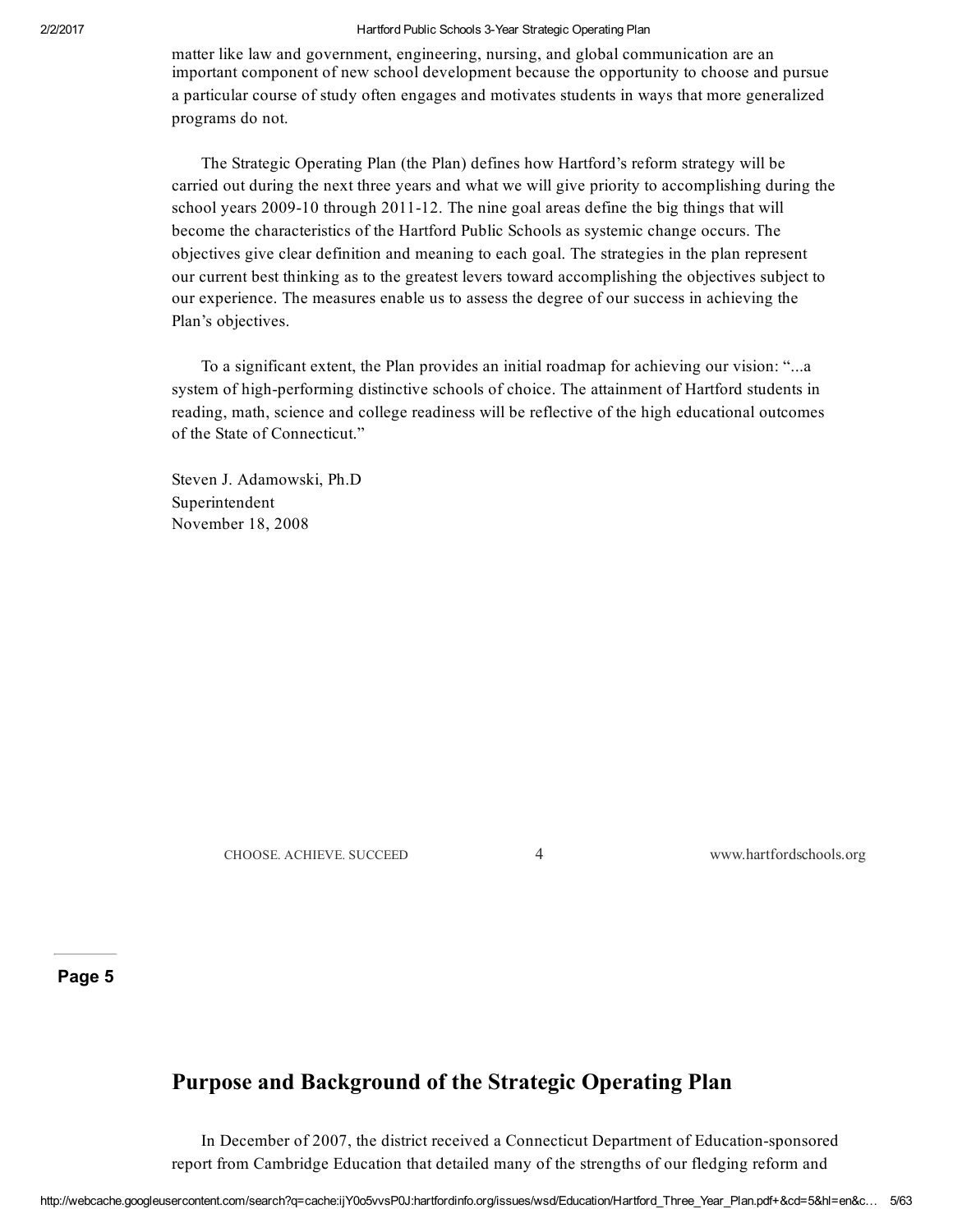opportunities for growth. This report highlighted the need for a multi-year strategic plan. This <br>Plan is designed to operationalize much of the work that we had already begun and explicitly outline the major goals that need to be accomplished to move our reform forward.

The Plan must bring the foundations of our reform – the Managed Performance Empowerment (MPE) theory of action and an All Choice System of Schools – to life for all of our constituents. We believe that a culture where leaders are empowered with autonomy and parents with choice creates the ideal environment for student achievement. It is crucial that, through this Plan, our students, parents, staff, community partners, and financial supporters understand how the district is creating a culture that is ultimately defined by the achievement of students.

The overall structure of the Plan is simple and ensures the measurability of the efforts we will undertake. We begin with nine high-level goals selected by the Board of Education (BOE) as the district's priorities. Every goal has a set of measurable objectives and aligned strategies designed to accomplish our overarching aims. The district will - annually in the summer - report on the measures articulated in this Plan in order to track the progress of our reform.

We recognize that this is a living, breathing document and that many elements within these pages may and will ultimately change. We stand ready to meet the challenges that this change will bring and are excited at the growth opportunity each turn in the road provides us. Most importantly, we must never forget the singular purpose of this work; closing the achievement gap to enable our children to be future leaders and participants in the global economy.

CHOOSE. ACHIEVE. SUCCEED 5 www.hartfordschools.org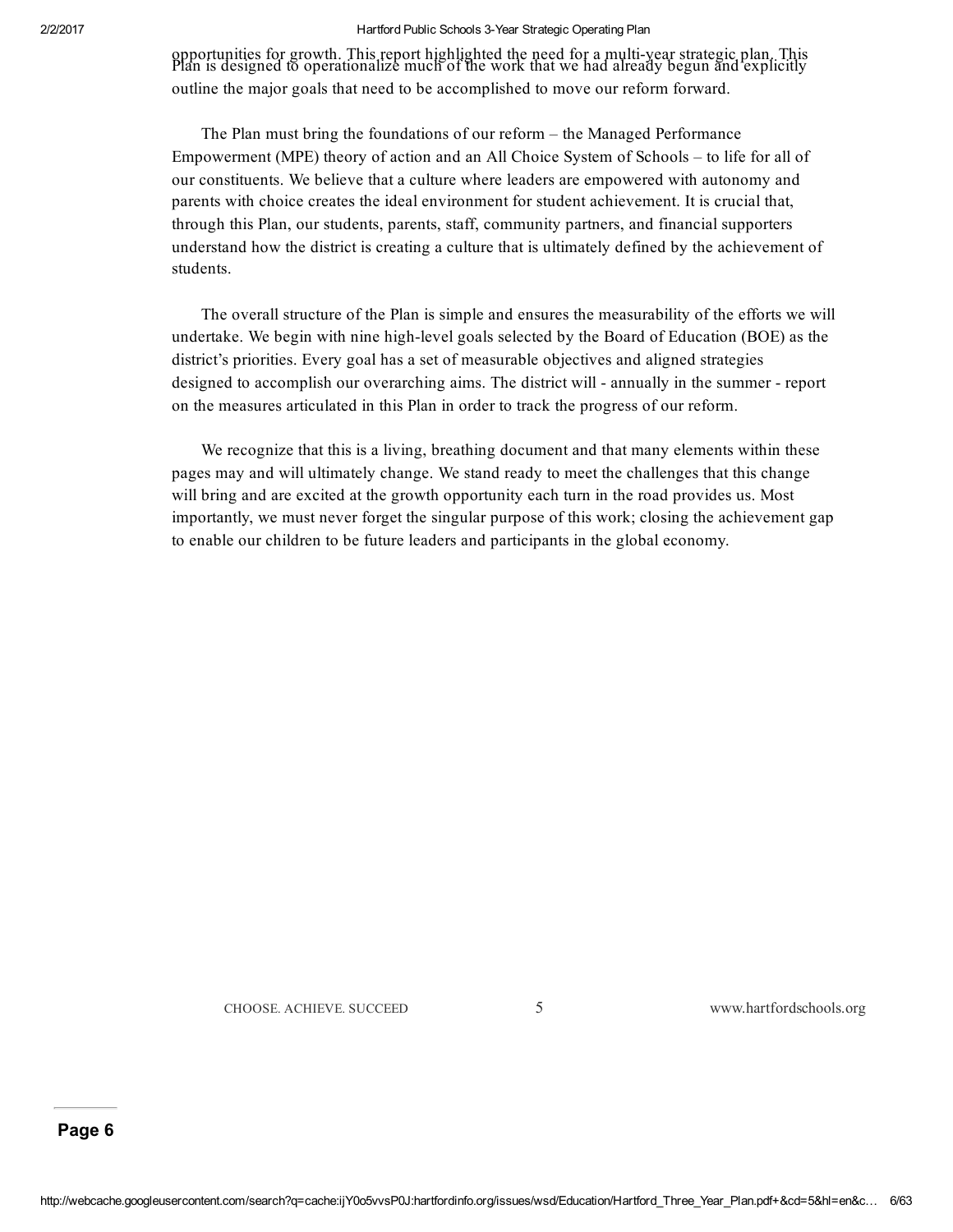## Hartford Public Schools 2012 Goals and Objectives

#### Goal 1: High Academic Achievement

- 1. On the Grades 3-8 CMT in Reading, Mathematics, Writing and Science the average grade level gain in the percentage of students scoring at or above proficiency will be at least
	- a. 12 percentage points for all students
	- b. 21 percentage points for students identified as special education
	- c. 18 percentage points for students identified as English Language Learners
- 2. On the Grade 10 CAPT in Reading, Mathematics, Writing and Science, the gain in the percentage of students scoring at or above proficiency will be at least
	- a. 12 percentage points for all students
	- b. 21 percentage points for students identified as special education
	- c. 18 percentage points for students identified as English Language Learners
- 3. The percentage of students graduating within 45 years will increase by at least 12 percentage points.
- 4. The percentage of students attending two-and four-year institutions will increase by 5%.
- 5. On the Grades K-3 DRA2 in Reading, the average grade level gain in the percentage of students at or above proficiency, between September and May annually, will be at least
	- a. 4 percentage points for all students
	- b. 7 percentage points for students identified as special education
	- c. 6 percentage points for students identified as English Language Learners
- 6. On the District Benchmark Assessment in Reading, the average grade level gain in the percentage of students at or above proficiency, between September and May annually, will be at least
	- a. 4 percentage points for general education students
	- b. 7 percentage points for students identified as special education
	- c. 6 percentage points for students identified as English Language Learners
- 7. On the District Benchmark Assessment in Writing, the average grade level gain in the percentage of students at or above proficiency, between September and May annually, will be at least
	- a. 4 percentage points for general education students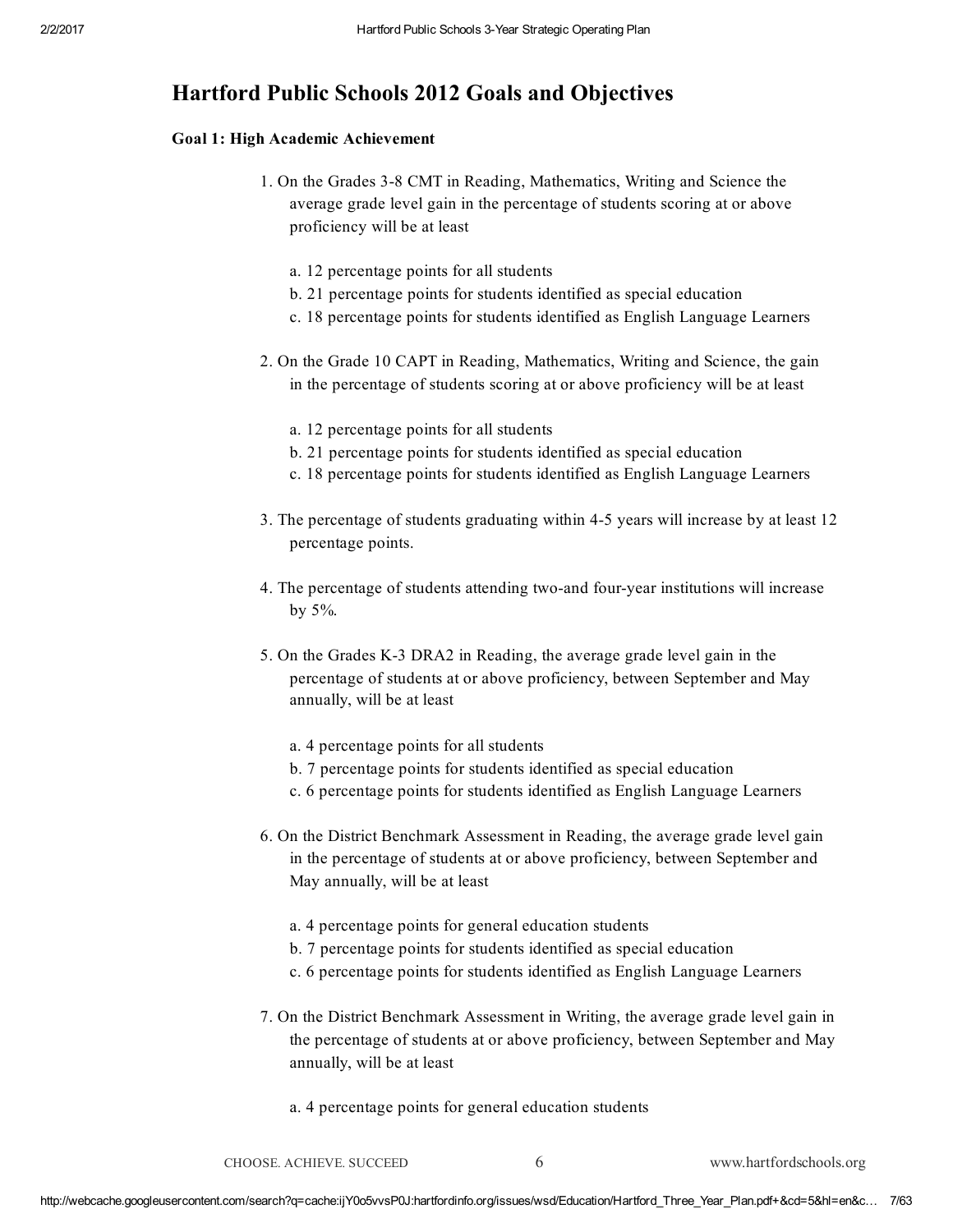#### Page 7

- b. 7 percentage points for students identified as special education
- c. 6 percentage points for students identified as English Language Learners
- 8. On the District Benchmark Assessment in Mathematics, the average grade level gain in the percentage of students at or above proficiency, between September and May annually, will be at least
	- a. 4 percentage points for general education students
	- b. 7 percentage points for students identified as special education
	- c. 6 percentage points for students identified as English Language Learners
- 9. On the District Benchmark Assessment in Science, the average grade level gain in the percentage of students at or above proficiency, between September and May annually, will be at least
	- a. 4 percentage points for general education students
	- b. 7 percentage points for students identified as special education
	- c. 6 percentage points for students identified as English Language Learners
- 10. On the Developmental Indicators for the Assessment of Learning (DIAL) for pre-Kindergarten students, the average gain in the percentage of students at or above proficiency will be at least 4 percentage points annually from September to May.
- 11. Align community resources in the arts and sciences with curriculum and course development.
- 12. At least 90% of all Individual Education Plans will be rated at or above the effective range on the IEP rubric.

#### Goal 2: School Accountability and Empowerment

- 1. All schools below an OSI of 70 will demonstrate an increase of 12 points over three years.
- 2. The percent of students meeting district performance targets will increase by 4% annually, in order to close the achievement gap.
- 3. Eighty percent of Hartford Public Schools will be in the autonomous range of the School Accountability Matrix by the end of 2012.

#### Goal 3: Effective School Leaders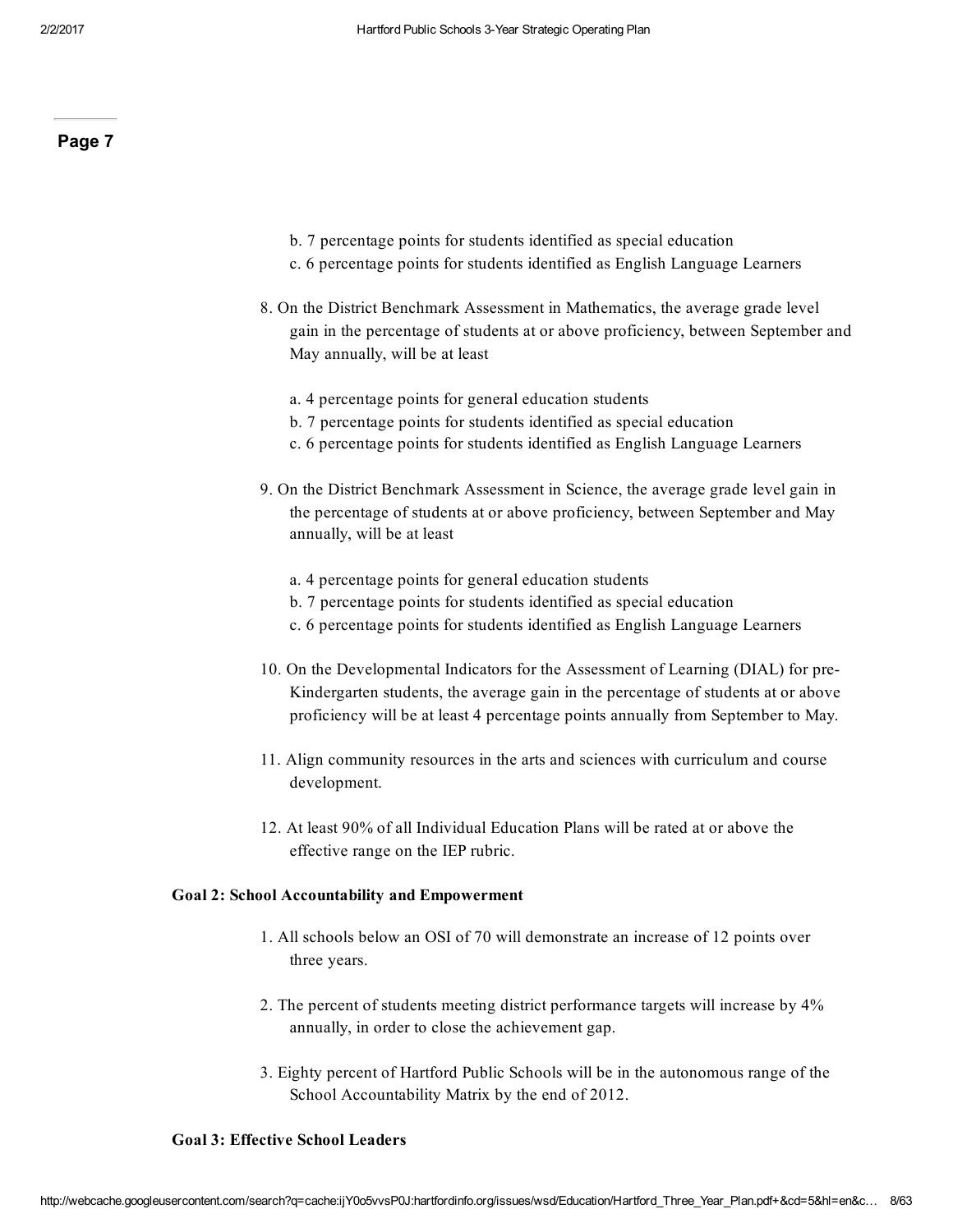- 1. All school leaders will attain an averall score at or above the effective range on rincipal.
- 2. The quality and effectiveness of professional development and support will result in the advancement of school leaders towards the effective range on the SLR.

CHOOSE. ACHIEVE. SUCCEED 7 www.hartfordschools.org

#### Page 8

3. The district will internally and externally recruit, develop, and retain effective school leaders that reflect the diversity of the community to a greater degree with a goal of having an effective principal in every school.

#### Goal 4: Effective Teachers

- 1. All teachers will attain an overall score at or above the effective range on the Effective Teacher Rubric (ETR) by their 3 <sup>rd</sup> year of employment as a teacher.
- 2. The quality and effectiveness of professional development and support will result in the advancement of teachers towards the effective range on the ETR.
- 3. The district will internally and externally recruit, develop, and retain effective teachers that reflect the diversity of the community to a greater degree with a goal of having an effective teacher in every classroom.

#### Goal 5: Equitable Allocation of Resources

- 1. The district and schools shall operate in a fiscally responsible manner and align their resources to this Plan.
- 2. At least seventy percent of the general funds operating budget will be equitably distributed to schools pursuant to choice and respective student needs.
- 3. Close the equity gap at all schools through the SBB process.
- 4. Grant funds will be appropriately aligned to support the achievement of district performance targets and Plan goals.
- 5. In collaboration with the City of Hartford, a long-range Facilities Management Plan (FMP) will be developed that supports an All-Choice System of Schools.

#### Goal 6: Strong Parent / Community Communication and Collaboration

1. Increase the level of parental and community involvement in each child's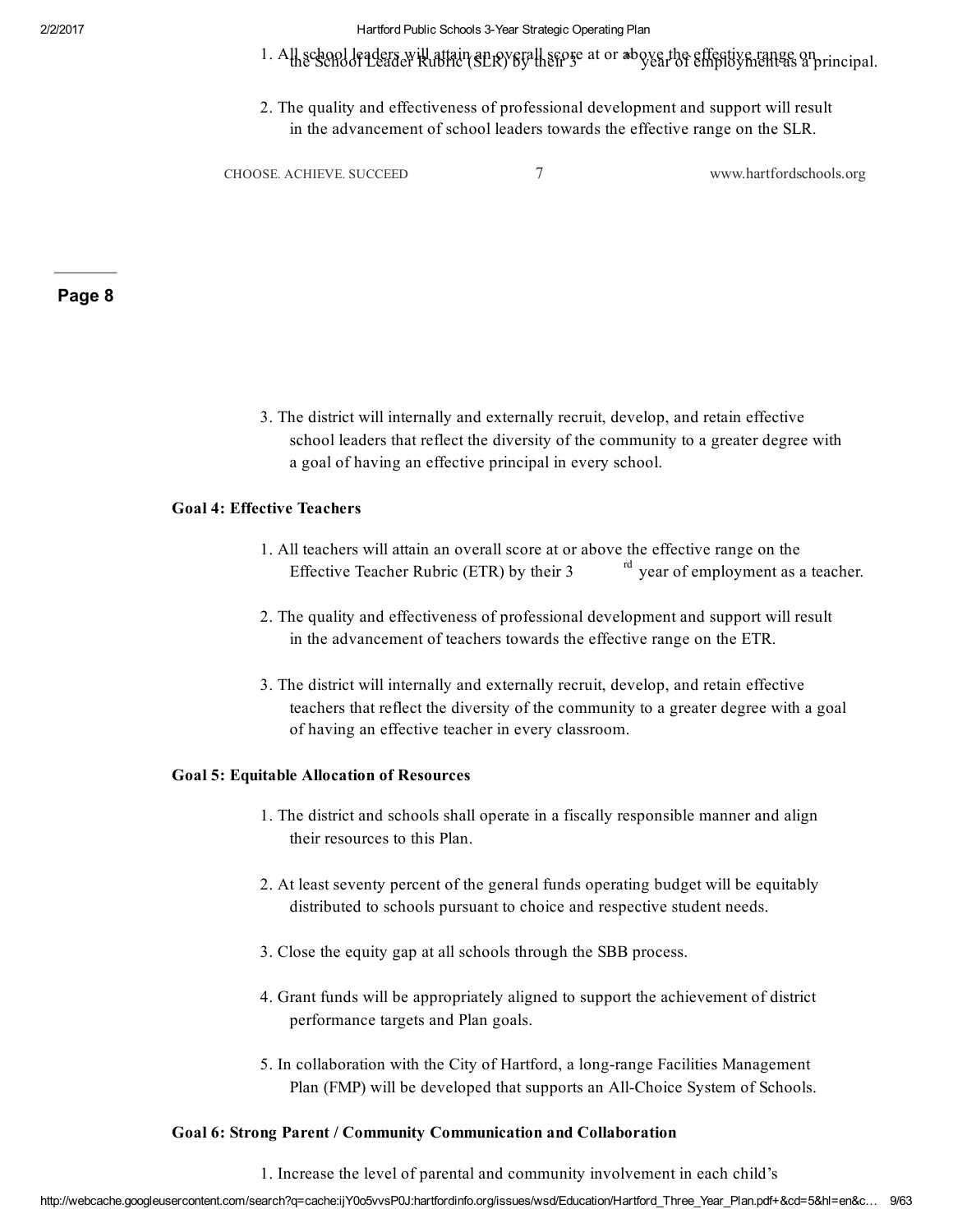education.

- 2. Improve the level of satisfaction of parents, families and students with their schools.
- 3. High performing community partnerships will exist at all schools.
- 4. All autonomous schools will establish School Governance Councils (SGCs).
- 5. Increase the level of parent satisfaction with the effectiveness of the district PPT process.

CHOOSE. ACHIEVE. SUCCEED 8 www.hartfordschools.org

#### Page 9

#### Goal 7: Positive School Climate

- 1. All schools will provide a positive climate and safe environment
- 2. All schools will implement programs to develop student character and life skills preparing our students to be competitive in the global economy
- 3. Increase instructional time by improving classroom management

#### Goal 8: All Choice System of Schools

- 1. The district will create an all-choice system of schools where families and students can engage in informed choice options for an inter-district or intradistrict school.
- 2. The district will annually increase the percentage of students choosing an intradistrict school in order to attain the demand principle of the 2008 *Shef* stipulation.
- 3. The district will annually increase the percentage of students receiving one of their first three school choices at transitional entry grade levels in the inter or intra-district application process.
- 4. There will be a representative population of students receiving special education and English Language Learner services at all inter- and intra-district schools

#### Goal 9: District Reform Sustainability

1. Develop a succession plan for the Superintendent and key senior management positions.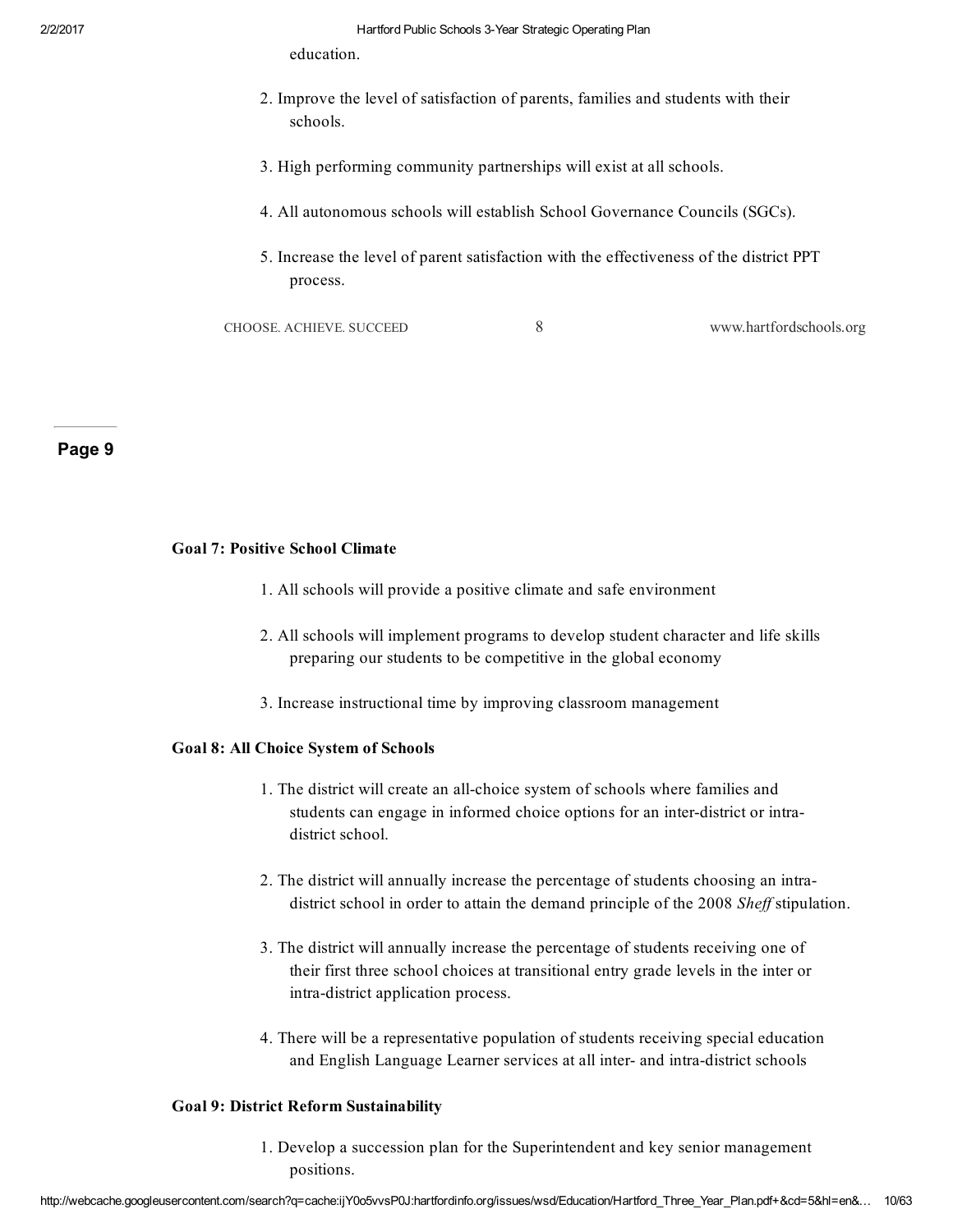- 2. Develop and adopt required Reform Governance in Action (RGA) reform policies.
- 3. Establish a Board of Education and senior cabinet induction and sustainability plan that enables HPS to continue reform governance work.
- 4. Develop a three-year financial plan aligned to the Plan and update annually.
- 5. Work in collaboration with the local education fund (Achieve Hartford) to sustain district reform.
- 6. Focus and align community partnerships and donor grants that support and enhance the greatest points of leverage for closing the achievement gap.
- 7. Achieve annual progress on the measures of the Plan.

CHOOSE. ACHIEVE. SUCCEED 9 www.hartfordschools.org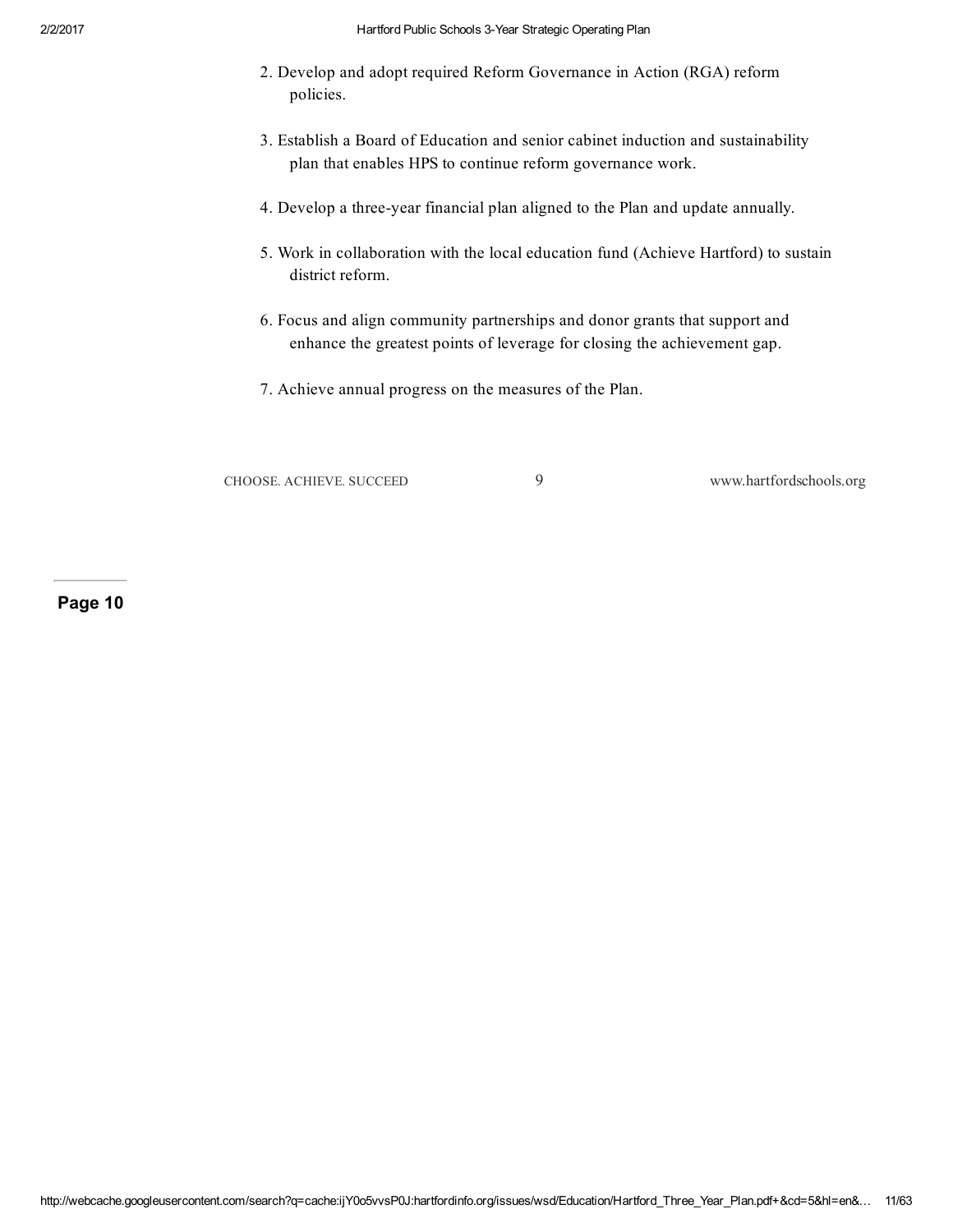CHOOSE. ACHIEVE. SUCCEED 10 www.hartfordschools.org

## Page 11

## *Goal 1: High Academic Achievement*

#### A. Overview

As stated in our district mission, our "system of schools exists to provide all students with access to participation in a global economy through attainment of Academic Standards of the State of Connecticut and readiness for post-secondary education." Historically, Hartford students have achieved at levels well below the state average. In order to close the achievement gap within the next decade, our reform plan includes accelerating achievement at a rate that exceeds that of the state and rewarding gains with increased school autonomy.

Systemically, we focus on six achievement metrics that, when considered comprehensively, track the life cycle of a Hartford student through our schools:

▪ 3rd grade Reading as measured by the CMT

http://webcache.googleusercontent.com/search?q=cache:ijY0o5vvsP0J:hartfordinfo.org/issues/wsd/Education/Hartford\_Three\_Year\_Plan.pdf+&cd=5&hl=en&… 12/63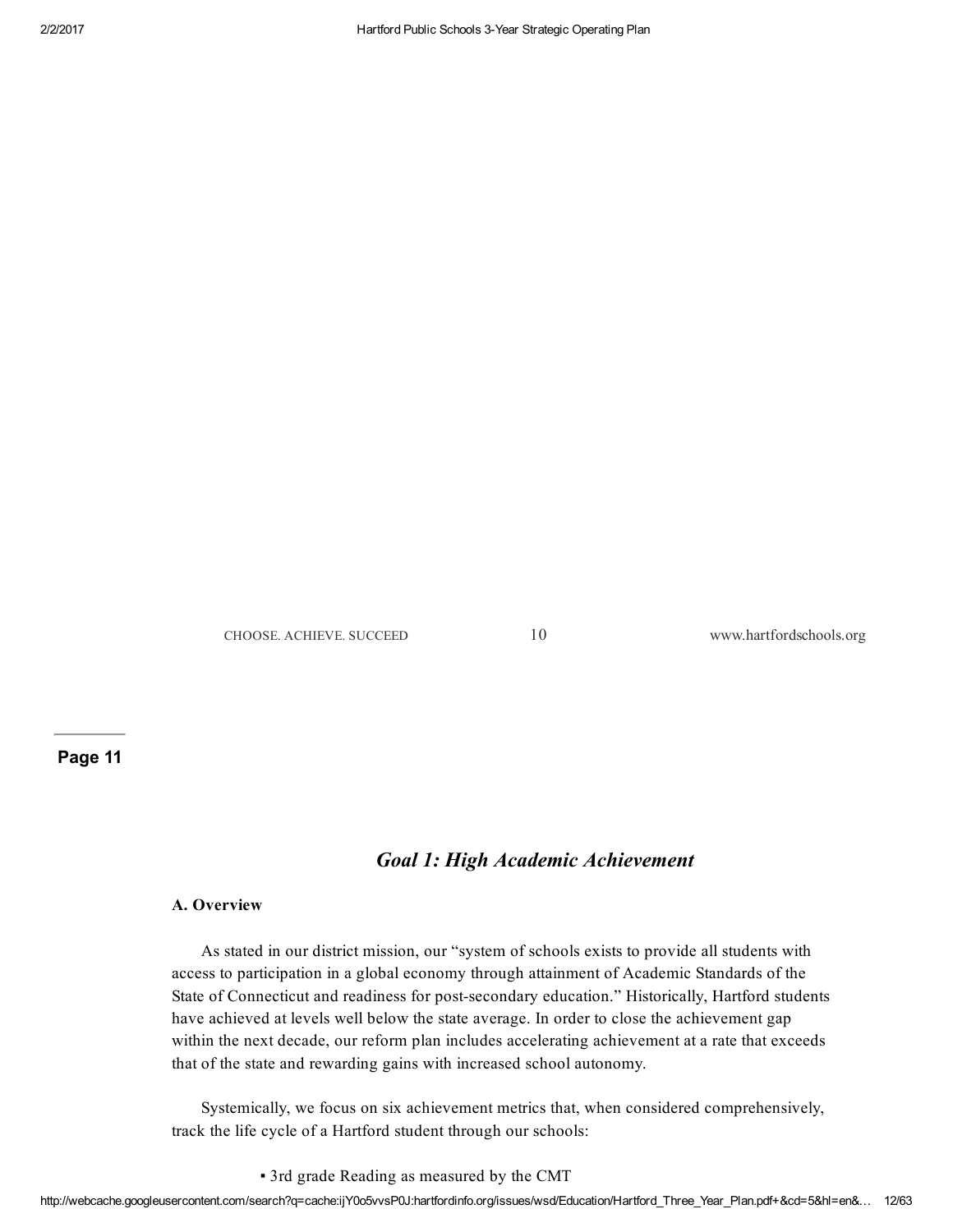- 4th grade Math as measured by the CMT
- 5th grade Writing as measured by the CMT
- 7th grade Math as measured by the CMT
- 8th grade Science as measured by the CMT
- 10th grade CAPT (Reading and Writing)

In 2008, third grade students demonstrated a 3.2% increase in reading, while student mathematics performance improved 7.5% in grade 4 and 8.8% in grade 7. These new gains reveal that the early results of our reforms are encouraging and reinforce our core beliefs and strategies. In order to establish a pattern of consistent growth, it is imperative that we plan for, design and implement rigorous curriculum and academic supports that nurture each student's innate capacity to achieve.

We further recognize that our special education and ELL students, when successfully targeted and served through the proactive use of intervention data, will accelerate the progress of HPS. Thus, these high-level metrics, coupled with our supplemental strategies, comprise the bulk of our objectives for High Academic Achievement.

#### B. Objectives

- 1. On the Grades 3-8 CMT in Reading, Mathematics, Writing and Science the average grade level gain in the percentage of students scoring at or above proficiency will be at least
	- a. 12 percentage points for all students
	- b. 21 percentage points for students identified as special education
	- c. 18 percentage points for students identified as English Language Learners

CHOOSE. ACHIEVE. SUCCEED 11 www.hartfordschools.org

- 2. On the Grade 10 CAPT in Reading, Mathematics, Writing and Science, the gain in the percentage of students scoring at or above proficiency will be at least
	- a. 12 percentage points for all students
	- b. 21 percentage points for students identified as special education
	- c. 18 percentage points for students identified as English Language Learners
- 3. The percentage of students graduating within 45 years will increase by at least 12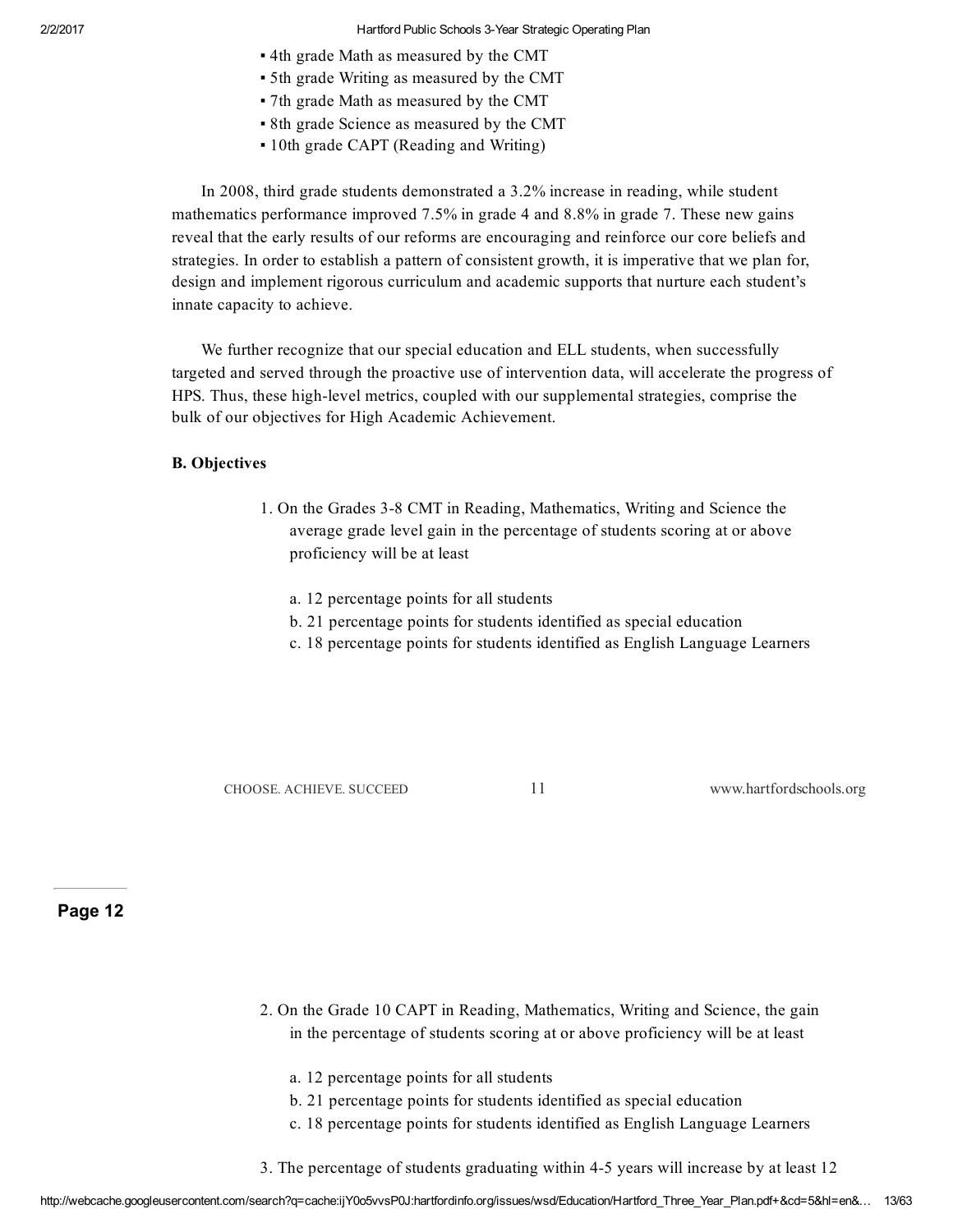percentage points.

- 4. The percentage of students attending two-and four-year institutions will increase by 5%.
- 5. On the Grades K-3 DRA2 in Reading, the average grade level gain in the percentage of students at or above proficiency, between September and May annually, will be at least
	- a. 4 percentage points for all students
	- b. 7 percentage points for students identified as special education
	- c. 6 percentage points for students identified as English Language Learners
- 6. On the District Benchmark Assessment in Reading, the average grade level gain in the percentage of students at or above proficiency, between September and May annually, will be at least
	- a. 4 percentage points for general education students
	- b. 7 percentage points for students identified as special education
	- c. 6 percentage points for students identified as English Language Learners
- 7. On the District Benchmark Assessment in Writing, the average grade level gain in the percentage of students at or above proficiency, between September and May annually, will be at least
	- a. 4 percentage points for general education students
	- b. 7 percentage points for students identified as special education
	- c. 6 percentage points for students identified as English Language Learners
- 8. On the District Benchmark Assessment in Mathematics, the average grade level gain in the percentage of students at or above proficiency, between September and May annually, will be at least
	- a. 4 percentage points for general education students
	- b. 7 percentage points for students identified as special education
	- c. 6 percentage points for students identified as English Language Learners

CHOOSE. ACHIEVE. SUCCEED 12 www.hartfordschools.org

#### Page 13

9. On the District Benchmark Assessment in Science, the average grade level gain in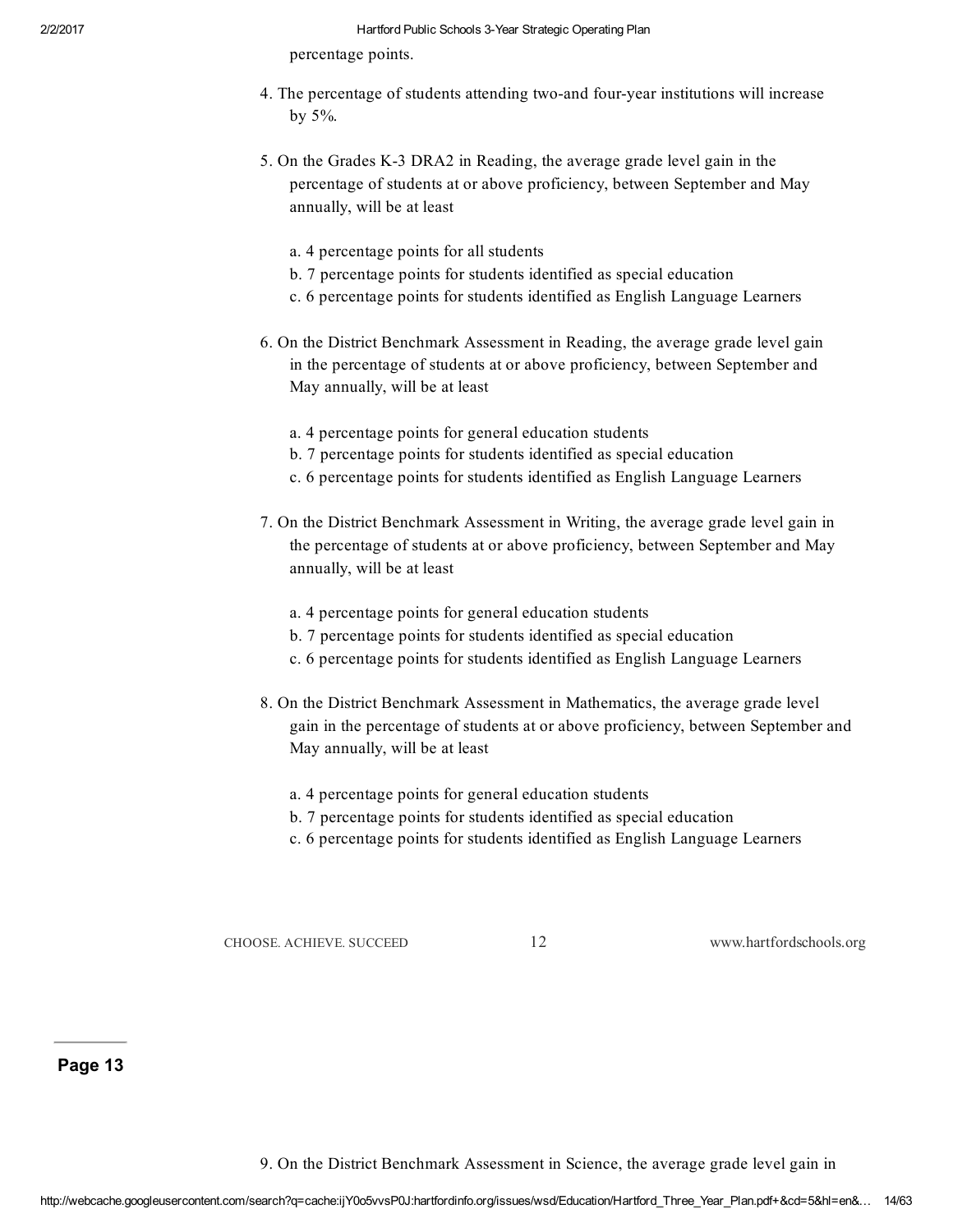the percentage of students at or above proficiency, between September and May annually, will be at least

- a. 4 percentage points for general education students
- b. 7 percentage points for students identified as special education
- c. 6 percentage points for students identified as English Language Learners
- 10. On the Developmental Indicators for the Assessment of Learning (DIAL) for pre-Kindergarten students, the average gain in the percentage of students at or above proficiency will be at least 4 percentage points annually from September to May.
- 11. Align community resources in the arts and sciences with curriculum and course development.
- 12. At least 90% of all Individual Education Plans will be rated at or above the effective range on the IEP rubric.

#### C. Strategies

| 1. Implement a comprehensive, research-based, prek-12 district curriculum<br>(standards and/or Grade Level Expectations, instructional strategies, assessments)<br>for reading, math, writing, and science that flows seamlessly from one grade level<br>to the next. |                              |  |
|-----------------------------------------------------------------------------------------------------------------------------------------------------------------------------------------------------------------------------------------------------------------------|------------------------------|--|
| <b>Accountable:</b> Chief Academic Officer                                                                                                                                                                                                                            | <b>Start Date: Fall 2009</b> |  |
| 2. Implement a web-accessible curriculum.                                                                                                                                                                                                                             |                              |  |
| <b>Accountable: Deputy Chief Academic Officer</b>                                                                                                                                                                                                                     | <b>Start Date: Fall 2009</b> |  |
| 3. Include alternate forms of assessments and varied instructional strategies in the<br>curriculum that meet a variety of student learning styles, and cultural and<br>language origins.                                                                              |                              |  |
| <b>Accountable:</b> Chief Academic Officer                                                                                                                                                                                                                            | <b>Start Date: Fall 2009</b> |  |
| 4. Implement curriculum that integrates priority standards for literacy, numeracy,<br>science, and social studies for grades K-5.                                                                                                                                     |                              |  |
| <b>Accountable:</b> Chief Academic Officer                                                                                                                                                                                                                            | <b>Start Date: Fall 2009</b> |  |
| 5. Implement comprehensive, research-based K-12 English as a Second Language<br>(ESL) curriculum.                                                                                                                                                                     |                              |  |
| <b>Accountable:</b> Deputy Chief Academic Officer                                                                                                                                                                                                                     | <b>Start Date: Fall 2009</b> |  |
| 6. Create incentives for schools to transition ELL students to mainstream classes<br>after 30 months of services.                                                                                                                                                     |                              |  |
| <b>Accountable:</b> Deputy Chief Academic Officer                                                                                                                                                                                                                     | <b>Start Date: Fall 2009</b> |  |
|                                                                                                                                                                                                                                                                       |                              |  |

CHOOSE. ACHIEVE. SUCCEED 13 www.hartfordschools.org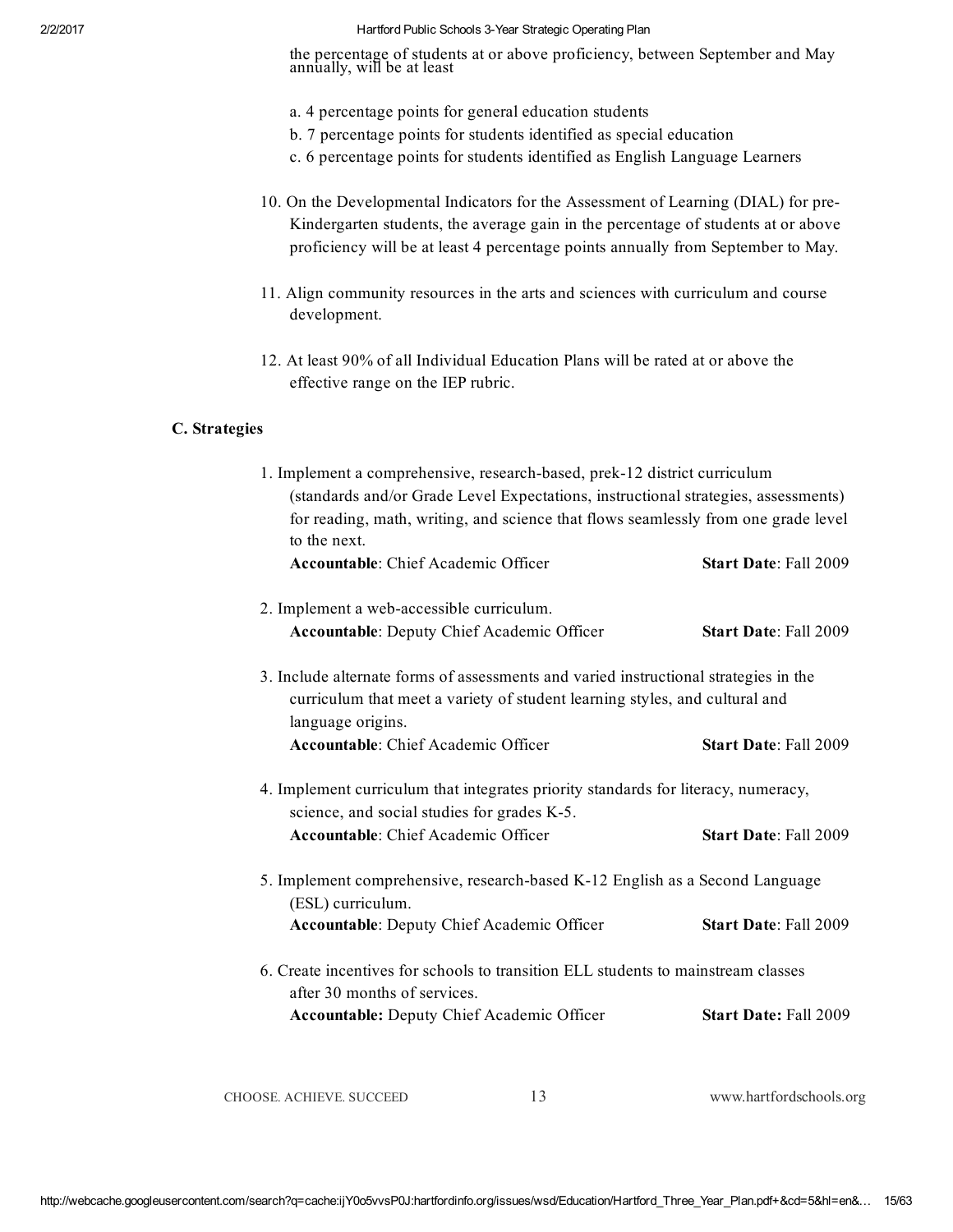- 7. Establish effective school-based data teams to improve student achievement as a result of analyzing state, district, and school data. Accountable: Assistant Superintendents, Start Date: Fall 2009 Deputy Chief Academic Officer 8. Implement a comprehensive Professional Development plan that: a. Prepares the curriculum writing team (standards, instructional strategies, assessments)
	- b. Prepares teachers to implement curriculum effectively including the use of embedded curricular assessments to inform differentiated instruction.
	- c. Prepares teachers to understand the alignment of curriculum from grade level to grade level.
	- d. Prepares administrators and teachers to implement effective school-based data teams.
	- e. Prepares principals and instructional leaders to monitor curriculum implementation effectively.
	- f. Uses the Connecticut Accountability for Learning Initiative (CALI) framework including Hartford's work on Powerful Practices

Accountable: Chief Academic Officer

Director of Professional Learning Assistant Superintendents Start Date: Fall 2009

9. Provide school administrators and staff with mandatory Professional

Development regarding:

- a. Federal and state laws in special education
- b. PPT process and district PPT rubric
- c. IEP design and district IEP rubric use
- d. Curriculum modifications and accommodations
- e. Transition planning
- f. Low incidence disabilities
- g. Prevention and intervention
- h. Effective instruction
- i. Behavior management
- Accountable: Assistant Superintendent of Learning Support Services
	- Director of Special Education

Director of Professional Learning Start Date: Fall 2009

10. Implement Professional Development sessions to train paraprofessional in best practices for supporting student learning.

Accountable: Assistant Superintendent of Learning Support Services

Director of Special Education

Director of Professional Learning Start Date: Fall 2009

11. Adopt guidelines for paraprofessional/adult support to comply with state and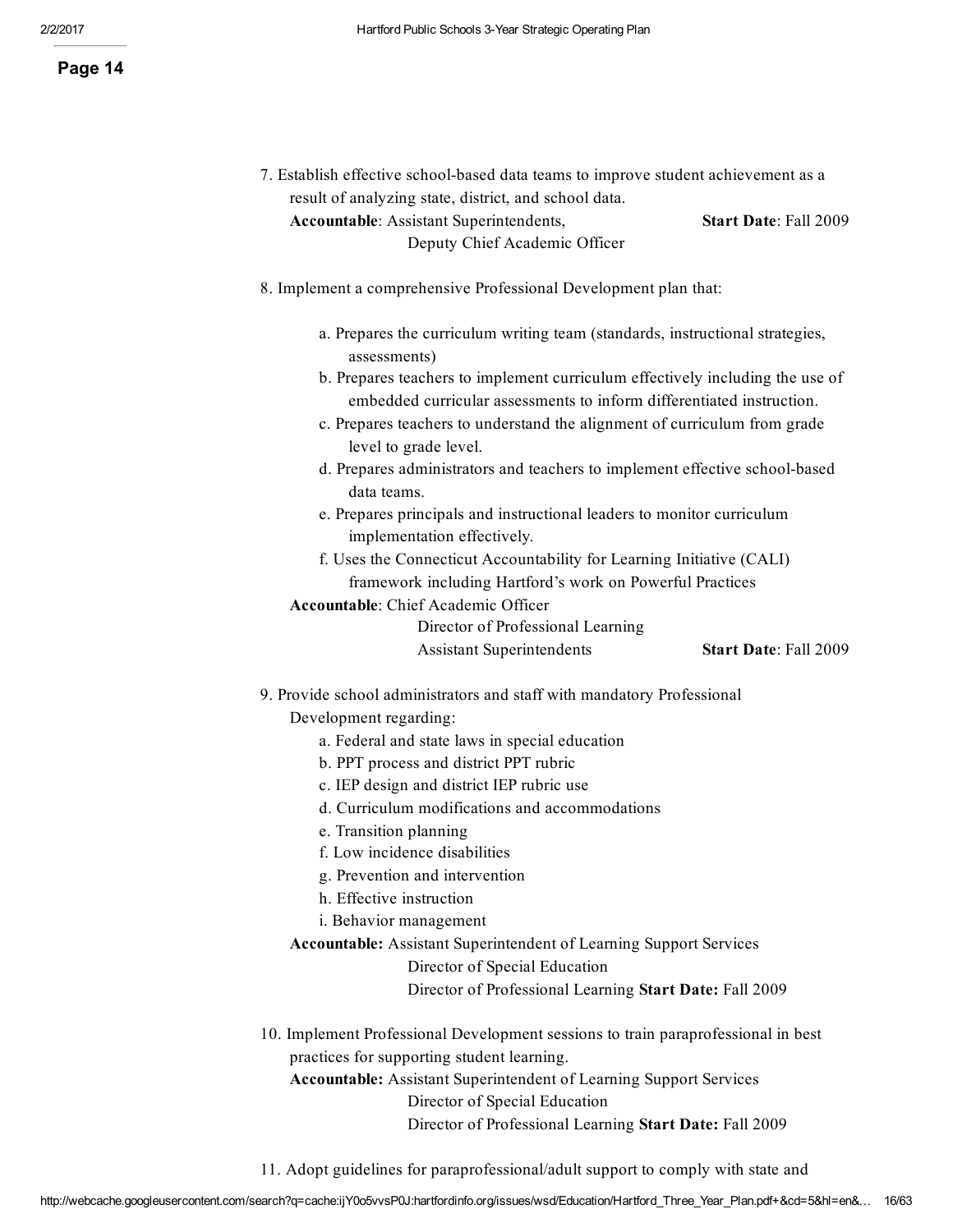federal laws and best professional practices for supporting student learning.

CHOOSE. ACHIEVE. SUCCEED 14 www.hartfordschools.org

Page 15

| <b>Accountable:</b> Assistant Superintendent of Learning Support Services                                                                                                                                            |                              |
|----------------------------------------------------------------------------------------------------------------------------------------------------------------------------------------------------------------------|------------------------------|
| Director of Special Education                                                                                                                                                                                        |                              |
| <b>Assistant Superintendents</b>                                                                                                                                                                                     | <b>Start Date: Fall 2009</b> |
| 12. Effectively meet the learning needs of children age three and older who require<br>special education and related services.                                                                                       |                              |
| <b>Accountable:</b> Assistant Superintendent of Learning Support Services<br>Director of Special Education                                                                                                           |                              |
| Assistant Superintendent of Elementary                                                                                                                                                                               |                              |
|                                                                                                                                                                                                                      | <b>Start Date: Fall 2009</b> |
| 13. Develop and implement a rubric to assess student's Individual Education Plans<br>and provide feedback to Planning and Placement Teams regarding the quality of<br>the IEP.                                       |                              |
| <b>Accountable:</b> Assistant Superintendent of Learning Support Services                                                                                                                                            |                              |
| Director of Special Education                                                                                                                                                                                        |                              |
| <b>Assistant Superintendents</b>                                                                                                                                                                                     | <b>Start Date: Fall 2009</b> |
| 14. Develop and implement a plan to meet the needs of students who require<br>transition services beyond the typical age of graduation.<br><b>Accountable:</b> Assistant Superintendent of Learning Support Services |                              |
| Director of Special Education                                                                                                                                                                                        |                              |
| Assistant Superintendent of Secondary                                                                                                                                                                                | <b>Start Date: Fall 2009</b> |
| 15. Audit quarterly reviews of IEP goals and objectives will be done to ensure                                                                                                                                       |                              |
| mastery of targeted skills for students receiving special education services.                                                                                                                                        |                              |
| <b>Accountable:</b> Assistant Superintendent of Learning Support Services<br>Director of Special Education                                                                                                           |                              |
| <b>Assistant Superintendents</b>                                                                                                                                                                                     | <b>Start Date: Fall 2009</b> |
| 16. Decrease the over-identification of male students for special education services<br><b>Accountable:</b> Assistant Superintendents                                                                                |                              |
| Deputy Chief Academic Officer                                                                                                                                                                                        | <b>Start Date: Fall 2010</b> |
| 17. Implement a curriculum review process for improving curriculum based on<br>student achievement data and teacher input.                                                                                           |                              |

Accountable: Chief Academic Officer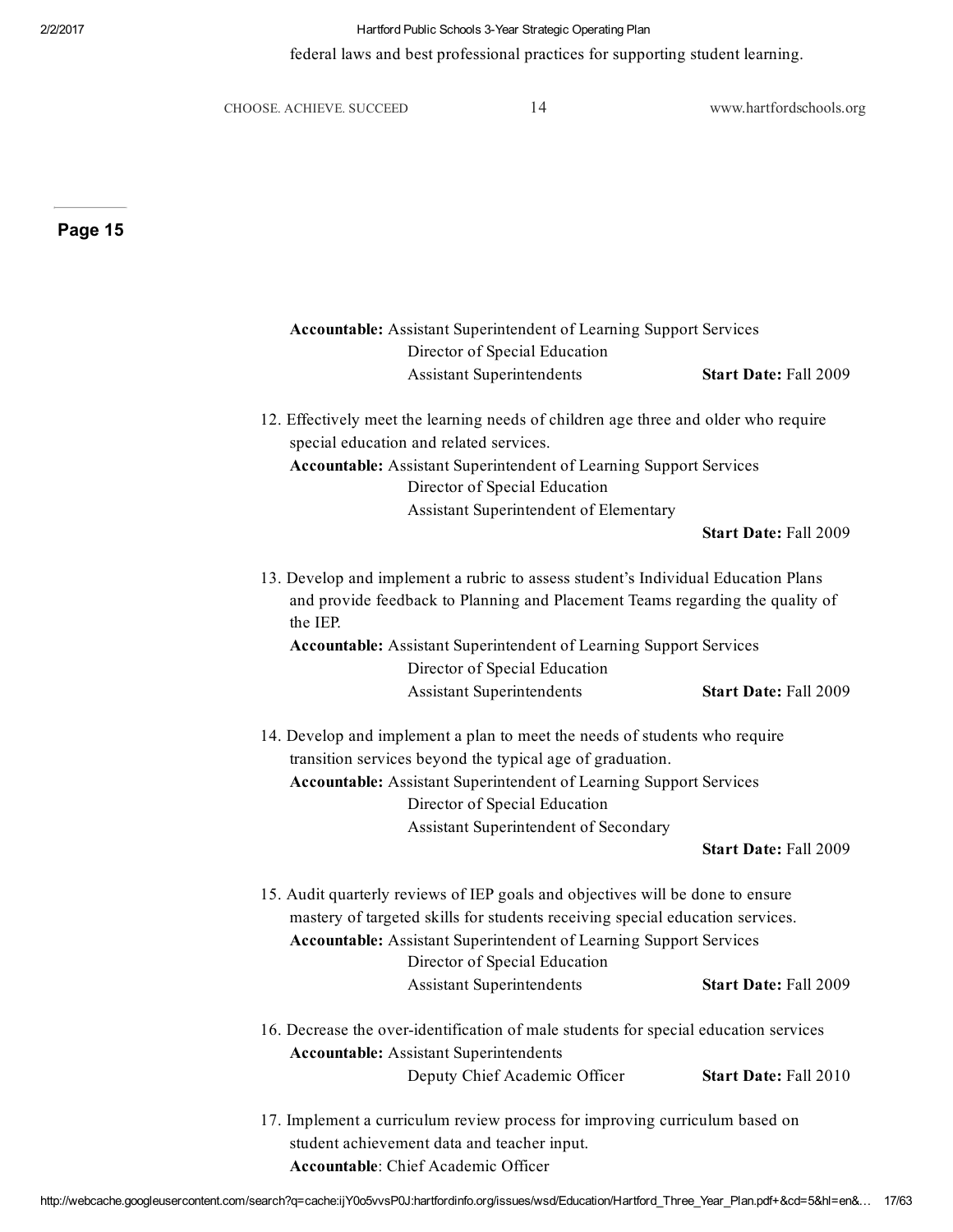Deputy Chief Academic Officer Start Date: Fall 2009

18. Implement a system of intensive early intervention for students for whom quality core instruction is insufficient to meet their learning needs. These interventions will use scientifically validated instruction that is continuously and effectively monitored and modified based on student response. Accountable: Chief Academic Officer

Deputy Chief Academic Officer

CHOOSE. ACHIEVE. SUCCEED 15 www.hartfordschools.org

| Director of Special Education                                                                                                                                                                                                               | Start Date: Fall 2009          |
|---------------------------------------------------------------------------------------------------------------------------------------------------------------------------------------------------------------------------------------------|--------------------------------|
| 19. Monitor and support all schools in the creation and implementation of effective<br>programming for students who are English Language Learners.                                                                                          |                                |
| <b>Accountable: Deputy Chief Academic Officer</b>                                                                                                                                                                                           | Start Date: Fall 2009          |
| 20. Design, implement, monitor and adjust curriculum modifications and<br>accommodations in individual education plans including the goals and objectives<br>to assure mastery of targeted skills for students receiving special education. |                                |
| <b>Accountable:</b> Director of Special Education                                                                                                                                                                                           | Start Date: Fall 2009          |
| 21. Develop and implement a college counseling program grades 6-12 to prepare all<br>students for post-secondary enrollment.                                                                                                                |                                |
| <b>Accountable:</b> Assistant Superintendents                                                                                                                                                                                               | Start Date: Fall 2009          |
| 22. Develop parent brochures that inform parents of what students need to know and<br>be able to do at each grade level for all core content areas.                                                                                         |                                |
| <b>Accountable:</b> Chief Academic Officer                                                                                                                                                                                                  | <b>Start Date: Fall 2009</b>   |
| 23. Create an Arts Task Force to make recommendations for the utilization of<br>community arts resources as a vehicle to raise student achievement.                                                                                         |                                |
| Accountable: Chief Academic Officer,<br>Director of Strategic Partnerships                                                                                                                                                                  | <b>Start Date: Fall 2009</b>   |
| 24. Create and implement a plan for building academic partnerships with external<br>organizations (e.g., The Connecticut Science Center) in support of district                                                                             |                                |
| educational goals.                                                                                                                                                                                                                          |                                |
| Accountable: Chief Academic Officer,<br>Director of Strategic Partnerships<br>Assistant Superintendent of School Design                                                                                                                     | <b>Start Date: Spring 2008</b> |
|                                                                                                                                                                                                                                             |                                |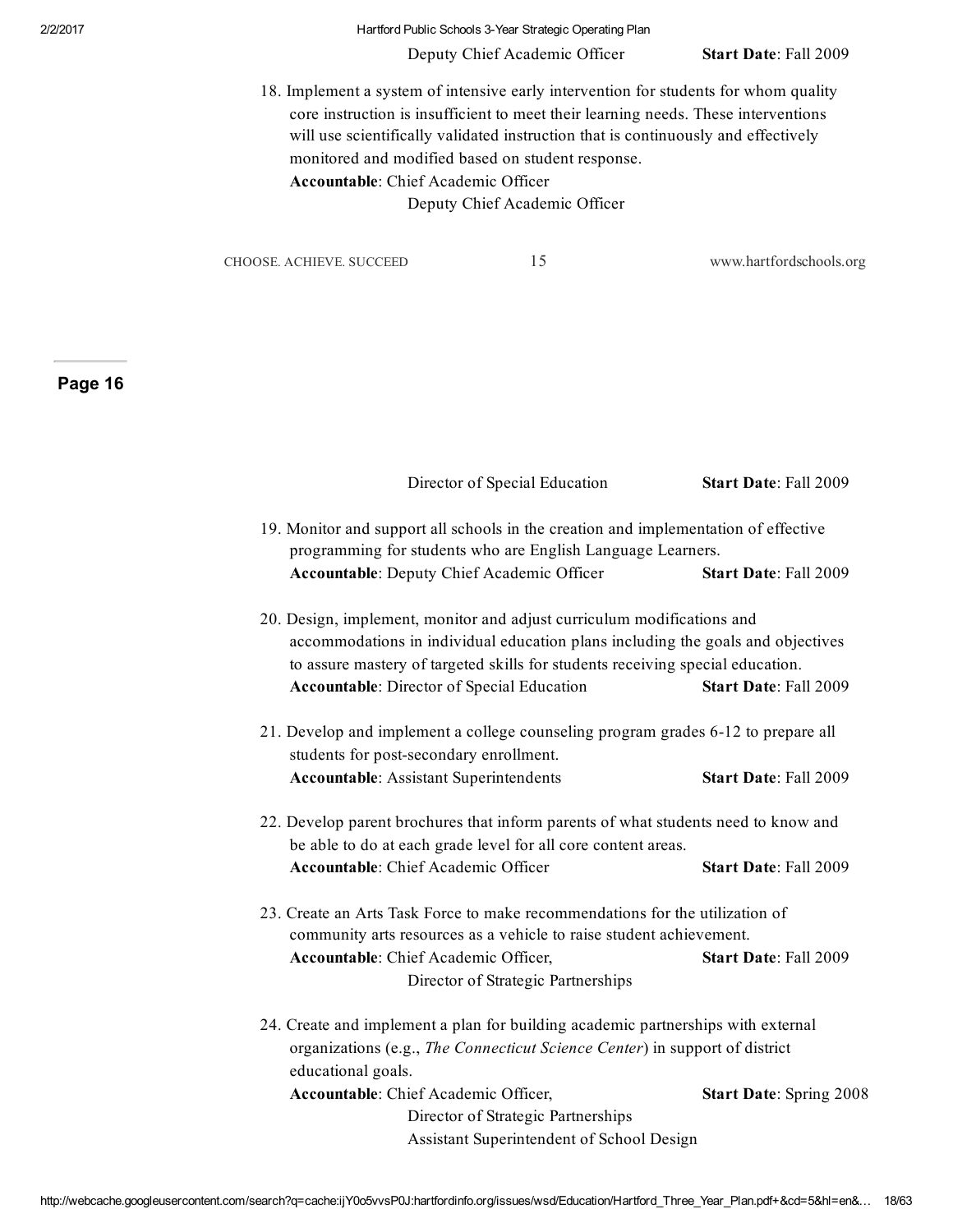| 2/2/2017 |                                                                                                                                                                            | Hartford Public Schools 3-Year Strategic Operating Plan                             |                                |  |
|----------|----------------------------------------------------------------------------------------------------------------------------------------------------------------------------|-------------------------------------------------------------------------------------|--------------------------------|--|
|          | 25. Expand and align secondary World Language course offerings with graduation requirements.                                                                               |                                                                                     |                                |  |
|          | <b>Accountable:</b> Chief Academic Officer                                                                                                                                 |                                                                                     | <b>Start Date: Spring 2009</b> |  |
|          |                                                                                                                                                                            | 26. A research-based homework policy will be developed and implemented.             |                                |  |
|          | <b>Accountable:</b> Chief Academic Officer                                                                                                                                 |                                                                                     | Start Date: Fall 2009          |  |
|          |                                                                                                                                                                            | 27. All schools will increase instructional time to meet the needs of all students. |                                |  |
|          | Accountable: Assistant Superintendents,                                                                                                                                    | Chief Financial Officer                                                             | Start Date: Fall 2009          |  |
|          | 28. Develop and implement a plan for improving visual and performing arts<br>instruction that contributes to raising the level of academic achievement of our<br>students. |                                                                                     |                                |  |
|          | Accountable: Chief Academic Officer                                                                                                                                        |                                                                                     |                                |  |
|          | CHOOSE. ACHIEVE. SUCCEED                                                                                                                                                   | 16                                                                                  | www.hartfordschools.org        |  |
| Page 17  |                                                                                                                                                                            |                                                                                     |                                |  |
|          |                                                                                                                                                                            | Director of Strategic Partnerships                                                  | Start Date: Fall 2009          |  |
|          | 29. Develop an early kindergarten program to increase our student's readiness level<br>for a K-12 education.                                                               |                                                                                     |                                |  |
|          | <b>Accountable:</b> Chief Academic Officer                                                                                                                                 |                                                                                     |                                |  |
|          |                                                                                                                                                                            | <b>Assistant Superintendents</b>                                                    | Start Date: Fall 2009          |  |
|          | <b>D.</b> Measures                                                                                                                                                         |                                                                                     |                                |  |

1. Student achievement in Reading, Writing, Mathematics and Science for grades 3 8 will be measured by proficiency on the CMT. (3-year measure, tracked annually)

- 2. Student achievement in Reading, Writing, Mathematics and Science for grade 10 will be measured by proficiency on the CAPT. (3-year measure, tracked annually)
- 3. The percentage of students graduating within 45 years will be measured by applying the National Governors Association methodology. (Annual Measure)
- 4. We will measure the percentage of students attending two-year and four-year institutions using the National Clearinghouse Database. (Annual Measure)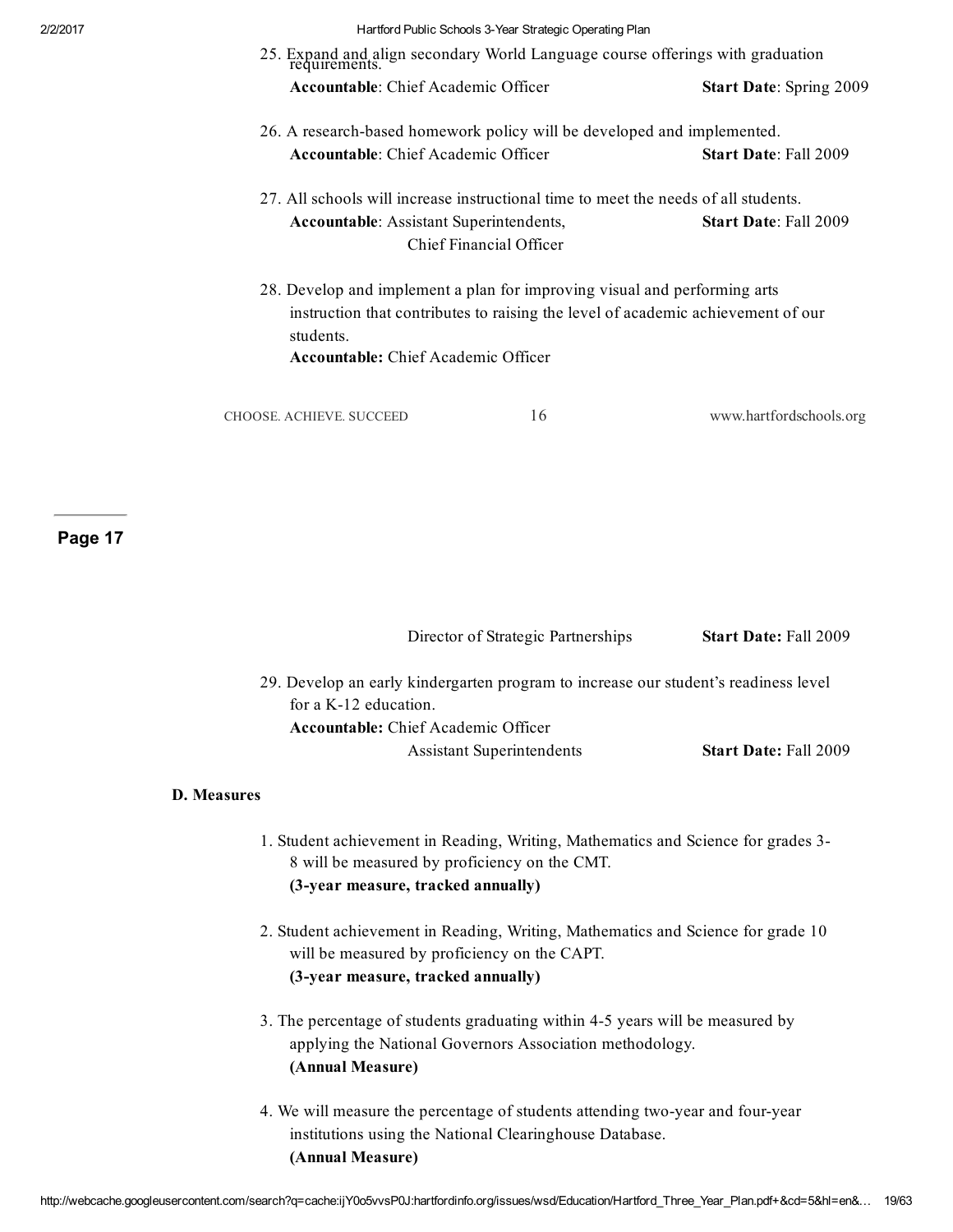- 5. Student achievement in reading for grades K-3 will be measured by proficiency on the Developmental Reading Assessment (DRA 2). (Annual Measure)
- 6. Student achievement in Reading for grades 3-8 will be measured by proficiency on the District Benchmark Assessment. (Annual Measure)
- 7. Student achievement in Writing for grades K-8 will be measured by proficiency on the District Benchmark Assessment. (Annual Measure)
- 8. Student achievement in Mathematics for grades K-8 will be measured by proficiency on the District Benchmark Assessment. (Annual Measure)
- 9. Student achievement in Science for grades 58 will be measured by proficiency on the District Benchmark Assessment. (Annual Measure)

CHOOSE. ACHIEVE. SUCCEED 17 www.hartfordschools.org

Page 18

- 10. Kindergarten readiness for preK students will be measured by proficiency on the Developmental Indicators of the Assessment of Learning (DIAL). (Annual Measure)
- 11. Two part measure:
	- a. The number of high school students utilizing community arts resources to complete the required 2 credits in Fine Arts for graduation
	- b. The number of middle grade curriculum units which include connections with science-related organizations

#### (Annual Measures)

12. 90% of student Individual Education Plans will be effective as measured by the district IEP rubric. (Annual Measure)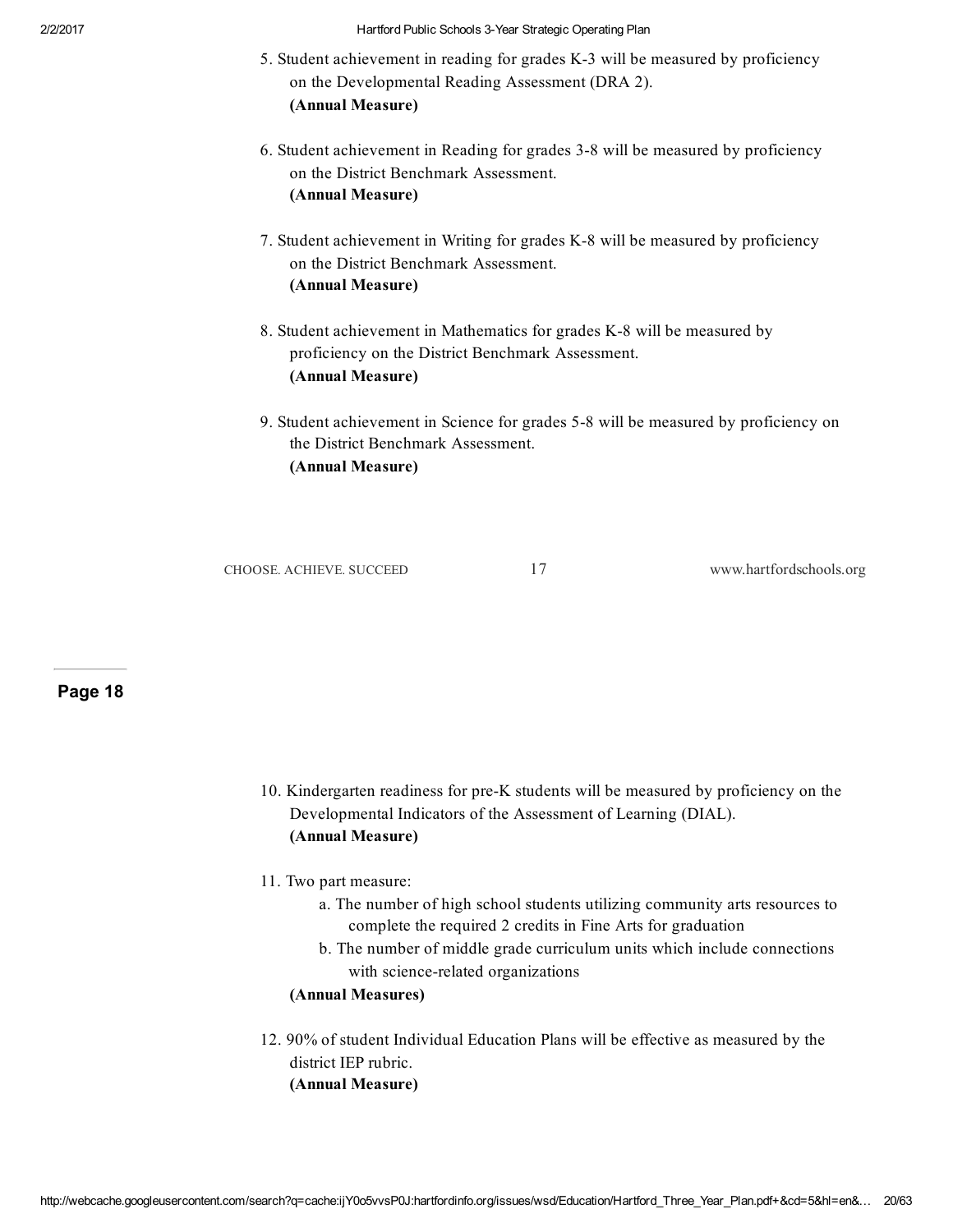CHOOSE. ACHIEVE. SUCCEED 18 www.hartfordschools.org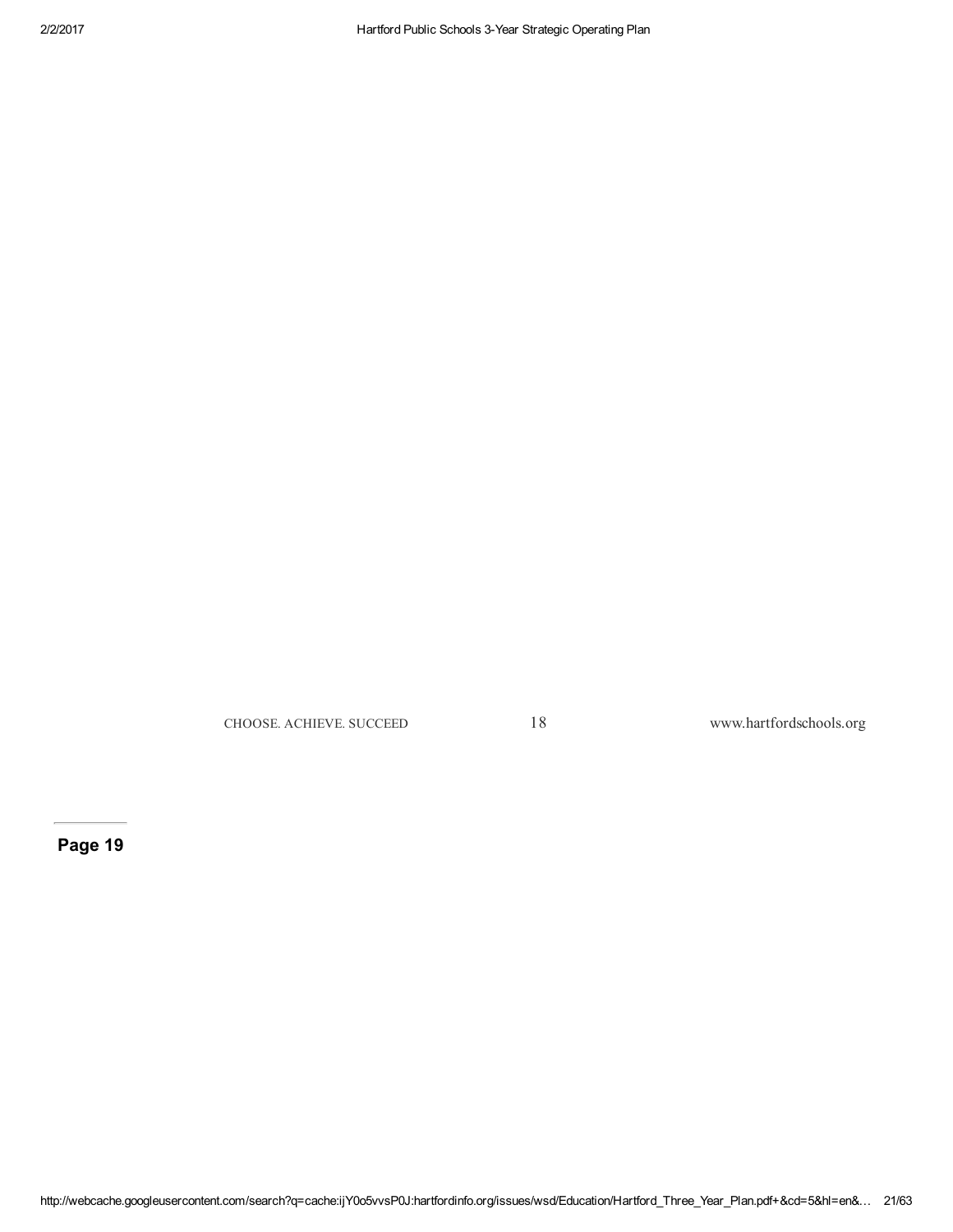CHOOSE. ACHIEVE. SUCCEED 19 www.hartfordschools.org

Page 20

## *Goal 2: School Accountability and Empowerment*

A. Overview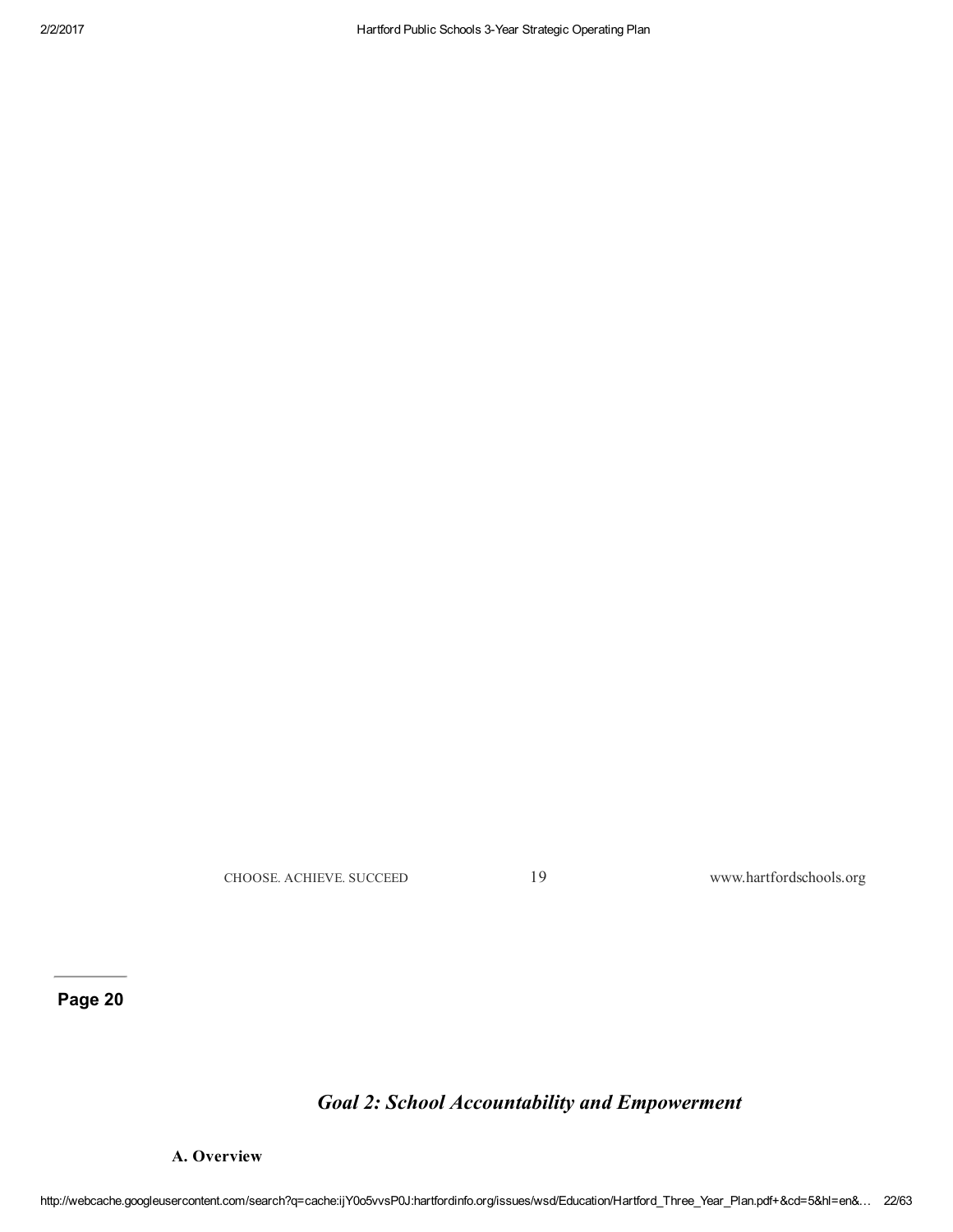The Board of Education has adopted a Managed/Performance Empowerment theory of action based on beliefs about the conditions that best promote learning. Under this theory of action, high performing schools have the autonomy to make curricular, budget and other operational decisions while lower performing schools are under the direction of a central office based intervention team. Schools that consistently perform at very low levels are redesigned.

School performance is determined using a measure called the Overall School Index (OSI). This metric includes all grades and content areas measured by our state assessments. A school's OSI is calculated annually and used to place the school on the district performance matrix (see appendix).

- $\cdot$  OSI of 70 or above = Goal
- $\cdot$  OSI 60-69 = High Proficient
- $\cdot$  OSI 50-59 = Proficient
- $\cdot$  OSI 40-49 = Below Proficient
- OSI below  $40 =$  Substantially below proficient

In order to determine a school's level of autonomy the current year OSI and the change in OSI from the previous year is used (see appendix).

In addition to the OSI the district annually sets nine targets in key performance areas (see below) focused on closing the achievement gap between Hartford and the State of Connecticut. These targets are set annually and designed to demonstrate how Hartford Public Schools will close the achievement gap with the State of Connecticut by making incremental gains over the span of a child's school experience.

- Grade 3 Reading
- Grade 4 Mathematics
- Grade 5 Writing
- Grade 7 Math
- Grade 8 Science
- Grade 10 Reading & Writing
- Graduation rate (using National Governors Association method)
- Post-Secondary enrollment: (at  $2 \& 4$  year institutions)
- Improvement of School Performance (OSI)

Both the OSI and performance targets are used by the district data team (cabinet) and Board of Education to measure our progress toward improving schools and closing the achievement gap.

CHOOSE. ACHIEVE. SUCCEED 20 www.hartfordschools.org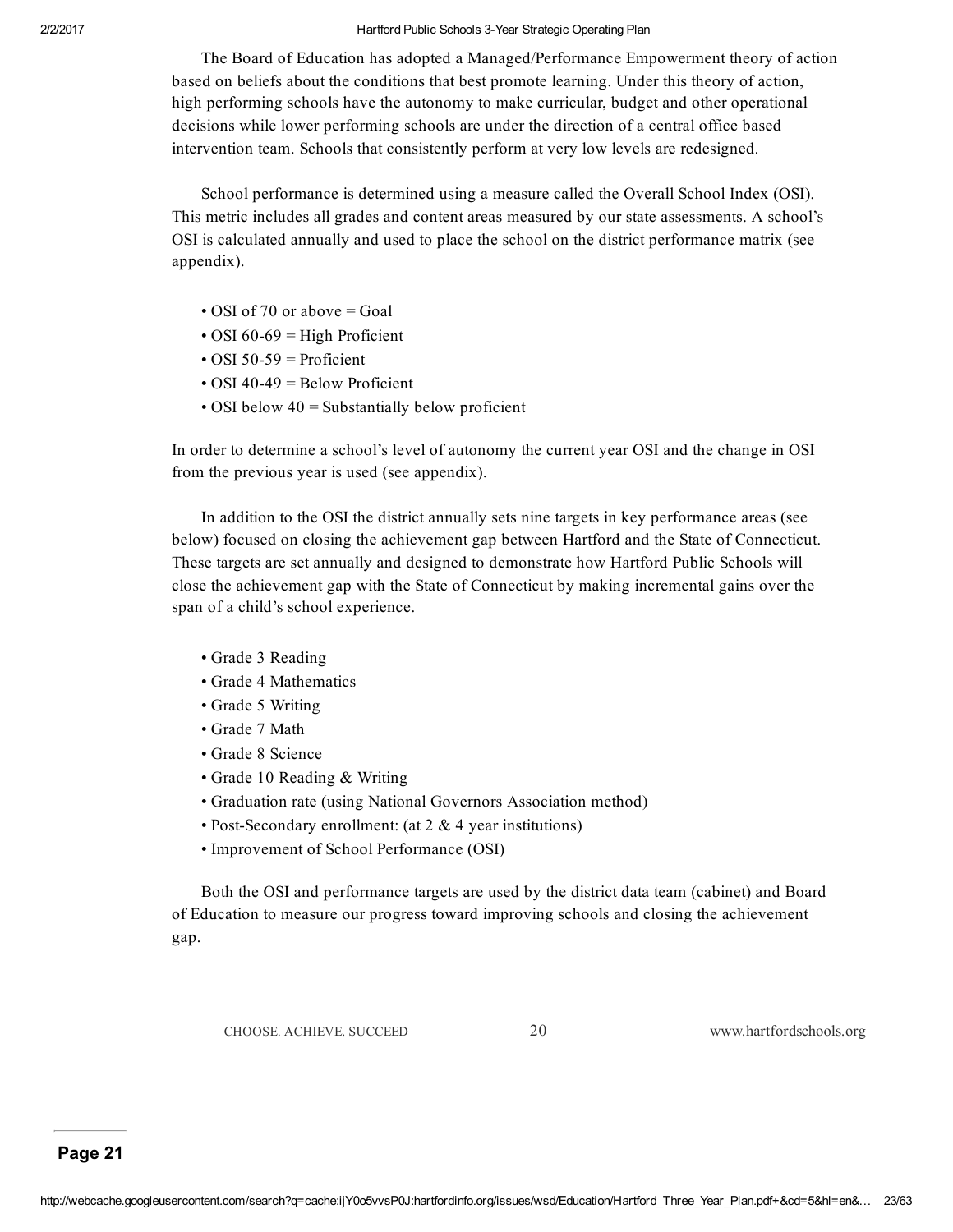#### B. Objectives

- 1. All schools below an OSI of 70 will demonstrate an increase of 12 points over three years.
- 2. The percent of students meeting district performance targets will increase by 4% annually, in order to close the achievement gap.
- 3. Eighty percent of Hartford Public Schools will be in the autonomous range of the School Accountability Matrix by the end of 2012.

### C. Strategies

| 1. Develop and refine the supervision/empowerment plan for the supervision of                                           |                              |  |  |
|-------------------------------------------------------------------------------------------------------------------------|------------------------------|--|--|
| principals in alignment with the M/PE theory of action.<br><b>Accountable:</b> Assistant Superintendents                | Start Date: Spring 2009      |  |  |
| 2. Principals of schools with an OSI below 70 will develop an annual strategic plan                                     |                              |  |  |
| for a 4 point increase in their OSI and a 4 % increase in the district performance                                      |                              |  |  |
| targets appropriate to the grade levels in their school.                                                                |                              |  |  |
| <b>Accountable:</b> Assistant Superintendents                                                                           | <b>Start Date: Fall 2009</b> |  |  |
| 3. Principals will be provided opportunities to share effective strategies to increase                                  |                              |  |  |
| OSI and meet district performance targets.                                                                              |                              |  |  |
| <b>Accountable:</b> Assistant Superintendents                                                                           | Start Date: Fall 2009        |  |  |
| 4. The district will align compensation incentives with school growth on OSI and<br>district performance targets.       |                              |  |  |
| <b>Accountable:</b> Chief Human Resources Officer                                                                       |                              |  |  |
| Chief Financial Officer                                                                                                 | <b>Start Date: Fall 2009</b> |  |  |
| 5. Schools with an OSI of 40 or less for two consecutive years will be redesigned.                                      |                              |  |  |
| <b>Accountable:</b> Assistant Superintendent of School Design                                                           |                              |  |  |
|                                                                                                                         | <b>Start Date: Fall 2009</b> |  |  |
| 6. Schools with an OSI of 49 or less will be provided with significant district level                                   |                              |  |  |
| support and oversight, including a research-based curriculum and leadership<br>coaching to improve student achievement. |                              |  |  |
| <b>Accountable:</b> Assistant Superintendents                                                                           | <b>Start Date: Fall 2009</b> |  |  |

#### D. Measures

- 1. Annual school performance on the School Accountability Matrix (Annual Measure)
- 2. Annual school performance on the District Performance Targets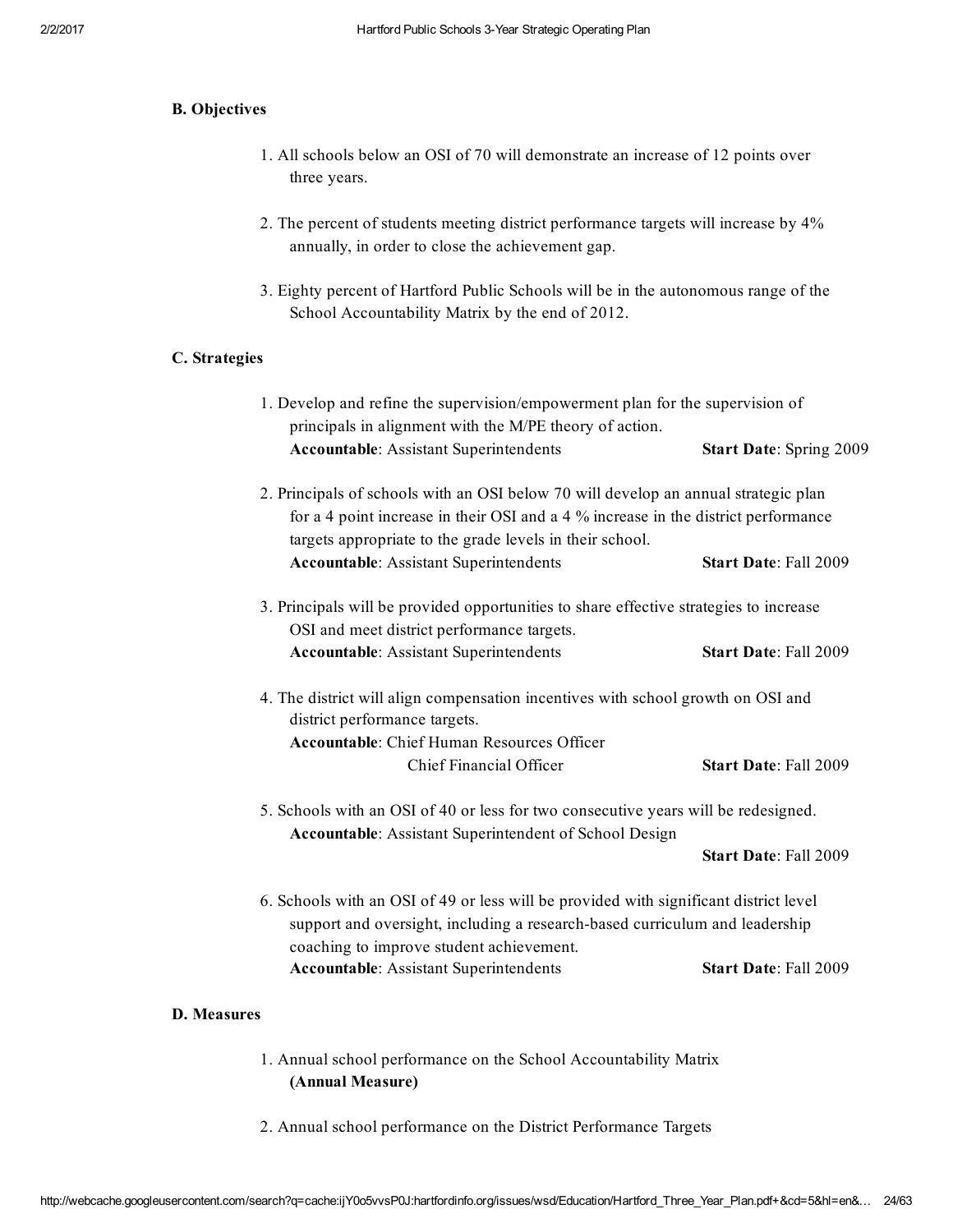Page 22

#### (Annual Measure)

3. The percent of schools in the autonomous range of the School Accountability Matrix

(3-year measure, tracked annually)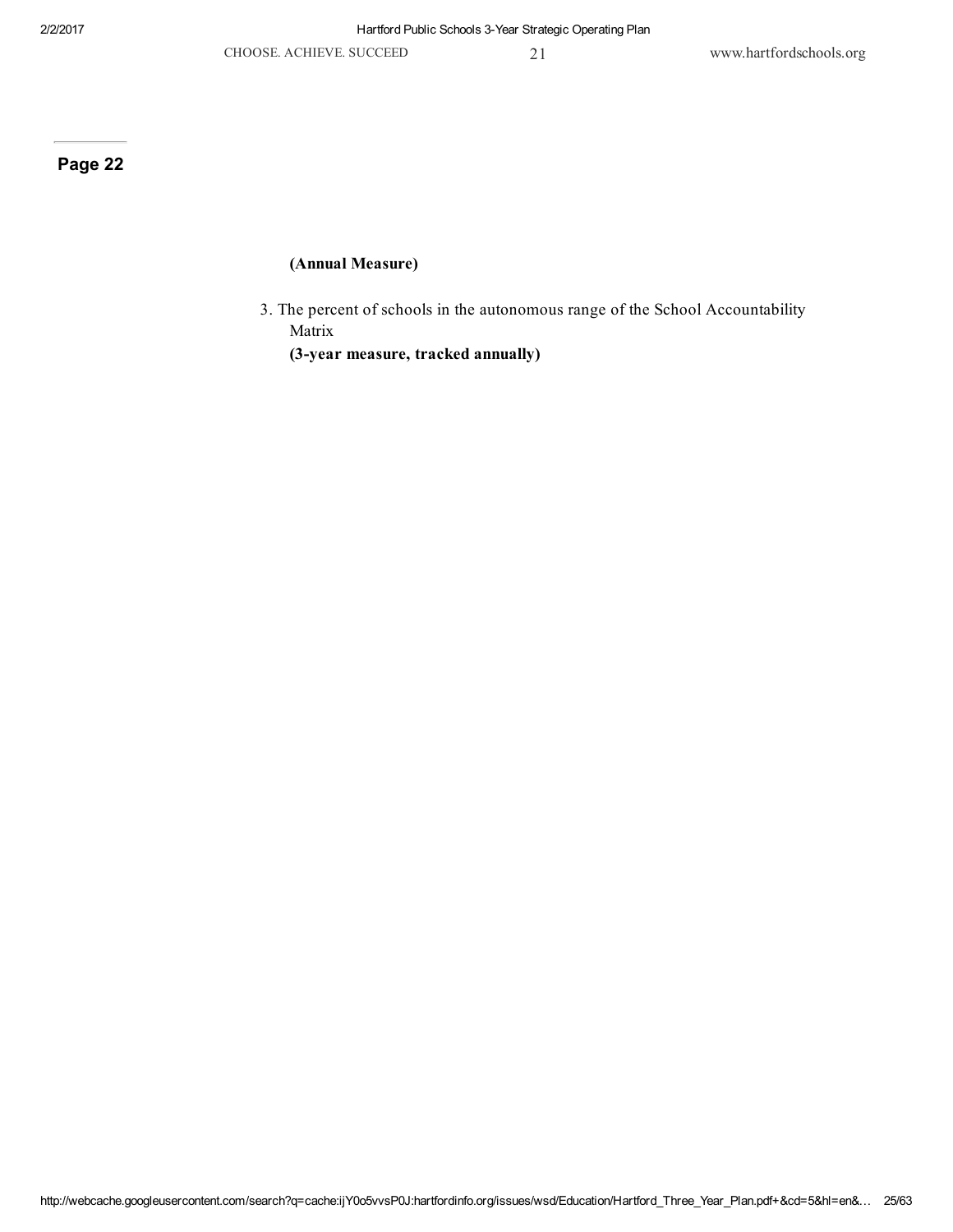CHOOSE. ACHIEVE. SUCCEED 22 www.hartfordschools.org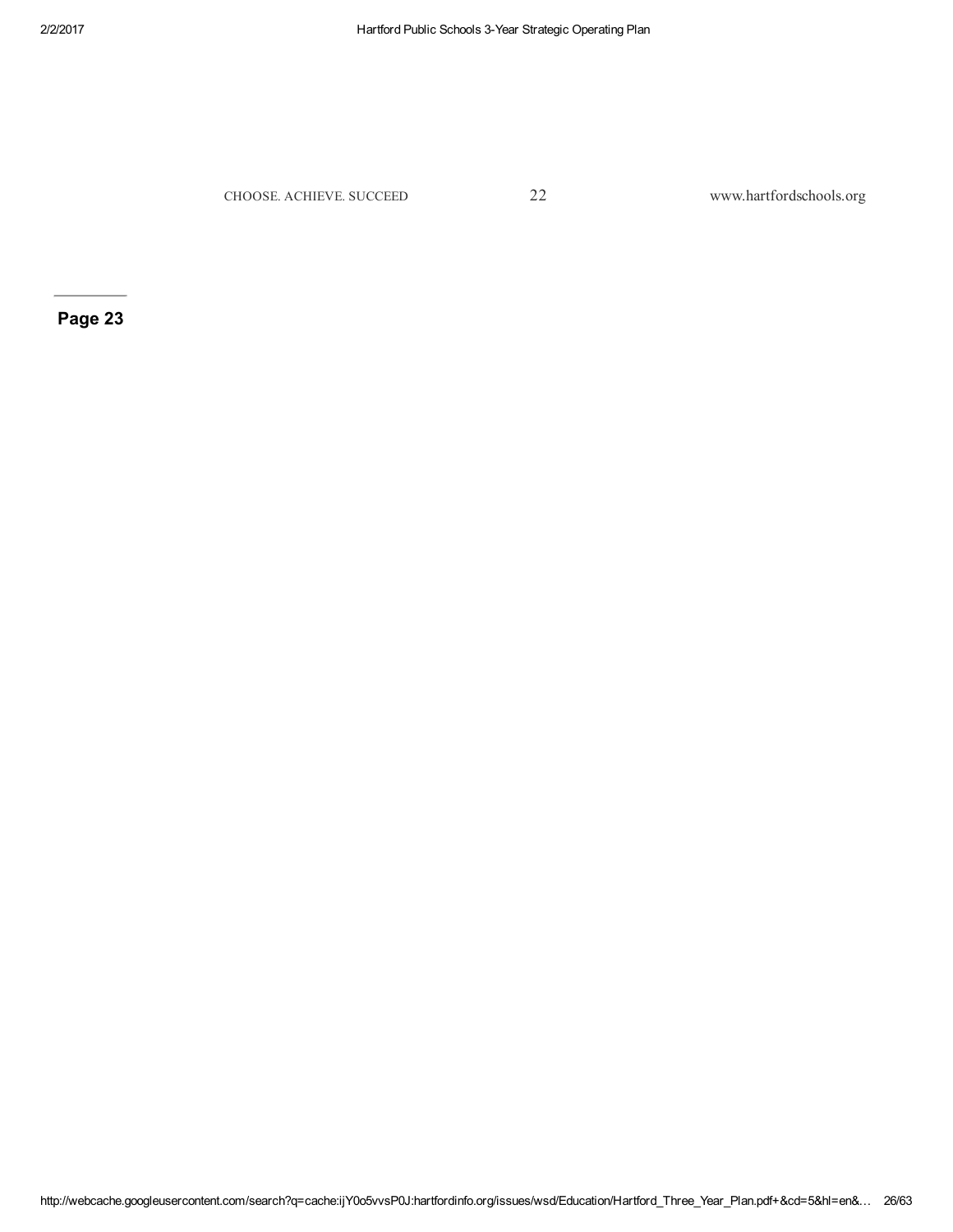CHOOSE. ACHIEVE. SUCCEED 23 www.hartfordschools.org

Page 24

## *Goal 3: Ef ective School Leaders*

#### A. Overview

Research reveals that effective principal leadership is one of the most significant factors that promote student achievement. The inverse is also true: poor leadership can actually impede student growth (Waters, Marzano, McNulty). In order to close the achievement gap, it is critical that principals focus on key levers to lead the reform efforts in our schools and advance student achievement.

The expectations we hold for our principals has to be matched by equal expectations from the district to provide resources to these leaders. This begins with a clear articulation of performance indicators supplemented by focused and relevant professional learning opportunities.

Our reform efforts call for new models of instruction and school design. We will continue to support current leaders and attract and develop new leaders with diverse experiences in order to significantly raise student achievement and close the achievement gap.

#### B. Objectives

- 1. All school leaders will attain an overall score at or above the effective range on the School Leader Rubric (SLR) by their 3 <sup>rd</sup> year of employment as a principal.
- 2. The quality and effectiveness of professional development and support will result in the advancement of school leaders towards the effective range on the SLR.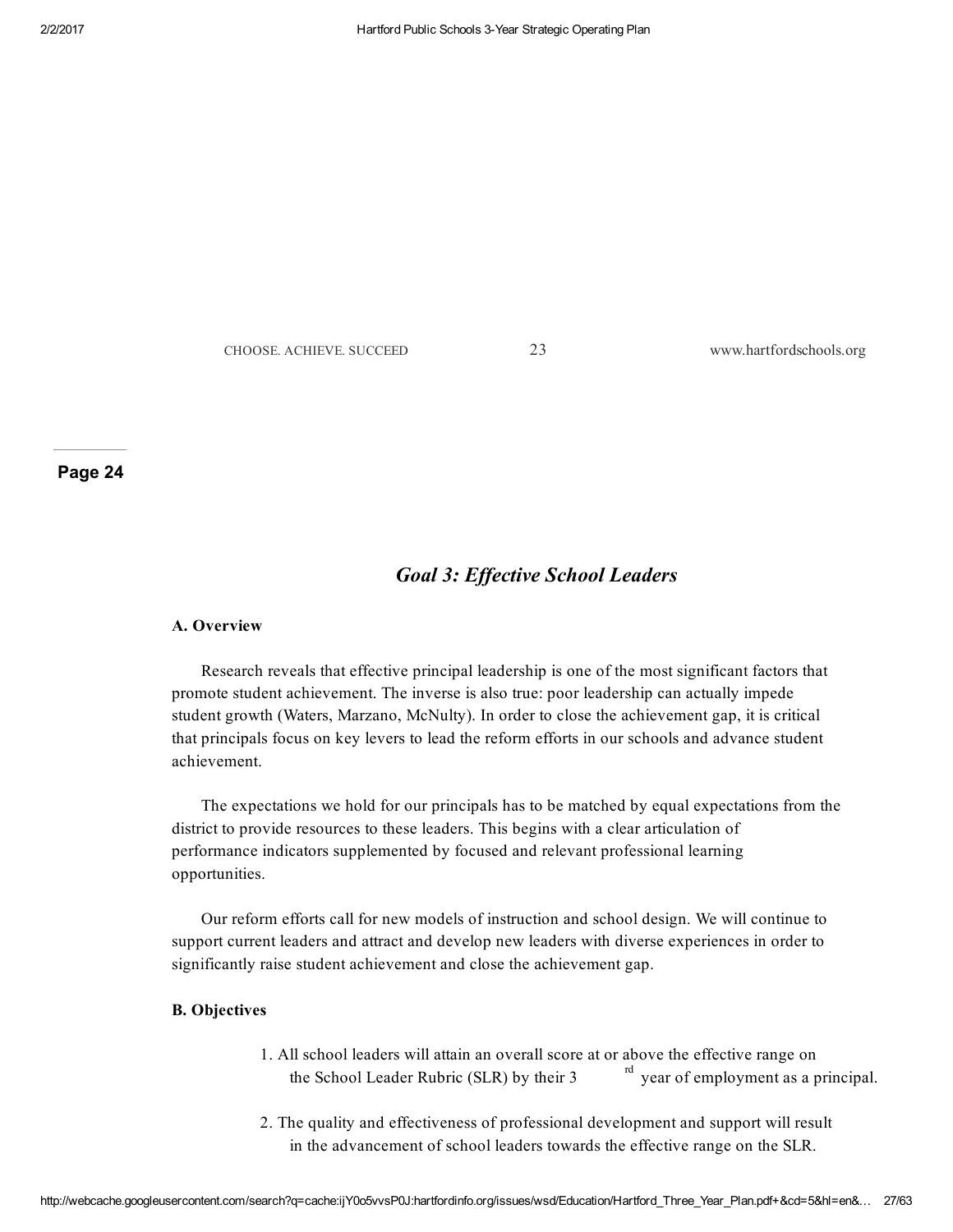3. The district will internally and externally recruit, develop, and retain effective school leaders that reflect the diversity of the community to a greater degree with a goal of having an effective principal in every school.

#### C. Strategies

- 1. Convene a Leadership Development Team to:
	- a. Develop and implement the SLR aligned with Connecticut's Common Core of Leading and the district Mission, Vision, Theory of Action, and Core Beliefs and Commitments.
	- b. Use the SLR to review and revise the district school leader evaluation process.
	- c. Revise the evaluation process to include the SLR in placing administrators who score below the effective range into the intervention phase.
	- d. Pilot a research-based 360 degree evaluation instrument for principals Accountable: Chief Academic Officer

Assistant Superintendents Start Date: Spring 2009

CHOOSE. ACHIEVE. SUCCEED 24 www.hartfordschools.org

#### Page 25

| level.                                                                                                                                         | 2. Create a system for collecting, tracking and analyzing SLR data at the district |  |
|------------------------------------------------------------------------------------------------------------------------------------------------|------------------------------------------------------------------------------------|--|
| <b>Accountable:</b> Deputy Chief Academic Officer                                                                                              | <b>Start Date: Spring 2009</b>                                                     |  |
| 3. Design Professional Development based on student performance and SLR data.                                                                  |                                                                                    |  |
| <b>Accountable:</b> Director of Professional Learning                                                                                          |                                                                                    |  |
| <b>Assistant Superintendents</b>                                                                                                               | Start Date: Spring 2009                                                            |  |
| 4. Provide supports to new school leaders in the form of:                                                                                      |                                                                                    |  |
| a. Training effective school leaders to become mentors                                                                                         |                                                                                    |  |
| b. Providing each new leader with a mentor                                                                                                     |                                                                                    |  |
| c. Implementing an induction program based on the SLR indicators                                                                               |                                                                                    |  |
| <b>Accountable:</b> Chief Academic Officer                                                                                                     |                                                                                    |  |
| Director of Professional Learning                                                                                                              | <b>Start Date: Spring 2009</b>                                                     |  |
| 5. Develop and implement a comprehensive plan, with supports and incentives, to<br>recruit and retain internal and external effective leaders. |                                                                                    |  |
| <b>Accountable:</b> Chief Human Resources Officer                                                                                              | <b>Start Date: Spring 2009</b>                                                     |  |
|                                                                                                                                                |                                                                                    |  |

6. Identify and develop a cadre of aspiring school leaders.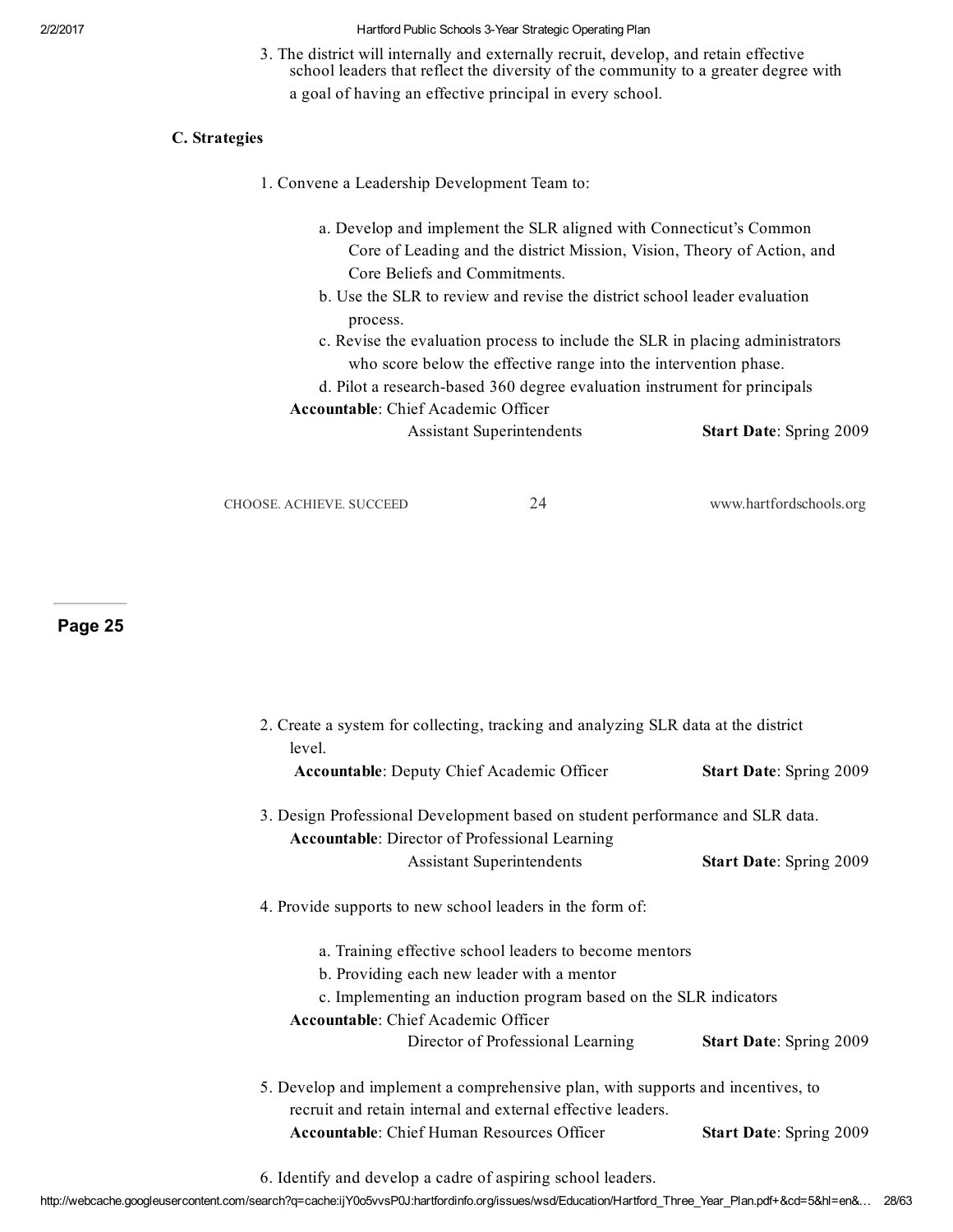|                    | <b>Accountable:</b> Chief Academic Officer                                                                              |                                |
|--------------------|-------------------------------------------------------------------------------------------------------------------------|--------------------------------|
|                    | Director of Professional Learning                                                                                       |                                |
|                    | <b>Assistant Superintendents</b>                                                                                        | <b>Start Date: Spring 2009</b> |
|                    | 7. Align climate survey to the SLR                                                                                      |                                |
|                    | <b>Accountable:</b> Assistant Superintendents                                                                           | <b>Start Date: Fall 2009</b>   |
|                    | 8. Principals of schools in the goal range will have the option of using the 360-<br>degree feedback evaluation format. |                                |
|                    | <b>Accountable:</b> Chief Human Resources Officer                                                                       | <b>Start Date: Fall 2009</b>   |
| <b>D.</b> Measures |                                                                                                                         |                                |
|                    | 1. Objectives 1, 2: The percent of school leaders in their third year of employment                                     |                                |

- 1. Objectives 1, 2: The percent of school leaders in their third year of employment as a principal, who have scored at or above the effective range on the SLR. (3-year measure, tracked annually)
- 2. Objective 3: The number of school leaders recruited internally & externally by the district. (3-year measure, tracked annually)
- 3. Objective 3: The number of potential school leaders enrolled in the Leadership Academy. (3-year measure, tracked annually)

CHOOSE. ACHIEVE. SUCCEED 25 www.hartfordschools.org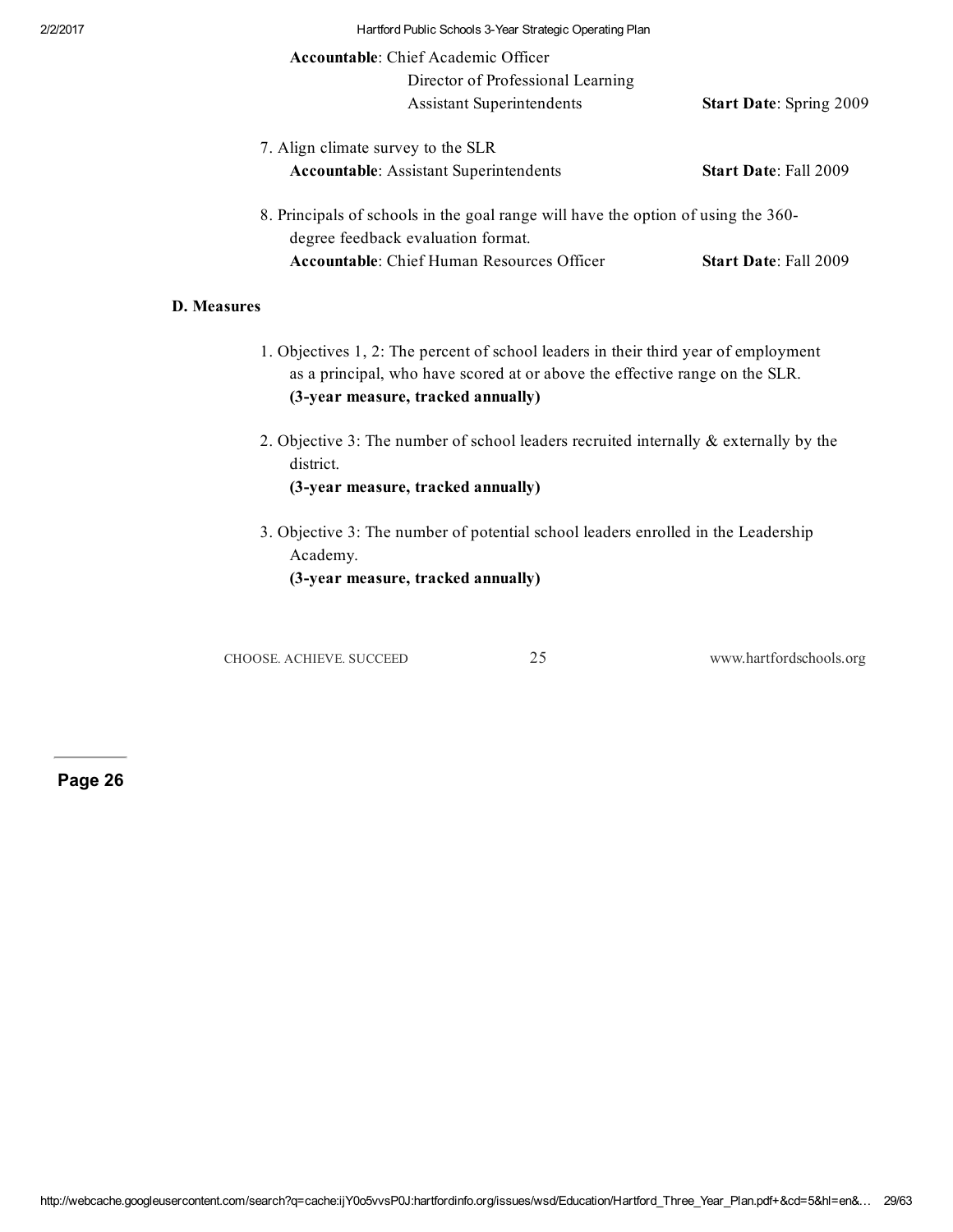CHOOSE. ACHIEVE. SUCCEED 26 www.hartfordschools.org

Page 27

## *Goal 4: Ef ective Teachers*

#### A. Overview

Research validates what most educators intuitively believe: quality teaching is the most important factor affecting student learning. Studies have shown that the most effective teachers produce gains of about 53 percentage points in student achievement over one year, while

http://webcache.googleusercontent.com/search?q=cache:ijY0o5vvsP0J:hartfordinfo.org/issues/wsd/Education/Hartford\_Three\_Year\_Plan.pdf+&cd=5&hl=en&… 30/63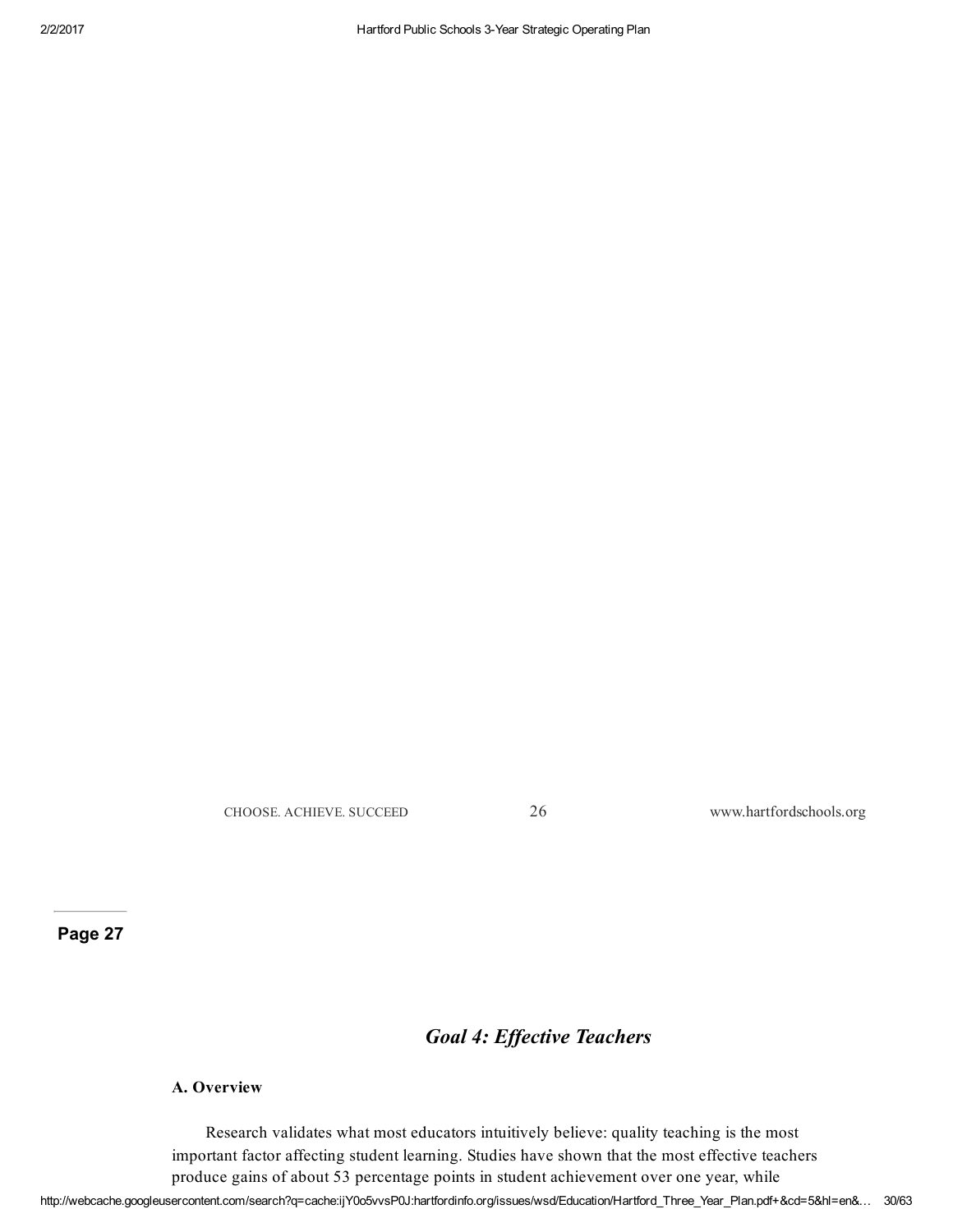ineffective teachers show an average gain of 14 percentage points. Both of these figures are in stark contrast to the average gain of 34 points for most students in a single year (Marzano, Haycock, Sanders, Wright). If our goal is to close the achievement gap then we must do everything in our power to have an effective or highly effective teacher in every classroom.

The expectations we hold for our teachers has to be matched by equal expectations from the district to provide resources to these teachers. This begins with a clear articulation of performance indicators supplemented by focused and relevant professional learning opportunities.

Our reform efforts call for new models of instruction and school design. We will continue to support current teachers and attract and develop new teachers with diverse experiences in order to significantly raise student achievement and close the achievement gap.

#### B. Objectives

- 1. All teachers will attain an overall score at or above the effective range on the Effective Teacher Rubric (ETR) by their 3 <sup>rd</sup> year of employment as a teacher.
- 2. The quality and effectiveness of professional development and support will result in the advancement of teachers towards the effective range on the ETR.
- 3. The district will internally and externally recruit, develop, and retain effective teachers that reflect the diversity of the community to a greater degree with a goal of having an effective teacher in every classroom.

#### C. Strategies

- 1. Convene a Teacher Evaluation Development Team to:
	- a. Develop and implement an ETR that is aligned with the Connecticut Common Core of Teaching and the district Mission, Vision, Theory of Action, Core Beliefs, and Commitments.
	- b. Use the ETR to review and revise the district teacher evaluation process.
	- c. Revise the evaluation process to include the ETR in placing teachers who score below the effective range into the intervention phase.

#### Accountable: Chief Academic Officer

## Director of Professional Learning

Assistant Superintendents Start Date: Spring 2009

CHOOSE. ACHIEVE. SUCCEED 27 www.hartfordschools.org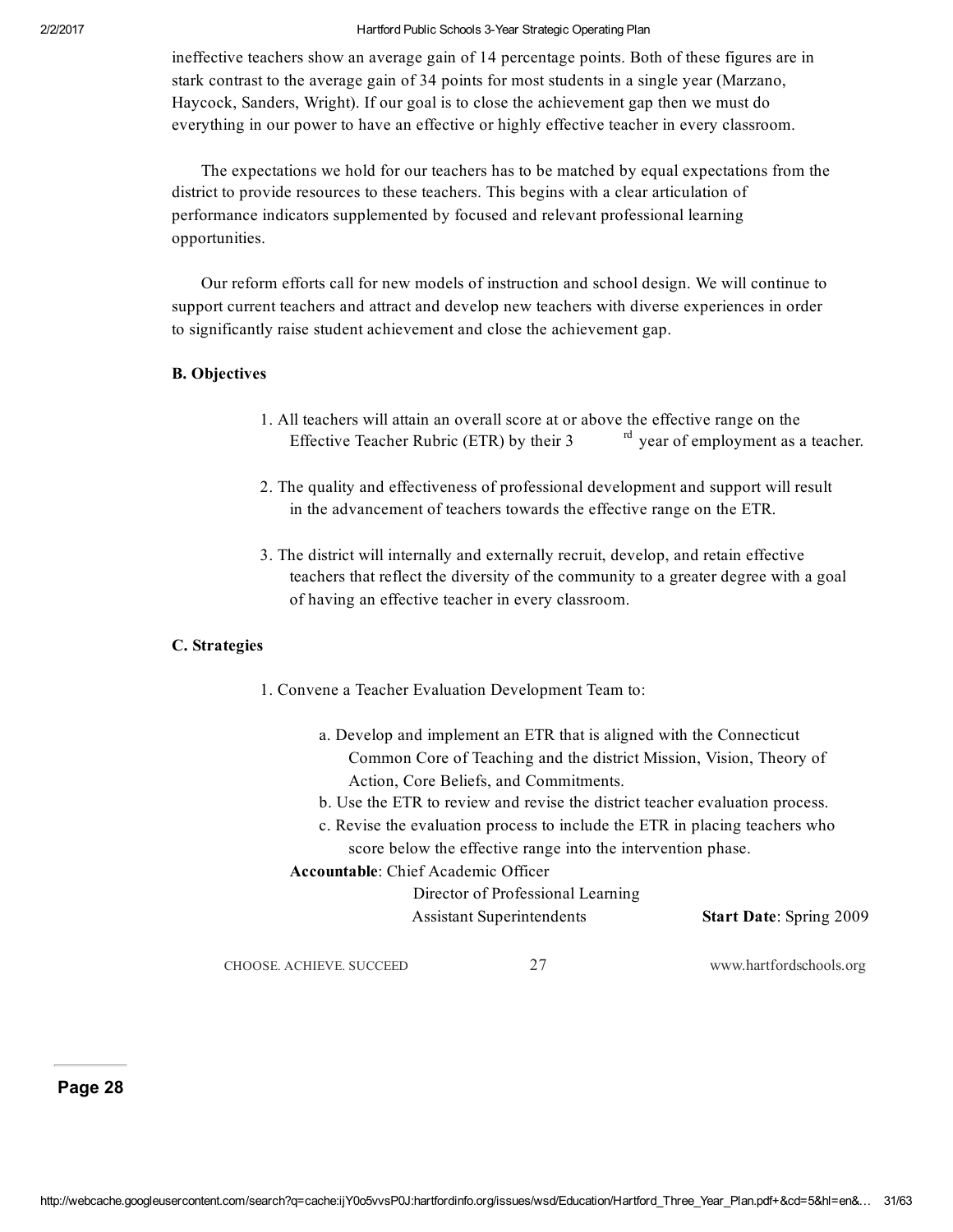| 2. Create a system for collecting and tracking the ETR data at the school and district<br>levels.                                                                                                                                                                                                                                                                                                                                                                                                                                                                              |                                |
|--------------------------------------------------------------------------------------------------------------------------------------------------------------------------------------------------------------------------------------------------------------------------------------------------------------------------------------------------------------------------------------------------------------------------------------------------------------------------------------------------------------------------------------------------------------------------------|--------------------------------|
| <b>Accountable: Deputy Chief Academic Officer</b>                                                                                                                                                                                                                                                                                                                                                                                                                                                                                                                              | <b>Start Date: Spring 2009</b> |
| 3. Develop and implement school and district Professional Development Plans based<br>on the ETR.                                                                                                                                                                                                                                                                                                                                                                                                                                                                               |                                |
| Accountable: Director of Professional Learning Start Date: Fall 2009                                                                                                                                                                                                                                                                                                                                                                                                                                                                                                           |                                |
| 4. Provide supports to new teachers in the form of:                                                                                                                                                                                                                                                                                                                                                                                                                                                                                                                            |                                |
| a. A two-year teacher induction program aligned with the ETR<br>b. An effective building-based mentor                                                                                                                                                                                                                                                                                                                                                                                                                                                                          |                                |
| <b>Accountable:</b> Chief Academic Officer                                                                                                                                                                                                                                                                                                                                                                                                                                                                                                                                     |                                |
| Director of Professional Learning                                                                                                                                                                                                                                                                                                                                                                                                                                                                                                                                              | <b>Start Date: Spring 2009</b> |
| 5. Move the hiring timelines forward in the district calendar to assure that                                                                                                                                                                                                                                                                                                                                                                                                                                                                                                   |                                |
| recruitment is coordinated with the school resource allocation process in order to<br>maximize the applicant pool.                                                                                                                                                                                                                                                                                                                                                                                                                                                             |                                |
| <b>Accountable:</b> Chief Human Resources Officer                                                                                                                                                                                                                                                                                                                                                                                                                                                                                                                              | <b>Start Date: Spring 2009</b> |
| 6. Develop and implement a recruiting plan for new teachers which would include:<br>a. Establishing and maintaining a total of 100 Teach for America (TFA)<br>corps members annually<br>b. Creating out-of-state college recruiting program targeting diverse<br>candidates and candidates for hard-to-fill areas<br>c. Creating a recruitment incentive program for current Hartford teachers to<br>attract experienced teachers (minimum of 5 years experience) from other<br>CT school districts<br>e. Targeting and providing a signing bonus for Hartford alumni students |                                |
| returning to teach for HPS                                                                                                                                                                                                                                                                                                                                                                                                                                                                                                                                                     |                                |
| <b>Accountable:</b> Chief Human Resources Officer<br>Director of Strategic Partnerships                                                                                                                                                                                                                                                                                                                                                                                                                                                                                        | Start Date: Fall 2009          |
| 7. Recognize elementary teachers whose students meet proficient levels in Reading<br>and Math on the CMT<br><b>Accountable:</b> Assistant Superintendents                                                                                                                                                                                                                                                                                                                                                                                                                      | Start Date: Fall 2009          |
| 8. Recognize secondary teachers whose students meet proficient levels on the end of<br>course assessments in the core content areas.                                                                                                                                                                                                                                                                                                                                                                                                                                           |                                |
| <b>Accountable:</b> Assistant Superintendents                                                                                                                                                                                                                                                                                                                                                                                                                                                                                                                                  | Start Date: Fall 2009          |
|                                                                                                                                                                                                                                                                                                                                                                                                                                                                                                                                                                                |                                |
| 9. Hire all staff, with the exception of unanticipated vacancies, prior to June 1<br>the coming school year.                                                                                                                                                                                                                                                                                                                                                                                                                                                                   |                                |

CHOOSE. ACHIEVE. SUCCEED 28 www.hartfordschools.org

st of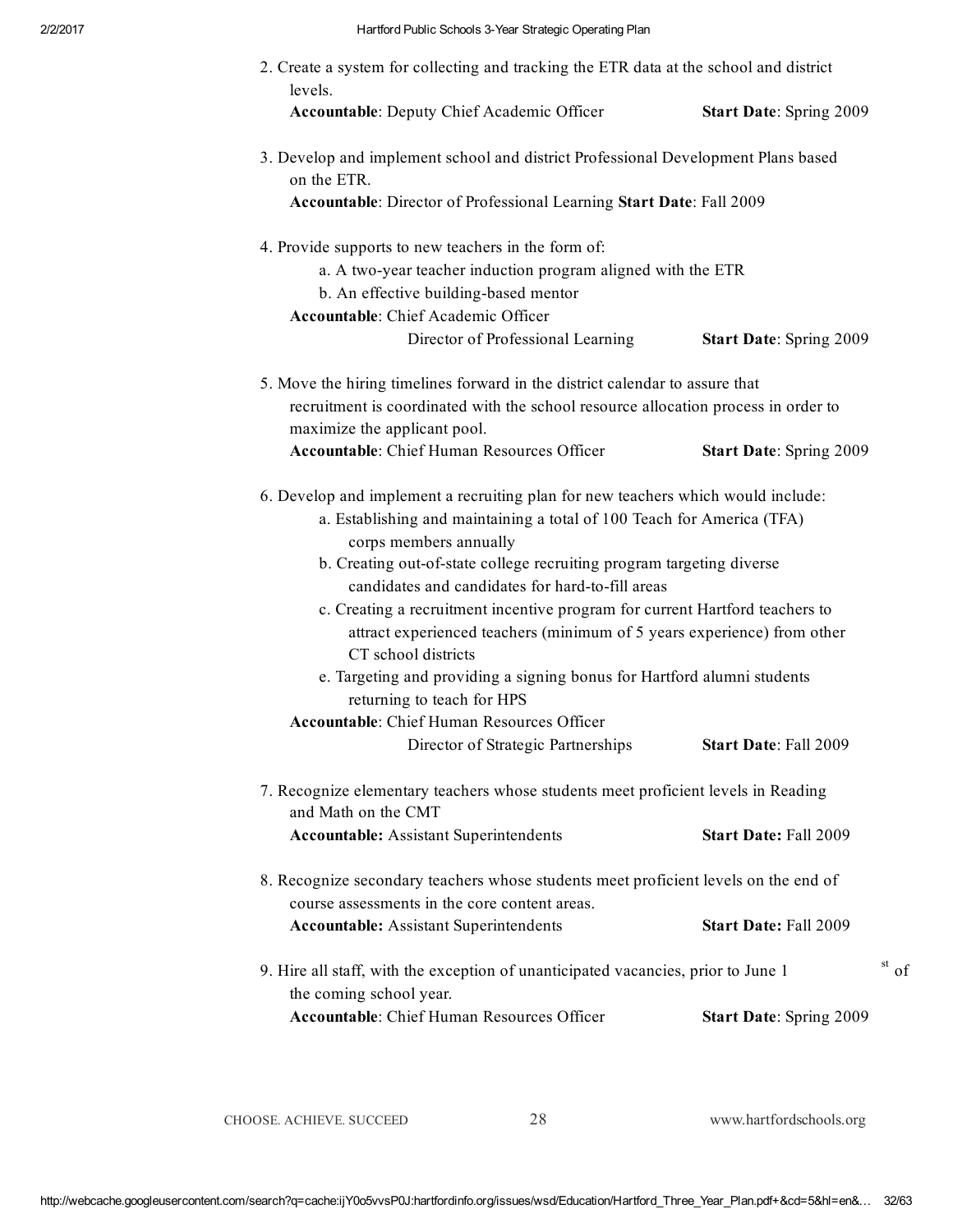#### Page 29

| 10. Conduct exit interviews and use results to revise practices around the retention of<br>effective teachers.                                                                                                                    |                                |
|-----------------------------------------------------------------------------------------------------------------------------------------------------------------------------------------------------------------------------------|--------------------------------|
| <b>Accountable:</b> Chief Human Resources Officer                                                                                                                                                                                 | <b>Start Date: Spring 2009</b> |
| 11. Survey new teachers annually to determine their reasons for joining the district,<br>the quality of their teaching experience, and supports needed to enhance retention.<br><b>Accountable:</b> Chief Human Resources Officer | <b>Start Date: Spring 2009</b> |
| 12. Provide career-enhancing and leadership opportunities for experienced teachers<br>$(3 + \text{years of experience})$                                                                                                          |                                |
| Accountable: Chief Human Resources Officer,<br>Director of Professional Learning                                                                                                                                                  | <b>Start Date: Spring 2009</b> |
| 13. Create position of Associate Teacher                                                                                                                                                                                          |                                |
| <b>Accountable:</b> Chief Human Resources Officer                                                                                                                                                                                 | <b>Start Date: Spring 2009</b> |
| 14. Teachers of schools in the goal range will have the option of using the 360-degree<br>feedback evaluation format.                                                                                                             |                                |
| <b>Accountable:</b> Chief Human Resources Officer                                                                                                                                                                                 | <b>Start Date: Fall 2009</b>   |

#### D. Measures

- 1. Objectives 1and 2 will be measured by the number of teachers who have scored at or above the effective range on the ETR (3-year measure, tracked annually)
- 2. Objective 3 will be measured by the percentage of teachers with 515 years of experience (3-year measure, tracked annually)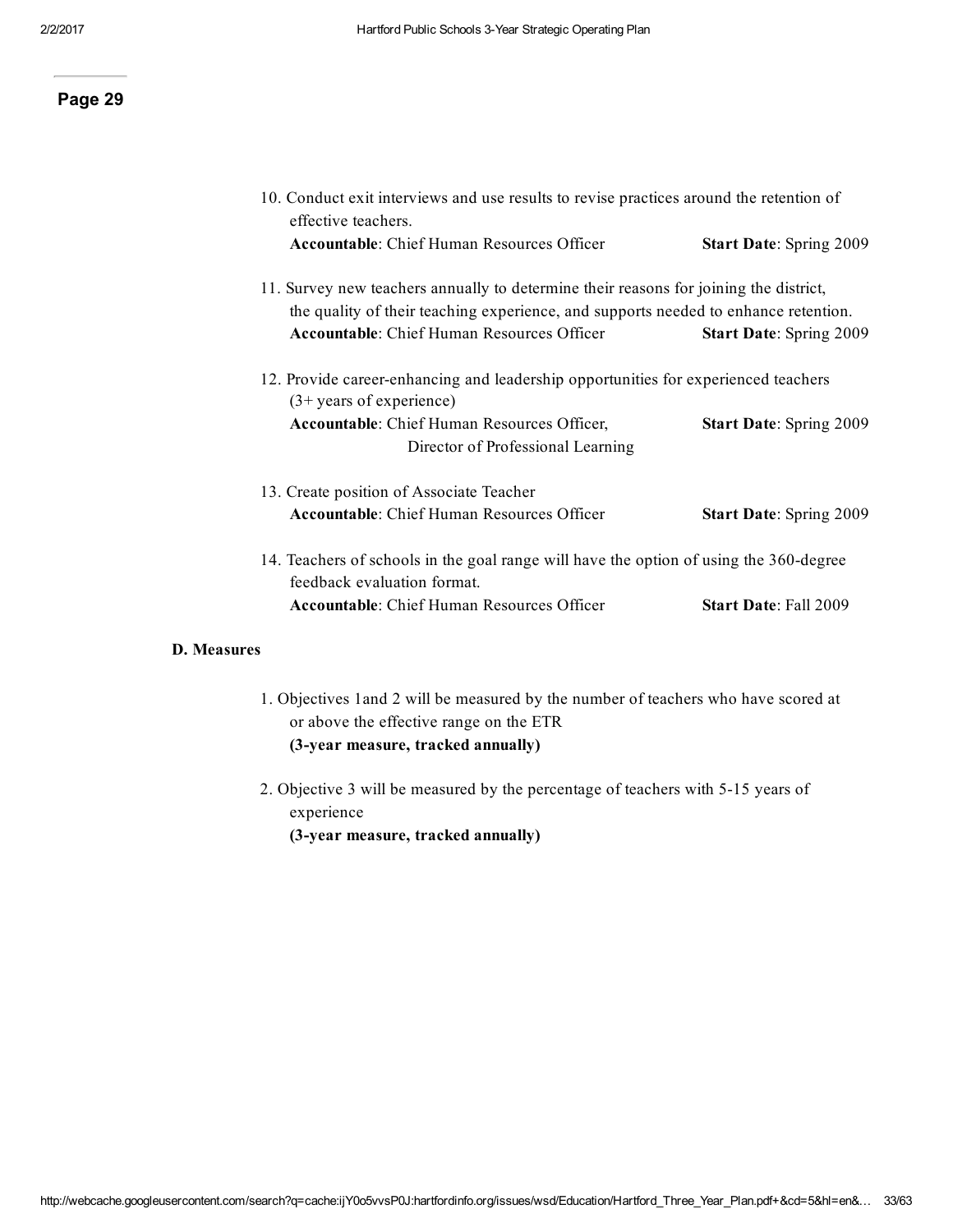CHOOSE. ACHIEVE. SUCCEED 29 www.hartfordschools.org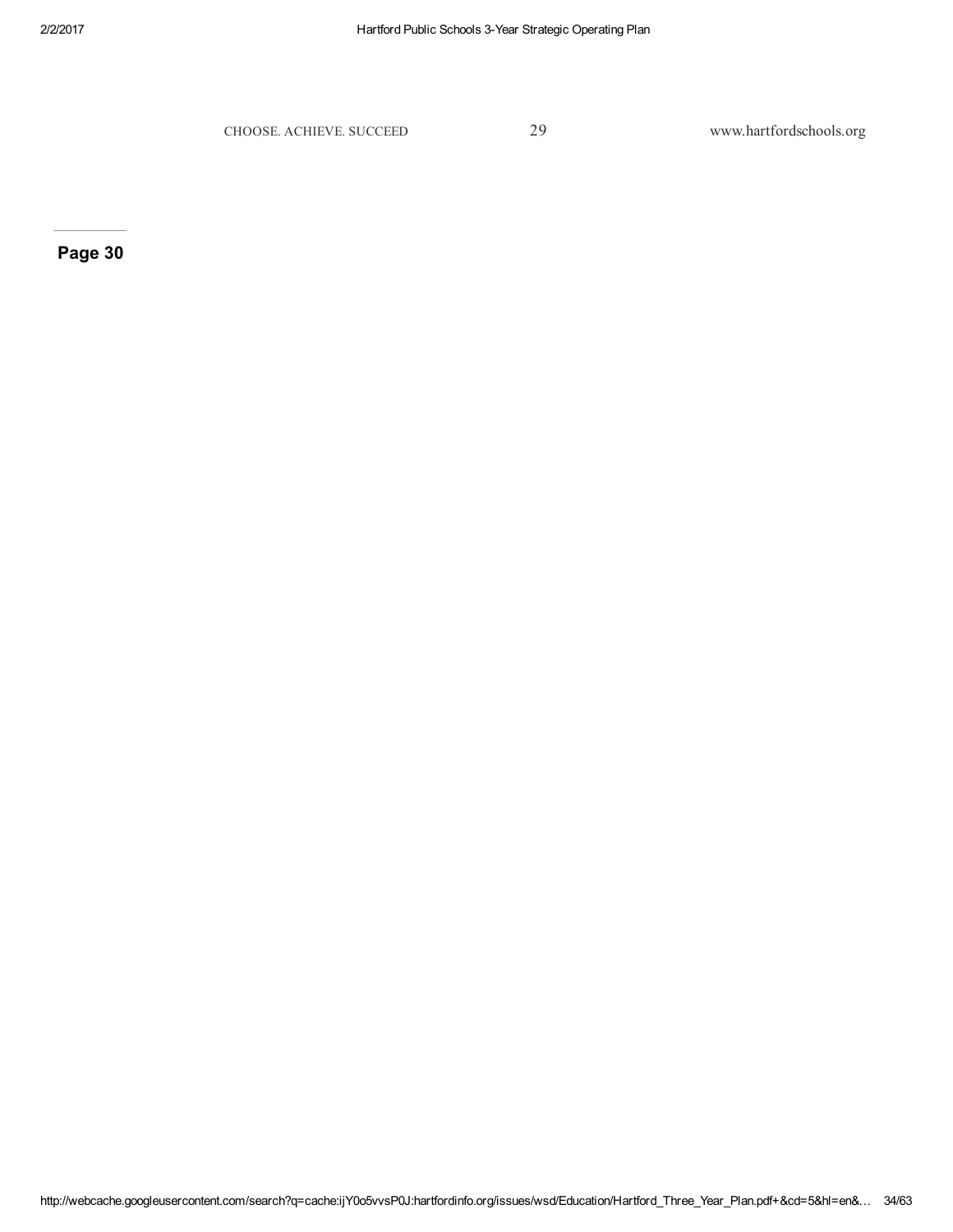CHOOSE. ACHIEVE. SUCCEED 30 www.hartfordschools.org

#### Page 31

#### *Goal 5: Equitable Allocation of Resources*

#### A. Overview

Giving families choices over which school they would like their child to attend presents financial challenges to a district. Thus, given the centrality of Choice in our reform strategy, changing the way we fund our schools became necessary. We undertook the work to transition the district into a Student Based Budgeting (SBB) model in 2007. Not coincidentally, this method also goes a long way to close the equity gap in our school system. We embark upon phase 2 of Student Based budgeting in 2008 emboldened by our first-year achievements:

- Reached the 66% school-funding target (34% central office)
- Decentralized the school budget development process
- Closed 33% of the equity gap through the implementation of SBB

While we are proud of narrowing the equity gap by such a significant margin, we know that much work remains. SBB has only been applied to a portion of our General Funds budget. Part of the remaining work has to do with the funding that we term *Special Funds*; that is, Federal and State grant dollars such as *Title I* and *Priority Schools District*. We strive to take our administration of these monies beyond simple compliance and ensure that we are maximizing their alignment and impact with our reform strategy.

Finally, we have set forth objectives in this plan that will allow us to collaborate more effectively with the City of Hartford around facilities management and maintenance. A Facilities Management Plan informed by both the city and the school system will help to alleviate much of the property management challenges our principals face today.

#### B. Objectives

1. The district and schools shall operate in a fiscally responsible manner and align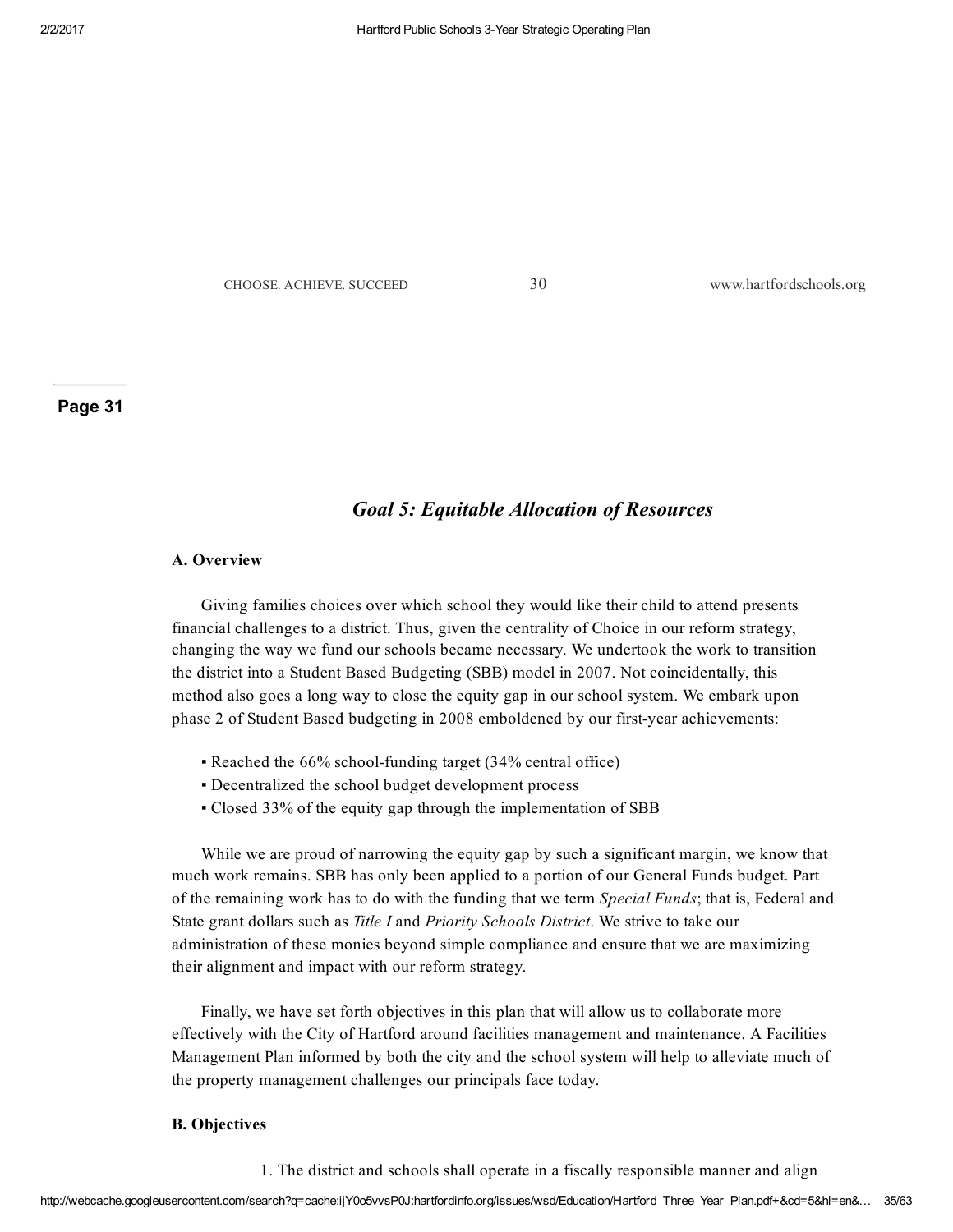their resources to this Plan.

- 2. At least seventy percent of the general funds operating budget will be equitably distributed to schools pursuant to choice and respective student needs.
- 3. Close the equity gap at all schools through the SBB process.
- 4. At least 90% of grant funds will be appropriately aligned to support the achievement of district performance targets and Plan goals.
- 5. In collaboration with the City of Hartford, a long-range Facilities Management Plan (FMP) will be developed that supports an All-Choice System of Schools.

CHOOSE. ACHIEVE. SUCCEED 31 www.hartfordschools.org

Page 32

### C. Strategies

| 1. The district will implement a multi-phase student-based budgeting methodology<br>that provides equity in funding across all schools.                            |                              |
|--------------------------------------------------------------------------------------------------------------------------------------------------------------------|------------------------------|
| <b>Accountable:</b> Chief Financial Officer                                                                                                                        | <b>Start Date: Ongoing</b>   |
| 2. The district will employ "best practices" in its financial management.                                                                                          |                              |
| <b>Accountable:</b> Chief Financial Officer                                                                                                                        | <b>Start Date: Ongoing</b>   |
| 3. Grant funding will be aligned to support the achievement of district performance<br>targets and Plan objectives and strategies.                                 |                              |
| <b>Accountable:</b> Chief Financial Officer                                                                                                                        | <b>Start Date: Ongoing</b>   |
| 4. In autonomous schools, the School Governance Councils will annually approve a<br>school budget aligned to the School's Accountability Plan.                     |                              |
| <b>Accountable:</b> Assistant Superintendents                                                                                                                      | <b>Start Date: Fall 2009</b> |
| 5. Facilities will be constructed or renovated to support school design specifications<br>and community needs and will be consistent with the FMP for all schools. |                              |
| <b>Accountable:</b> Chief Financial Officer<br>Assistant Superintendent School Design                                                                              | <b>Start Date: Ongoing</b>   |
|                                                                                                                                                                    |                              |

6. Adopt criteria for the provision of special education transportation.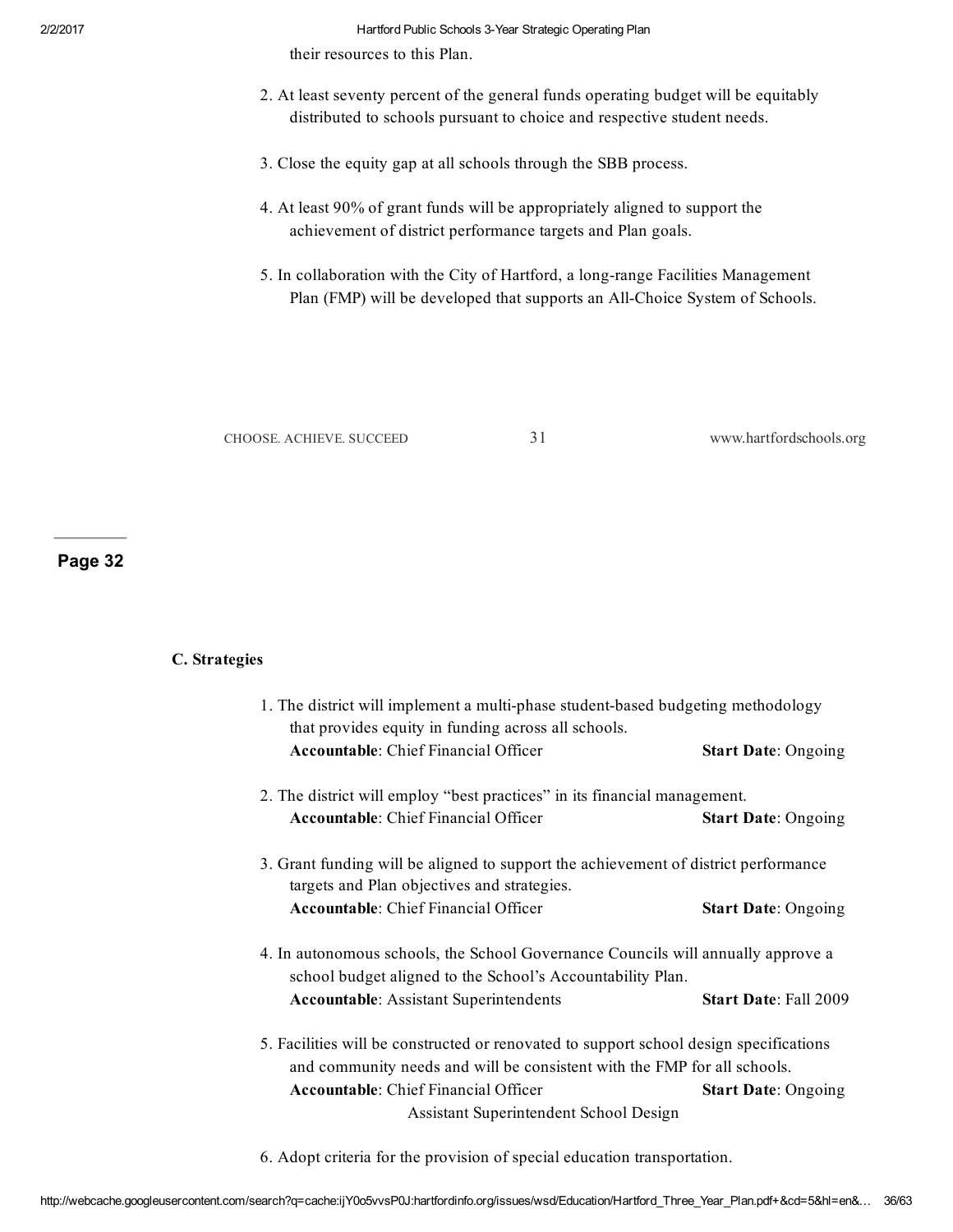Accountable: Assistant Superintendent of Learning Support Services

Chief Operating Officer Start Date: Fall 2009

#### D. Measures

- 1. Budgets aligned to the Plan and balanced annually (Annual Measure)
- 2. The percent of general budget funding distributed to schools (Annual Measure)
- 3. The equity gap is eliminated (Annual Measure)
- 4. The percent of grant funds aligned to the achievement of district performance targets and the objectives in the Plan (Annual Measure)
- 5. A Facilities Management Plan that supports the district's evolution to an All Choice System of Schools (Annual Measure)

CHOOSE. ACHIEVE. SUCCEED 32 www.hartfordschools.org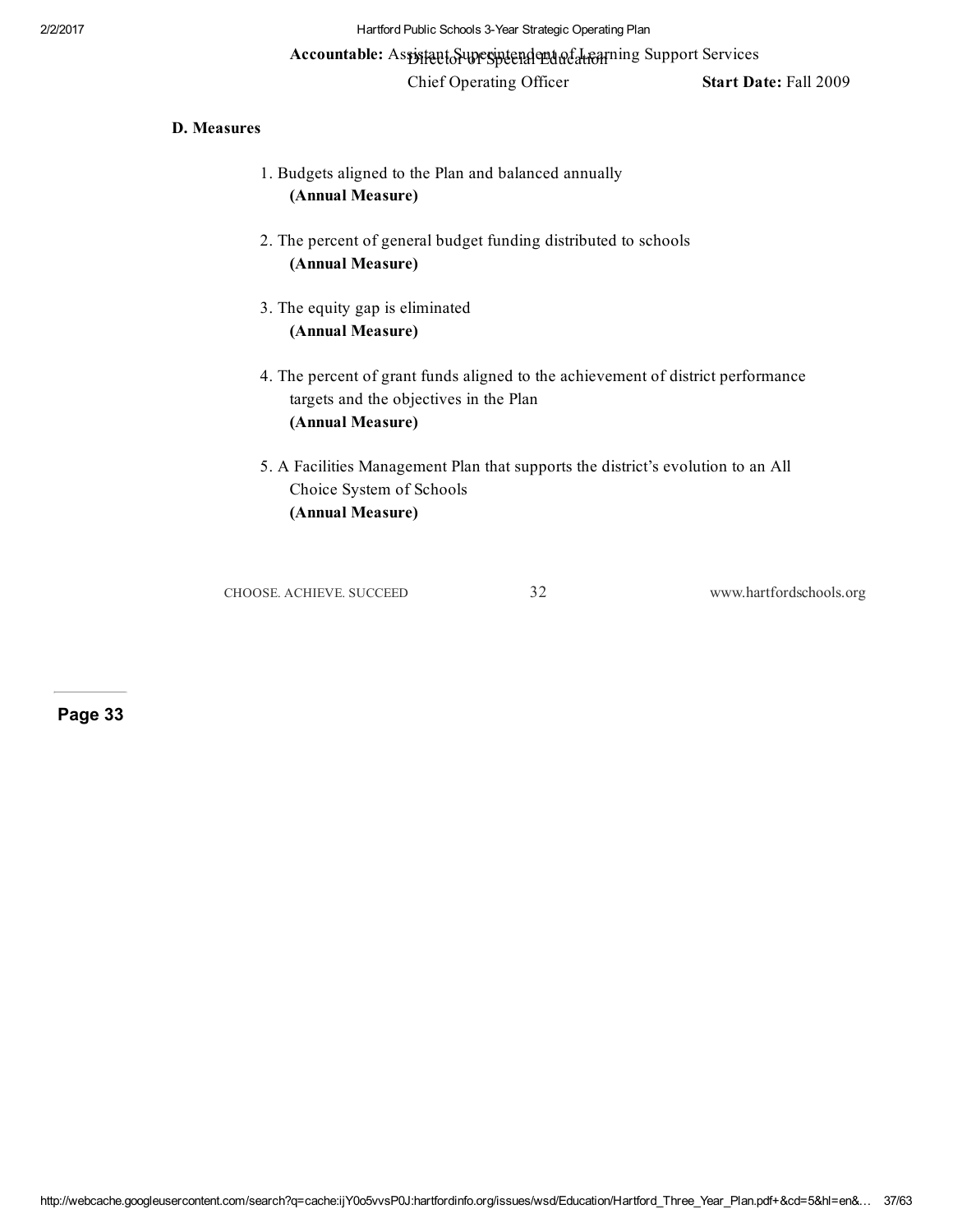CHOOSE. ACHIEVE. SUCCEED 33 www.hartfordschools.org

Page 34

## *Goal 6: Strong Parent / Community Communication and Collaboration*

#### A. Overview

Implicit in our Theory of Action is the idea that change is urgent for our system of schools. This necessary pace makes it vital that our key stakeholders understand our reform and we have the support of parents and community members of the city of Hartford. This support hinges largely on our ability to clearly communicate the scope and focus of our reform efforts.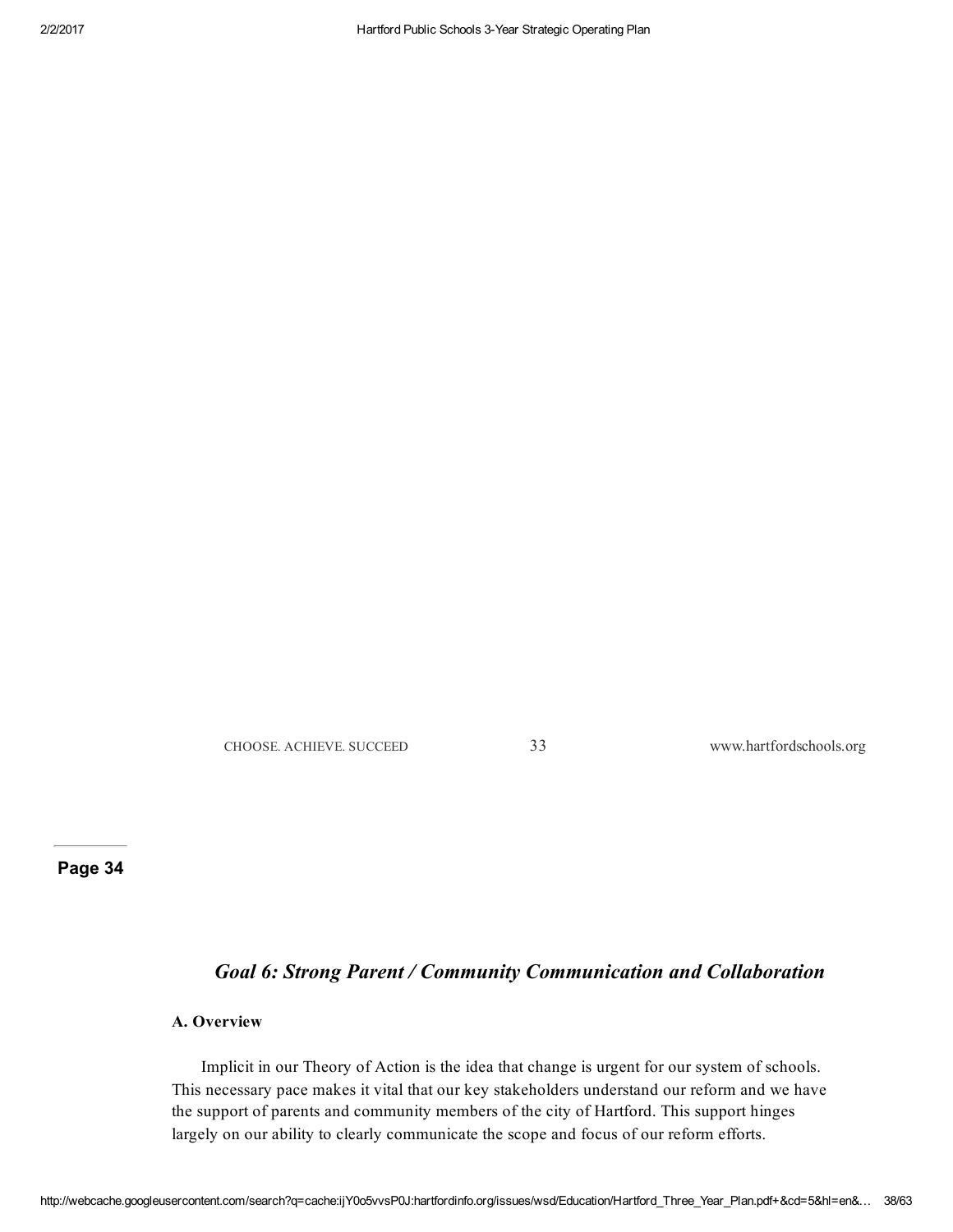parents formal communication plan in pow in place with constant communication to staff and continue to weave our reform into the fabric of our community.

As school-level empowerment is a cornerstone of our reform, the establishment of School Governance Councils at all autonomous schools will be a significant step for our system. These decision-making bodies made up of parents, school staff, and community members will serve as thought partners to our schools. Schools that have not yet earned autonomy will continue to use their current vehicles for community and parental engagement (e.g. PTOs and School Improvement Teams).

In the spring of the 2007-2008 school year we piloted a parent satisfaction survey in nine of our schools. Although limited in coverage and scope, this survey offered key learnings that we will use in our district-wide roll out and provide a way to measure parent perceptions and satisfaction. In addition, we will gauge the impact of our communication and reform efforts on our families.

#### B. Objectives

- 1. Increase the level of parental and community involvement in each child's education.
- 2. Improve the level of satisfaction of parents, families and students with their schools.
- 3. High performing community partnerships will exist at all schools.
- 4. All autonomous schools will establish School Governance Councils (SGCs).
- 5. Increase the level of parent satisfaction with the effectiveness of the district PPT process.

#### C. Strategies

1. As part of its School Accountability Plan, every school will create a School/Family/Community Partnership Plan in alignment with the National PTO Standards and in compliance with Title I guidelines where applicable

CHOOSE. ACHIEVE. SUCCEED 34 www.hartfordschools.org

#### Page 35

Accountable: Assistant Superintendents Start Date: Summer 2009

2. Training for parents, students, and school leadership at autonomous schools will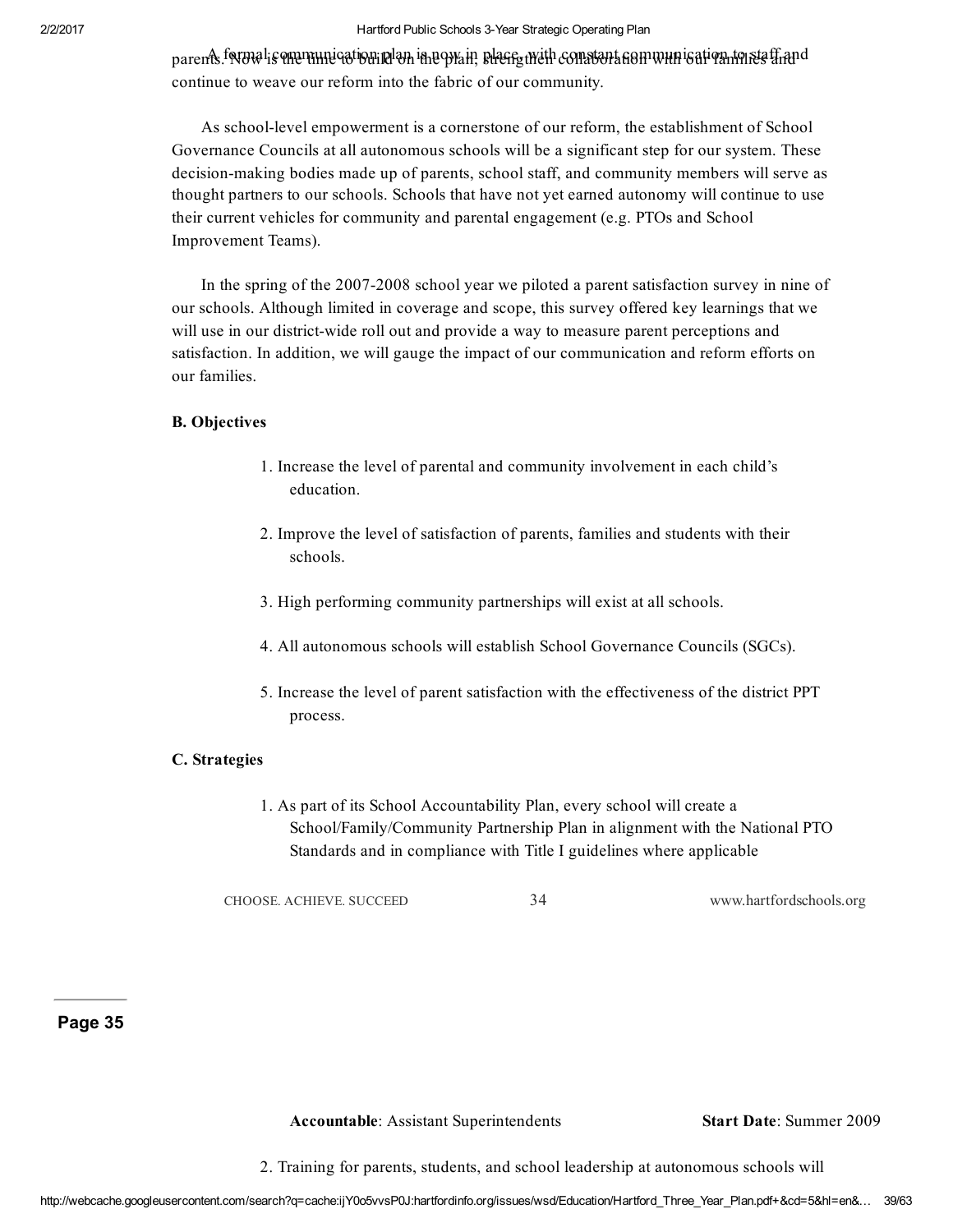be provided to ensure the understanding of the role of SGCs. Accountable: Director of Professional Learning

> Special Assistant to the Superintendent Chief Academic Officer Start Date: Spring 2009

- 3. Parents will be informed annually about the academic performance of their child's school (State Assessments and District Performance Targets). Accountable: Deputy Chief Academic Officer Start Date: Spring 2009 Communications
- 4. Parents will be informed about their child's progress on State Assessments and District Benchmarks Assessments. Accountable: Chief Academic Officer, Start Date: Fall 2009 Deputy Chief Academic Officer
- 5. Parent brochures will clearly outline what children will need to know and be able to do at each grade level in the core content areas. Accountable: Chief Academic Officer Start Date: Fall 2009
- 6. A climate and satisfaction survey will be designed and results will be improved by *4%* annually in the areas of:
	- 1. Awareness of child's level of achievement
	- 2. Awareness of child's school's level of achievement
	- 3. Satisfaction with leadership and direction provided by administrators at their child's school
	- 4. Satisfaction with the quality of each child's education
	- 5. Satisfaction that each child is being challenged to his/her highest potential
	- 6. Satisfaction with responsiveness to requests and keeping parents informed
	- 7. Satisfaction with being provided with the information needed to make an informed school choice
	- Accountable: Deputy Chief Academic Officer
- Communications Assistant Superintendents Start Date: Spring 2009 7. A School Governance Council Policy that describes the roles and responsibilities of its members will be developed and implemented. Accountable: Superintendent Start Date: Spring 2009
- 8. A School Partnership Policy will be developed and implemented Accountable: Director of Strategic Partnerships Start Date: Fall 2008

CHOOSE. ACHIEVE. SUCCEED 35 www.hartfordschools.org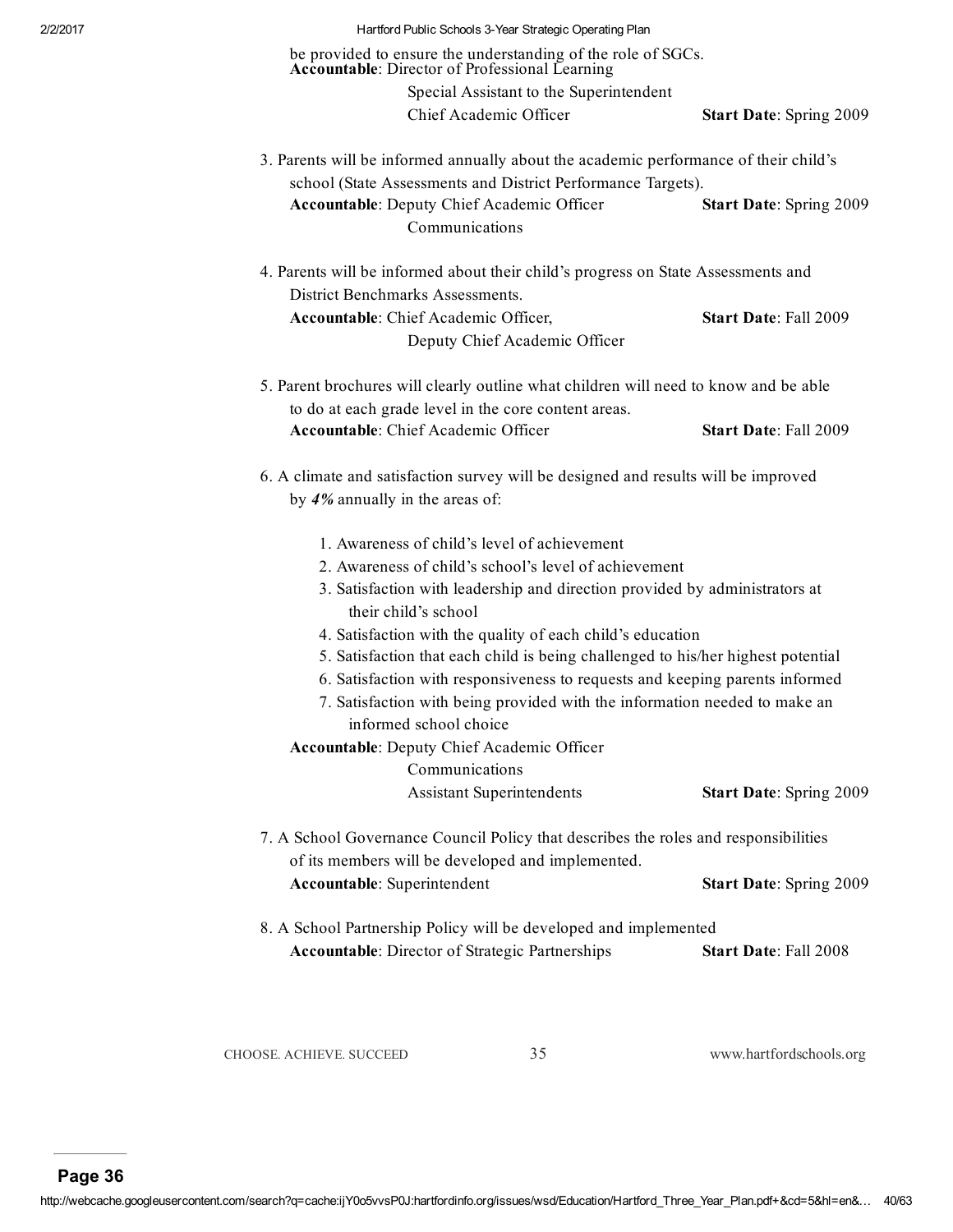- 9. All parents will be provided with the opportunity for training to understand the processes, rights and responsibilities regarding their special needs children. Accountable: Parent Ombudsman Assistant Superintendents Start Date: Fall 2009
- 10. All parents will have appropriate information and documentation prior to making decisions about or attending a PPT regarding their child so that they can make informed decisions regarding their child's educational plan. Accountable: Assistant Superintendent of Learning Support Services Parent Ombudsman Director of Special Education Start Date: Fall 2009
- 11. Develop and implement a rubric to assess the Planning and Placement Team (PPT) process and provide feedback to Planning and Placement Teams regarding the quality of their process. Accountable: Assistant Superintendent of Learning Support Services Director of Special Education Assistant Superintendents Start Date: Fall 2009
- 12. A Community Schools Policy will be developed and implemented Accountable: Director of Strategic Partnerships Start Date: Fall 2008

#### D. Measures

- 1. Tracking of the following data points:
	- 1. Student Attendance
	- 2. Accurate Contact Info
	- 3. Attendance at Parent Teacher Conferences
	- 4. On-time participation in the school Choice process

#### (Annual Measures)

- 2. Results of the district-wide Climate and Satisfaction survey (Annual Measure)
- 3. The percentage of schools with School/Family/Community Partnership plans that have measurable goals aligned to the school accountability plan (3-year measure, tracked annually)
- 4. The percentage of autonomous schools with School Governance Councils (3-year measure, tracked annually)
- 5. 90% of Planning and Placement Team meetings will be effective as measured by the district PPT rubric (Annual Measure)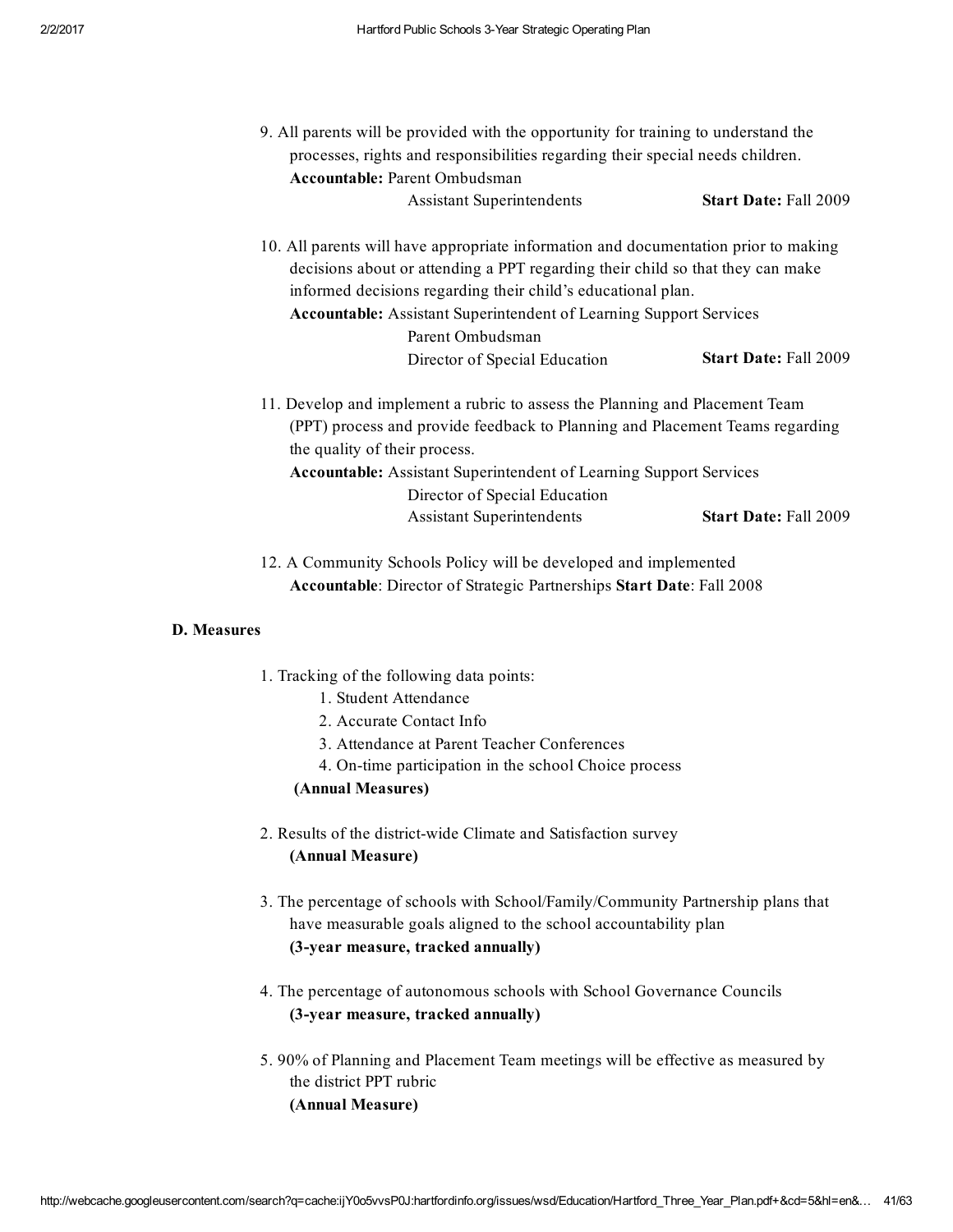CHOOSE. ACHIEVE. SUCCEED 36 www.hartfordschools.org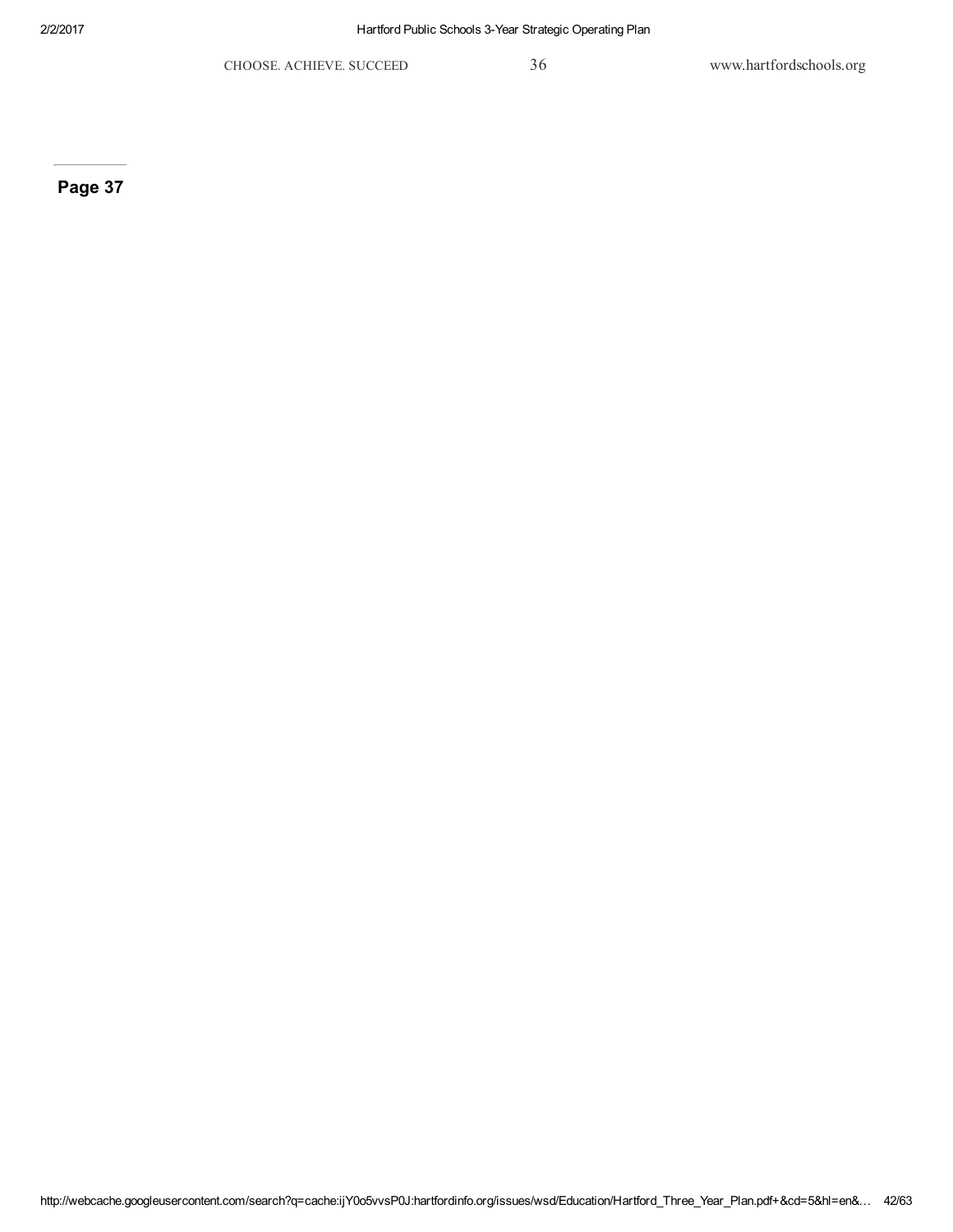CHOOSE. ACHIEVE. SUCCEED 37 www.hartfordschools.org

Page 38

## *Goal 7: Positive School Climate*

#### A. Overview

The district will create a systemwide culture that welcomes, understands and embraces its legal and moral responsibility to educate all children. It is imperative that we create a school climate that provides the opportunity for all students to reach their full potential. One of our highest priorities is to support students and parents by providing school staff with the tools and resources that will enable them to deliver quality, rigorous, and relevant instruction in a safe and nurturing environment. Implicit in realizing this goal is the understanding that positive student and staff relationships and an orderly school environment must be in place in order to achieve academic success.

In order to provide a safe and healthy learning environment, there must be written emergency operations plans that comply with city, state and federal regulations. These plans must be clearly communicated to all stakeholders.

#### B. Objectives

- 1. All schools will provide a positive climate and safe environment
- 2. All schools will implement programs to develop student character and life skills preparing our students to be competitive in the global economy
- 3. Increase instructional time by improving classroom management

#### C. Strategies

- 1. Each K-8 school will identify and implement a character education program Accountable: Assistant Superintendents Start Date: Spring 2009
- 2. Each High School will implement a program to develop student-staff relationships and student life skills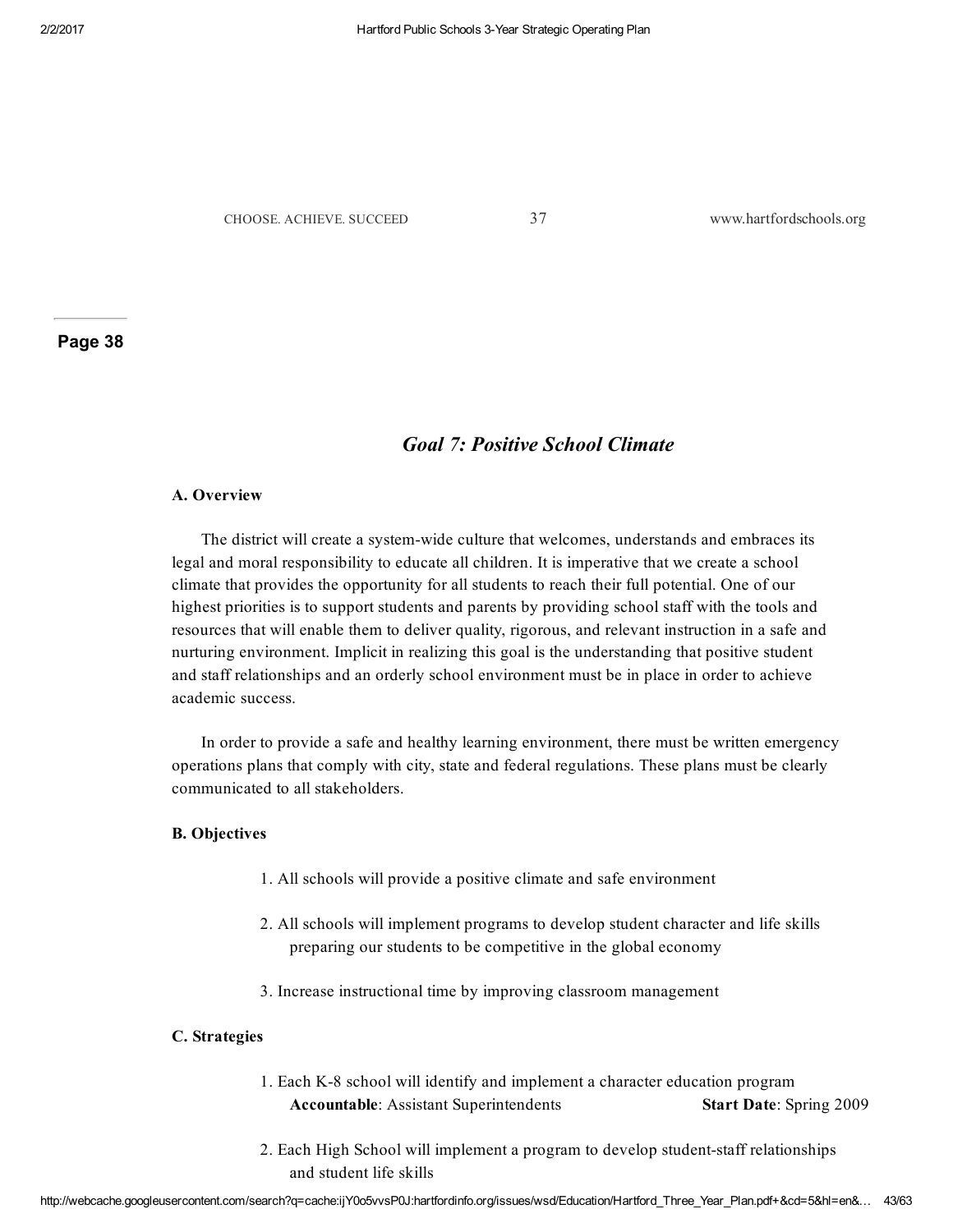| 2/2/2017 |                                               | Hartford Public Schools 3-Year Strategic Operating Plan                                                                                                             |                              |  |  |
|----------|-----------------------------------------------|---------------------------------------------------------------------------------------------------------------------------------------------------------------------|------------------------------|--|--|
|          |                                               | <b>Accountable:</b> Assistant Superintendents                                                                                                                       |                              |  |  |
|          | staff, and students.                          | 3. Administer the Climate and Satisfaction Survey annually for parents, guardians,                                                                                  |                              |  |  |
|          |                                               | <b>Accountable:</b> Assistant Superintendents                                                                                                                       |                              |  |  |
|          |                                               | 4. Every school will develop a Compact allowing parents and students to clearly<br>understand the expectations of being part of their school's community            |                              |  |  |
|          | <b>Accountable:</b> Assistant Superintendents |                                                                                                                                                                     | <b>Start Date: Fall 2009</b> |  |  |
|          |                                               | 5. Review, update, and submit for approval the HPS Emergency Operations Plan to<br>ensure compliance with city, state, and federal regulations beginning Fall 2009. |                              |  |  |
|          | <b>Accountable:</b> Chief Operating Officer   |                                                                                                                                                                     | <b>Start Date: Ongoing</b>   |  |  |
|          | CHOOSE. ACHIEVE. SUCCEED                      | 38                                                                                                                                                                  | www.hartfordschools.org      |  |  |
|          |                                               |                                                                                                                                                                     |                              |  |  |

## Page 39

| 6. Align the School Safety Plans to the HPS Emergency Operation Plan.<br><b>Accountable:</b> Assistant Superintendents        |                                |
|-------------------------------------------------------------------------------------------------------------------------------|--------------------------------|
| Chief Operating Officer                                                                                                       | <b>Start Date: Spring 2009</b> |
| 7. Transition the current reactive Security Officers role to a proactive role of Safety<br>Officer.                           |                                |
| <b>Accountable:</b> Chief Operating Officer                                                                                   | <b>Start Date: Spring 2009</b> |
| 8. Provide professional development annually for administrators to review updated<br>policies and procedures on school safety |                                |
| <b>Accountable:</b> Chief Operating Officer                                                                                   |                                |
| <b>Assistant Superintendents</b>                                                                                              | <b>Start Date: Spring 2009</b> |
| 9. Review attendance, office referrals and suspension data monthly to adjust the                                              |                                |
| Comprehensive School Climate Plan                                                                                             |                                |
| <b>Accountable:</b> Assistant Superintendents                                                                                 | <b>Start Date: Ongoing</b>     |
| 10. Provide professional development for administrators and teachers focused on                                               |                                |
| classroom management, effective discipline interventions and the development of                                               |                                |
| a continuum of services that meet the needs of disruptive students                                                            |                                |
| <b>Accountable:</b> Assistant Superintendent of Learning Support Services                                                     |                                |
| <b>Assistant Superintendents</b>                                                                                              |                                |
| Director of Professional Learning                                                                                             | <b>Start Date: Fall 2009</b>   |
|                                                                                                                               |                                |

11. Review current policies and procedures for in-school suspension programs and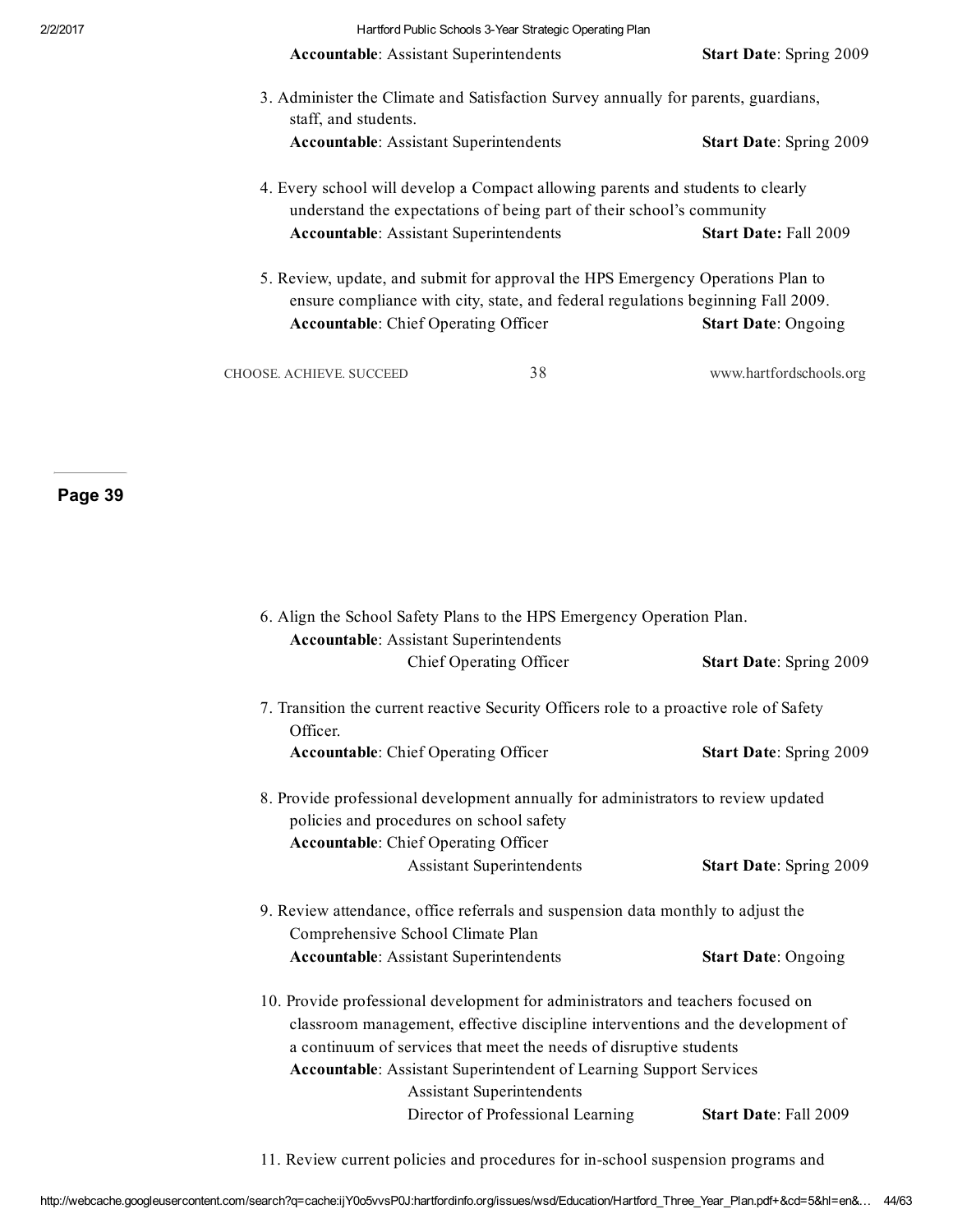## develop and modify the programs as needed. <br>Accountable: Assistant Superintendents Start Date: Spring 2009

#### D. Measures

- 1. Two part measure:
	- a) Annual Climate and Satisfaction survey results

b) Average annual attendance increase

(3-year measure, tracked annually)

2. Percent of classroom-initiated suspensions

(3-year measure, tracked annually)

CHOOSE. ACHIEVE. SUCCEED 39 www.hartfordschools.org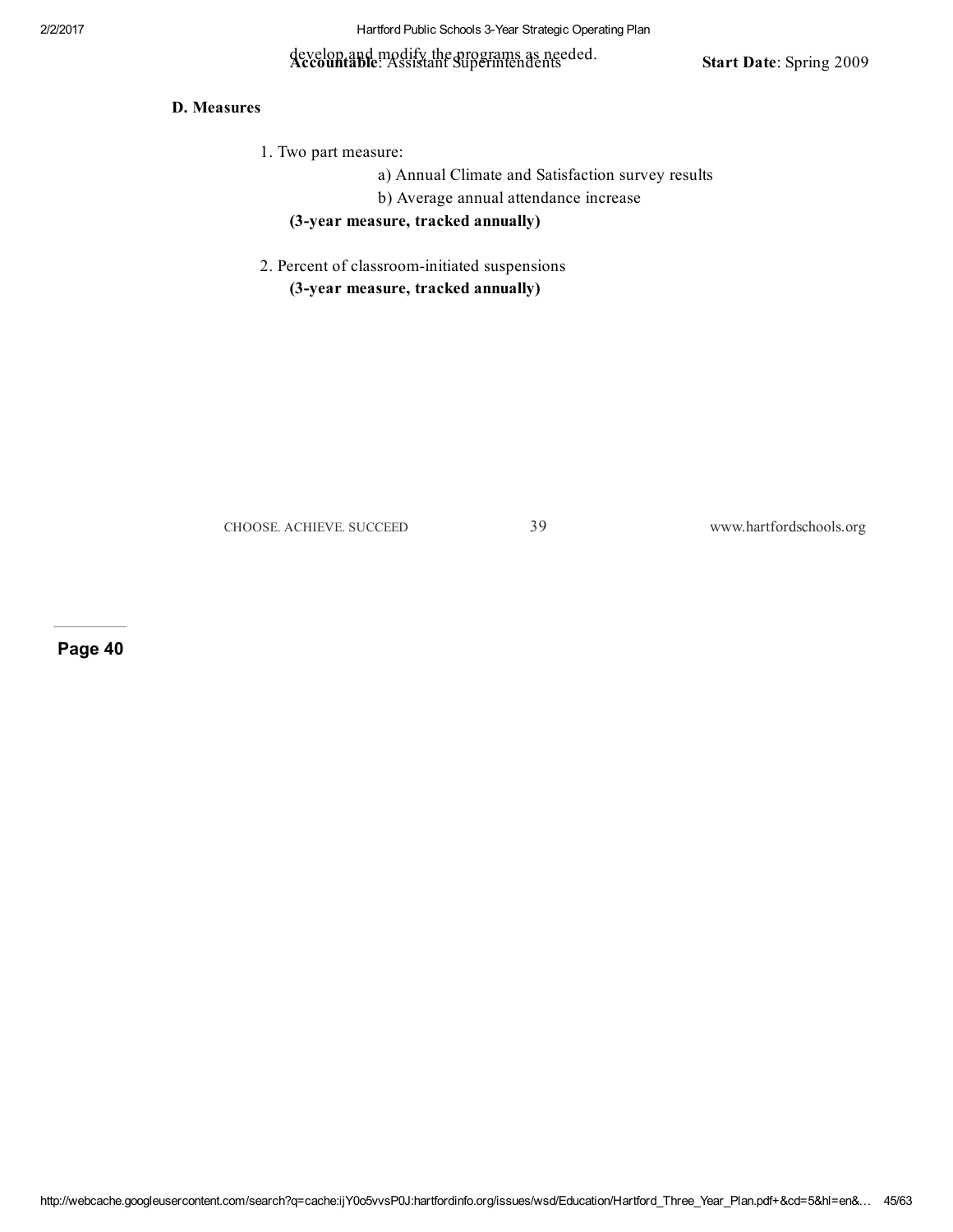CHOOSE. ACHIEVE. SUCCEED 40 www.hartfordschools.org

Page 41

## *Goal 8: All Choice System of Schools*

#### A. Overview

The Hartford Public Schools (HPS) believes that families make decisions about which school to attend primarily based on the following five criteria:

- 1. A school's track record of high academic achievement
- 2. Proximity to home
- 3. School design (school theme, course offerings)
- 4. Historical and traditional ties to the school, principal, and teachers
- 5. Other personal family reasons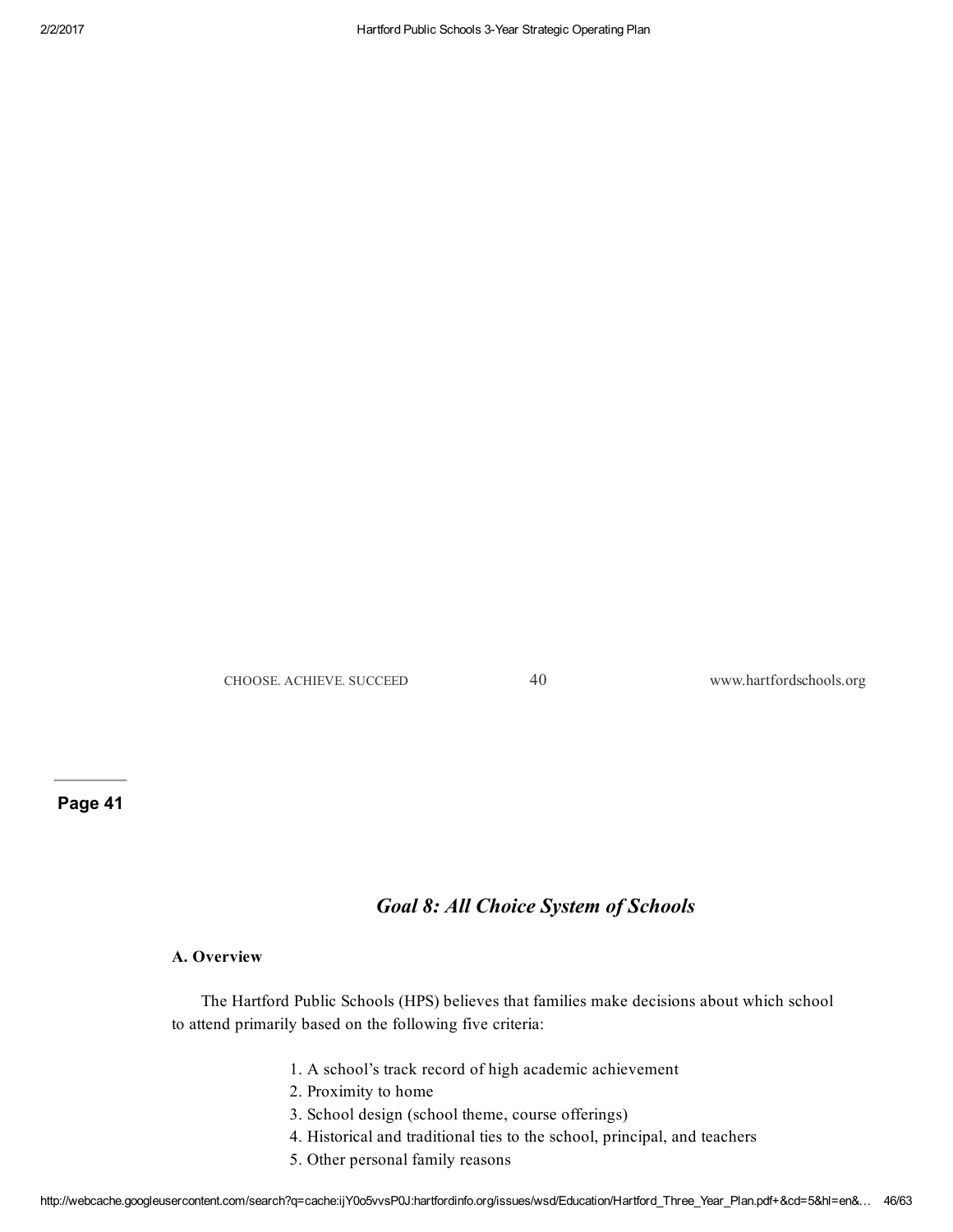While families and students make school choices based on what is personally most important to them, it is understood that all families want high quality, high achieving schools that will prepare their children for future success.

Therefore, the district's directive is clear. The HPS must create new high-performing schools with a focus on state standards and college readiness. Using a diverse provider strategy, HPS will evolve over time to an all-choice system of schools. Two choice models will be employed:

- Inter-district choice schools will provide regional opportunities for the integration of city and suburban students.
- Intra-district choice schools will provide preference to students of their neighborhood with remaining seats available to other Hartford students. Parents will have the choice of a greater number of schools within transportation zones.

Failure to create such a system with high-quality options within the city's boundaries would render HPS incapable of meeting the 2008 Sheff stipulation's demand model. This stipulation calls for at least 80% of Hartford minority students who desire a "reduced isolation setting" to receive a satisfactory school choice by 2013. Alternatively, the demand would be satisfied if 41% of Hartford's minority students are enrolled in Open Choice or magnet schools instead of neighborhood choice schools.

#### B. Objectives

- 1. The district will create an all-choice system of schools where families and students can engage in informed choice options for an inter-district or intradistrict school.
- 2. The district will annually increase the percentage of students choosing an intradistrict school in order to attain the demand principle of the 2008 *Shef* stipulation.

CHOOSE. ACHIEVE. SUCCEED 41 www.hartfordschools.org

- 3. The district will annually increase the percentage of students receiving one of their first three school choices at transitional entry grade levels in the inter or intra-district application process.
- 4. There will be a representative population of students receiving special education and English Language Learner services at all inter- and intra-district schools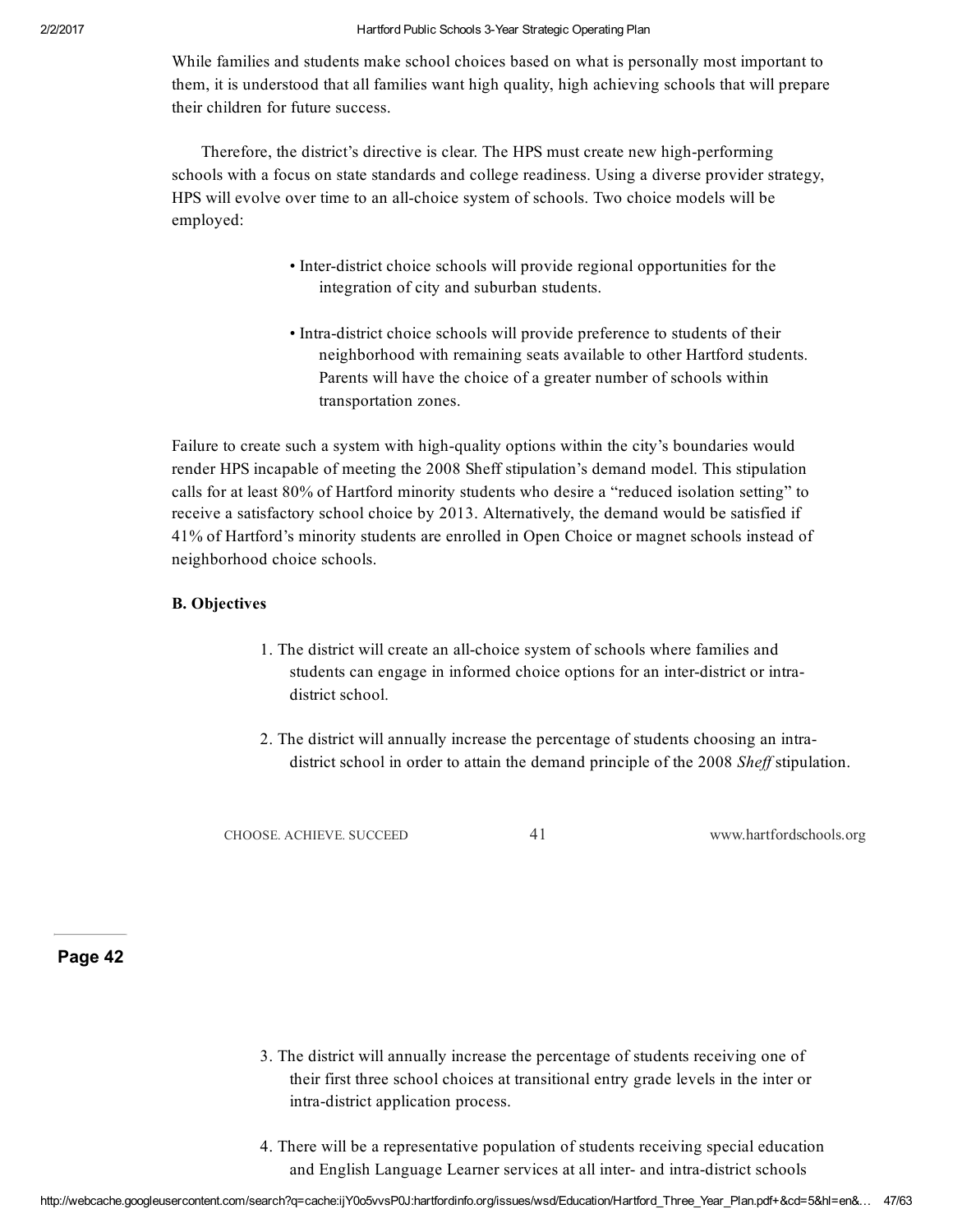| C. Strategies |                                                                                    |                                                                                                                                                                                                                                              |                            |
|---------------|------------------------------------------------------------------------------------|----------------------------------------------------------------------------------------------------------------------------------------------------------------------------------------------------------------------------------------------|----------------------------|
|               | choice system of schools.                                                          | 1. The district will implement the Board-adopted, 5-year framework for an all-<br><b>Accountable:</b> Assistant Superintendent of School Design                                                                                              |                            |
|               |                                                                                    |                                                                                                                                                                                                                                              | <b>Start Date: Ongoing</b> |
|               | families' choice of an intra-district school<br><b>Accountable: Communications</b> | 2. The district will design an informational campaign that promotes Hartford<br>Hartford Director of Regional School Choice Office                                                                                                           | Start Date: Fall 2009      |
|               | school choice available                                                            | 3. The district will inform families of the expected placement probabilities of each                                                                                                                                                         |                            |
|               |                                                                                    | <b>Accountable:</b> Assistant Superintendent of School Design                                                                                                                                                                                |                            |
|               |                                                                                    | Hartford Director of Regional School Choice Office                                                                                                                                                                                           | Start Date: Fall 2009      |
|               |                                                                                    | 4. The district will design procedures and protocols that clarify "all-choice" and<br>assure a fair and informed choice process for students and families.<br><b>Accountable:</b> Assistant Superintendent of School Design                  |                            |
|               |                                                                                    |                                                                                                                                                                                                                                              | Start Date: Fall 2009      |
|               |                                                                                    | 5. Inter-and intra-district choice schools will implement sufficient interventions to<br>support students and families who choose to attend each school.<br><b>Accountable:</b> Assistant Superintendent for Learning Support Services       |                            |
|               |                                                                                    | <b>Assistant Superintendents</b><br>Deputy Chief Academic Officer                                                                                                                                                                            | Start Date: Fall 2009      |
|               |                                                                                    | 6. In the spring of 2009, the district will establish baseline data for students<br>receiving one of their first three school choices into transitional entry grade levels.<br><b>Accountable:</b> Assistant Superintendent of School Design |                            |
|               |                                                                                    | Deputy Chief Academic Officer                                                                                                                                                                                                                | Start Date: Spring 2009    |
|               | adequate capacity.                                                                 | 7. The district will annually review student enrollment data by zone to ensure                                                                                                                                                               |                            |
|               |                                                                                    | <b>Accountable:</b> Assistant Superintendent of School Design<br>Deputy Chief Academic Officer                                                                                                                                               | Start Date: Fall 2009      |
|               | CHOOSE. ACHIEVE. SUCCEED                                                           | 42                                                                                                                                                                                                                                           | www.hartfordschools.org    |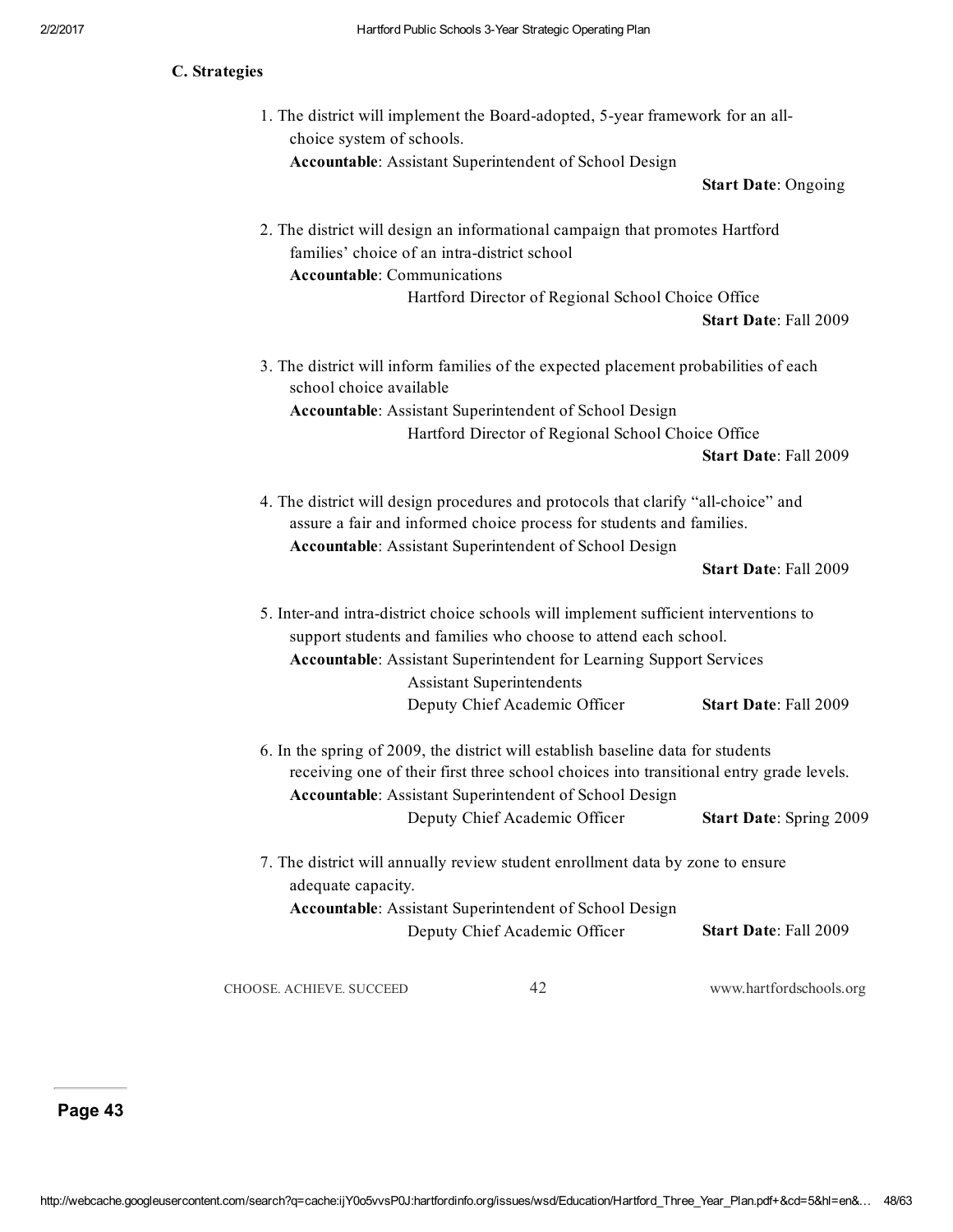- 8. The district will develop a zone-based transportation plan in alignment with the all-choice process. Accountable: Chief Operating Officer Start Date: Ongoing
- 9. Collect data on students exiting magnet schools to determine percentage of English Language Learner or special education Accountable: Deputy Chief Academic Officer Hartford Director of Regional School Choice Office Assistant Superintendent for Learning Support Services Start Date: Spring 2009

#### D. Measures

- 1. The percent of families and students that engage in the choice process (Annual Measure)
- 2. The percent of families choosing an intra-district education (3-year measure, tracked annually)
- 3. The percent of families and students receiving one of their first three school choices at transitional grade level in the inter or intradistrict application process (Annual Measure)
- 4. The percent of special education and English Language Learners in inter and intra-district schools (3-year measure, tracked annually)

CHOOSE. ACHIEVE. SUCCEED 43 www.hartfordschools.org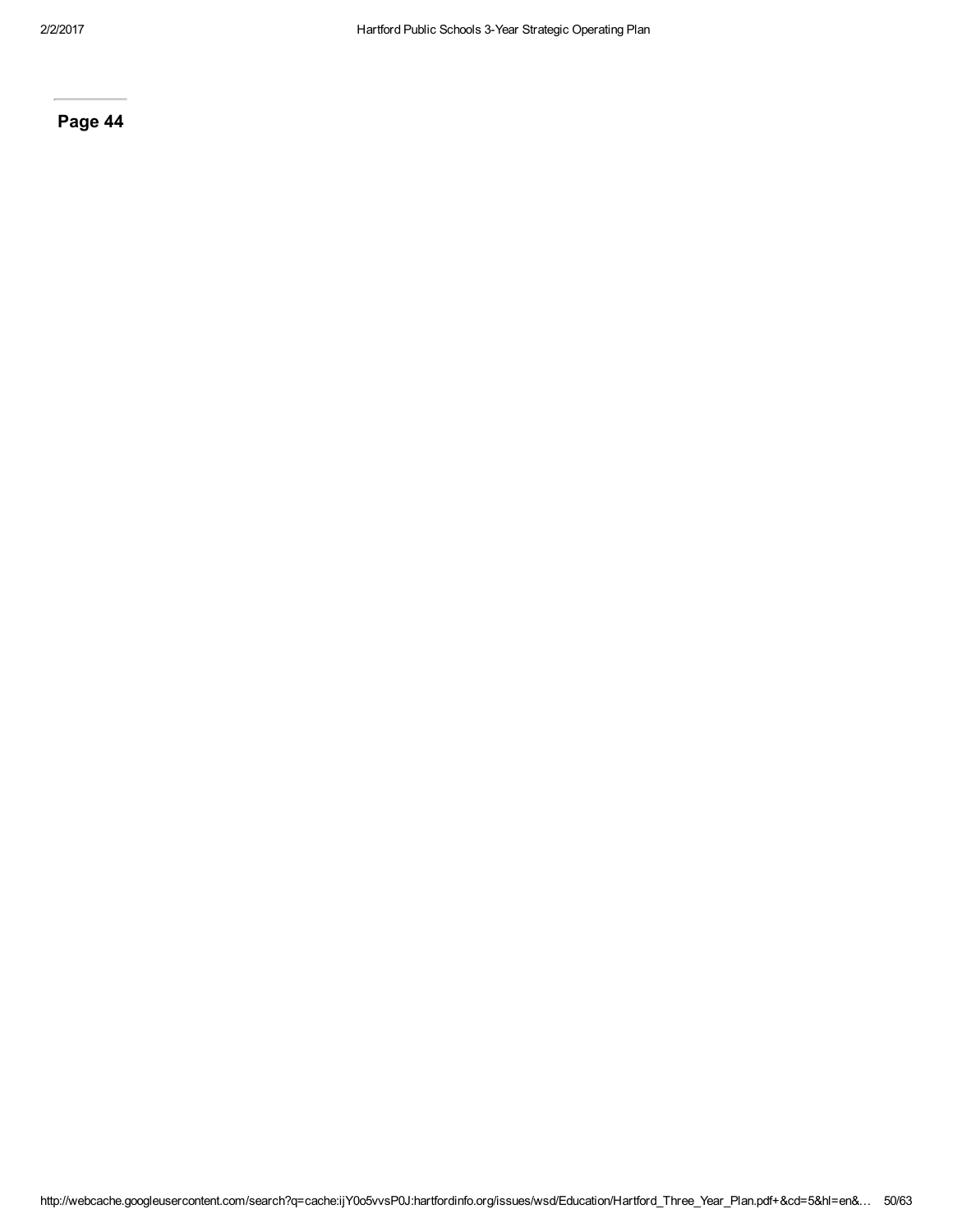Page 45

## *Goal 9: District Reform Sustainability*

#### A. Overview

"Every community embarking on a serious reform strategy needs a long-lasting civic reform oversight group. Without such a group [...] reforms are inevitably short-lived and poorly executed. Members of a civic oversight group should include community institutions committed to the city's future, not to the interest groups that normally dominate education policy."

> It Takes A City: Getting Serious About Urban School Reform, Paul Hill, Brookings Institution Press, 2000

Across the country, school systems that have embarked on significant reform efforts have found themselves in dire straits when appropriate steps are not taken to ensure the long-term sustainability of the work beyond the tenure of a single Superintendent, Mayor and Boards of Education. The City of Hartford is no different from any city that has taken on a major reform. As such, at the same time that we are engaged in this work, we have taken the necessary steps to ensure that this reform will transcend the leadership of any single person.

For a long time Hartford Public Schools saw incredible unrest and instability at the leadership level. Critical observers of the school system typically note that the school system has seen ten superintendents since 1990, a failed attempt to hire a private company to manage the district, a State takeover and return to local control. The people of the City of Hartford cannot afford the school system to once again fail.

Paul Hill, a leading scholar in school reform, shows that a reform can be started from within a system but it must be sustained externally. He says, "Every reform effort has something to offer, but not all components needed are there to sustain comprehensive education reform." He suggests that powerful reform efforts must include: 1) incentives for school performance, 2) investments in school capacity, and 3) arrangements for school freedom of choice. As such, any successful reform plan that will be sustained over time must include the following:

- Strong Leadership
- A Diverse Provider Strategy
- A Community-Partnership Strategy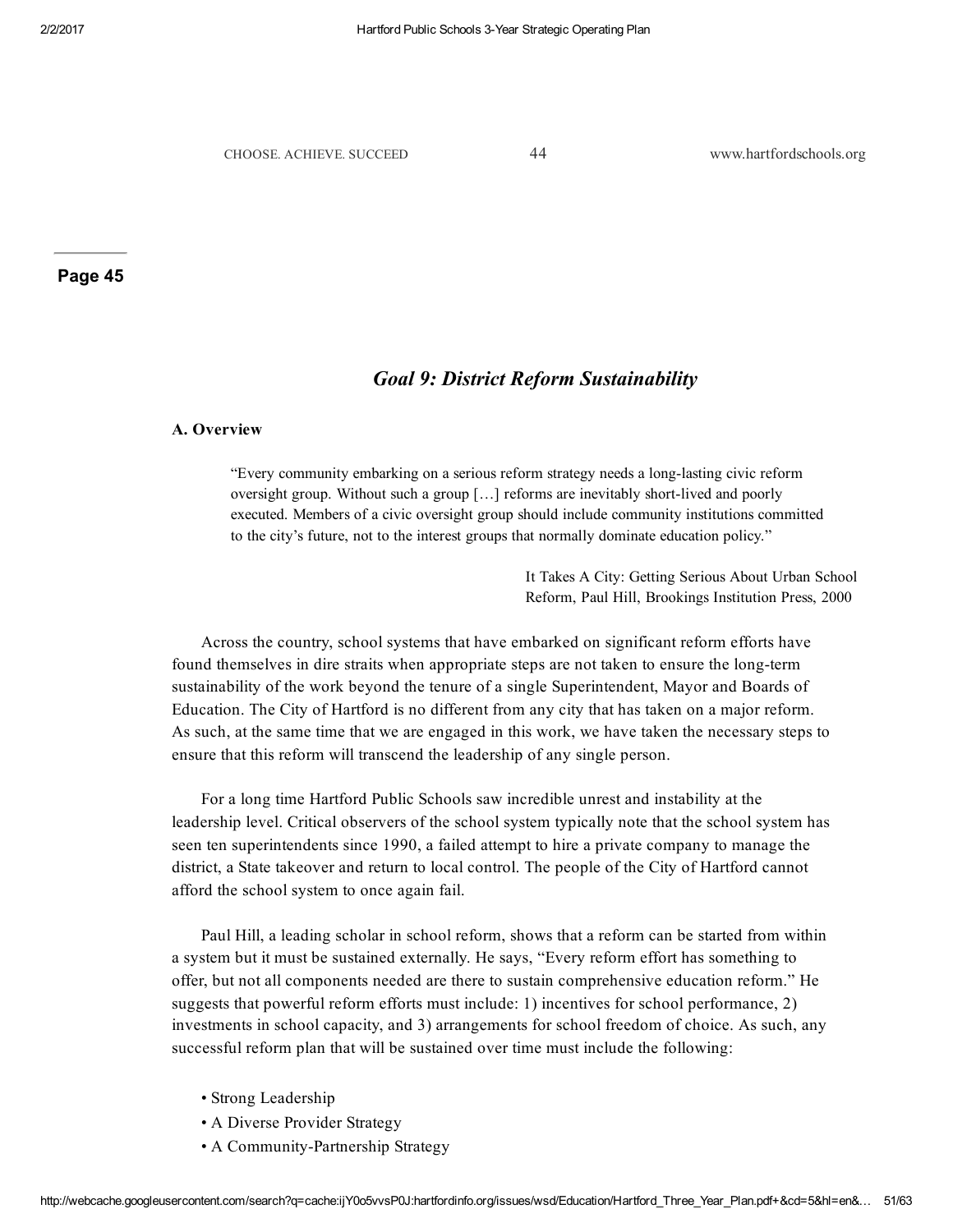The long-term success of this work must ultimately be owned by the community we seek to serve. This section outlines what measures we are taking to make sure that this work will be sustained over time.

#### B. Objectives

- 1. Develop a succession plan for the Superintendent and key senior management positions.
- 2. Develop and adopt required Reform Governance in Action (RGA) reform policies.

CHOOSE. ACHIEVE. SUCCEED 45 www.hartfordschools.org

#### Page 46

- 3. Establish a Board of Education and senior cabinet induction and sustainability plan that enables HPS to continue reform governance work.
- 4. Develop a threeyear financial plan aligned to the Plan and update annually.
- 5. Work in collaboration with the local education fund (Achieve Hartford) to sustain district reform.
- 6. Focus and align community partnerships and donor grants that support and enhance the greatest points of leverage for closing the achievement gap.
- 7. Achieve annual progress on the measures of the Plan.

#### C. Strategies

- 1. Create a written process and timeline for the succession of the Superintendent. Accountable: Superintendent Board of Education Start Date: Spring 2010
- 2. Create a succession plan for key senior management positions Accountable: Superintendent Start Date: Fall 2009
- 3. Insulate the new school development process from the operating budget through the establishment of the Ingenuity Fund. Accountable: Director of Strategic Partnerships

Assistant Superintendent of School Design

Start Date: Ongoing

4. Provide an induction training program for new BOE and senior cabinet members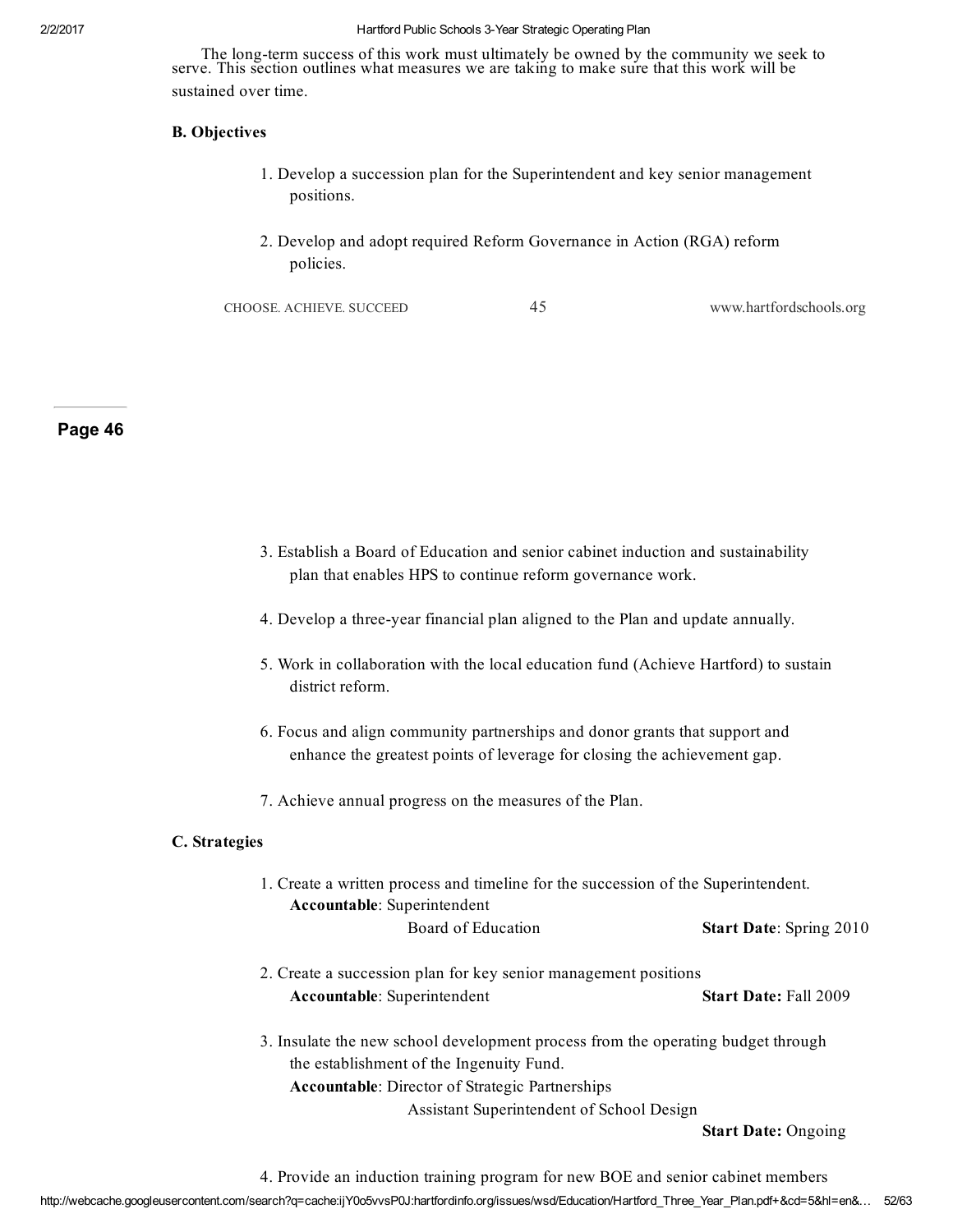| <b>Accountable:</b> Superintendent |                                                                                  | Start Date: Fall 2009      |
|------------------------------------|----------------------------------------------------------------------------------|----------------------------|
| members                            | 5. Provide a sustainability training program for existing BOE and senior cabinet |                            |
| Accountable: Superintendent        |                                                                                  | Start Date: Fall 2009      |
|                                    | 6. Establish a clear collaboration process with the Local Education Fund.        |                            |
| Accountable: Superintendent        |                                                                                  |                            |
|                                    | Director of Strategic Partnerships                                               | Start Date: Fall 2009      |
|                                    | 7. Align community partnerships and donor grants in five key strategic areas:    |                            |
| 1. Teacher Quality                 |                                                                                  |                            |
| 2. Principal Quality               |                                                                                  |                            |
|                                    | 3. New School Development                                                        |                            |
|                                    | 4. Extended Instructional Day/Year                                               |                            |
| 5. Literacy                        |                                                                                  |                            |
|                                    | <b>Accountable:</b> Director of Strategic Partnerships                           | <b>Start Date: Ongoing</b> |
| CHOOSE. ACHIEVE. SUCCEED           | 46                                                                               | www.hartfordschools.org    |
|                                    |                                                                                  |                            |
|                                    |                                                                                  |                            |
|                                    |                                                                                  |                            |

Page 47

| 8. Quarterly cabinet review of the strategies in the Plan as a reporting mechanism to<br>the Superintendent.<br><b>Accountable:</b> Chief Academic Officer                  |                                |  |
|-----------------------------------------------------------------------------------------------------------------------------------------------------------------------------|--------------------------------|--|
| Special Assistant to the Superintendent                                                                                                                                     |                                |  |
|                                                                                                                                                                             | <b>Start Date: Summer 2009</b> |  |
| 9. An Annual Progress Report based on the measures in the Plan will be provided to<br>the BOE                                                                               |                                |  |
| <b>Accountable:</b> Superintendent                                                                                                                                          | <b>Start Date: Fall 2009</b>   |  |
| 10. BOE goals for years 2010-2012 will be derived from the objectives of this Plan<br><b>Accountable:</b> Chief Academic Officer<br>Special Assistant to the Superintendent |                                |  |
|                                                                                                                                                                             | <b>Start Date: Summer 2009</b> |  |
| <b>D.</b> Measures                                                                                                                                                          |                                |  |

1. A succession plan for the Superintendent will be adopted by the BOE (Annual Measure)

2. Completion of required Board RGA reform policies (Annual Measure)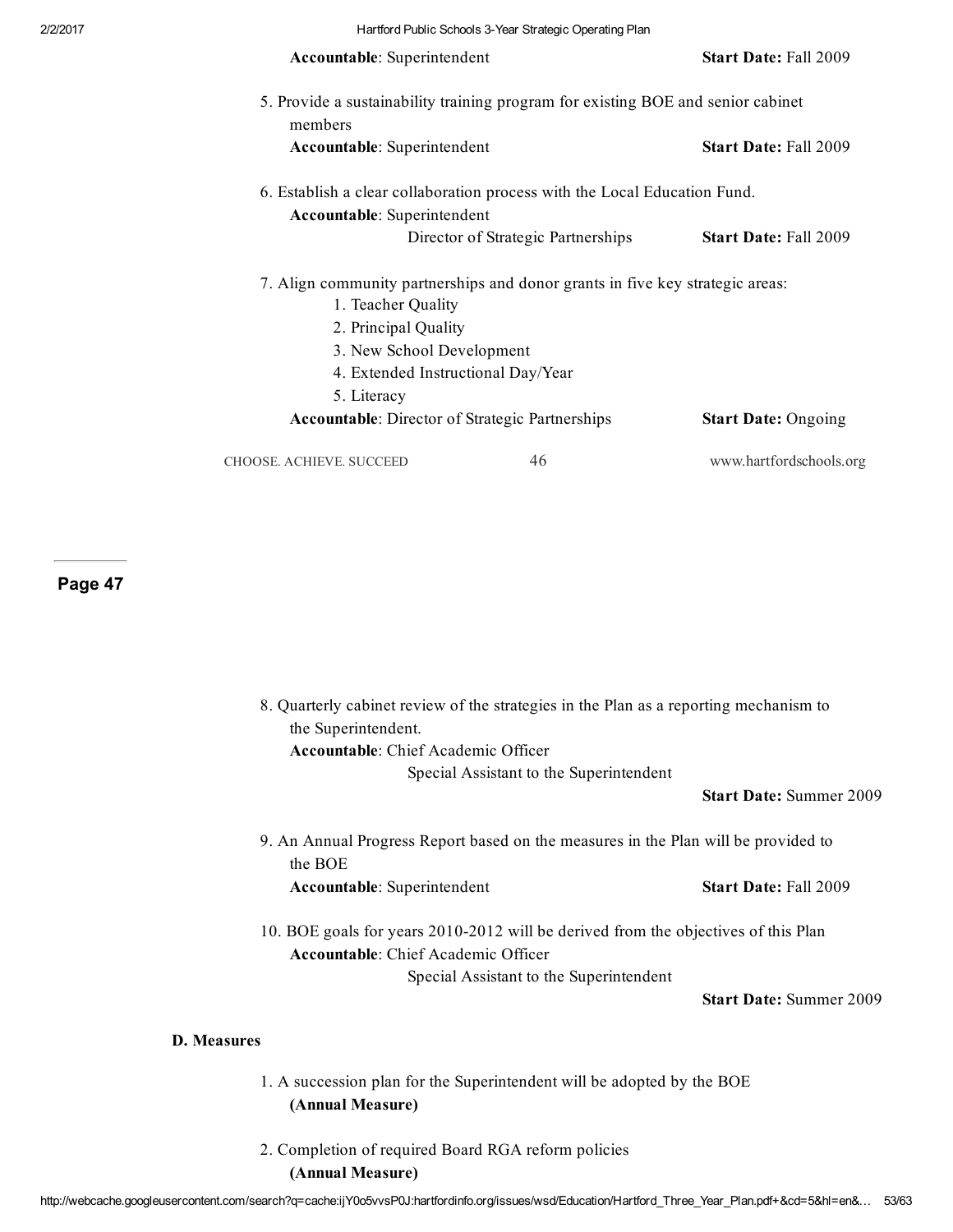- 3. Two part measure:
	- a. Completion of the induction program by all new BOE and senior cabinet members during the course of their first 18 months of service
	- b. Completion of the sustainability training by all existing BOE and senior cabinet members

#### (Annual Measure)

- 4. A three year financial plan and annual updates will be approved by the BOE (Annual Measure)
- 5. An active and fully developed LEF functioning as an external reform partner (Annual Measure)
- 6. Percentage of community Partnerships and donor grants aligned to one of the five strategic areas intended to close the achievement gap (Annual Measure)
- 7. Progress on the measures of the Plan will be presented to the BOE at the annual Board Retreat (Annual Measure)

CHOOSE. ACHIEVE. SUCCEED 47 www.hartfordschools.org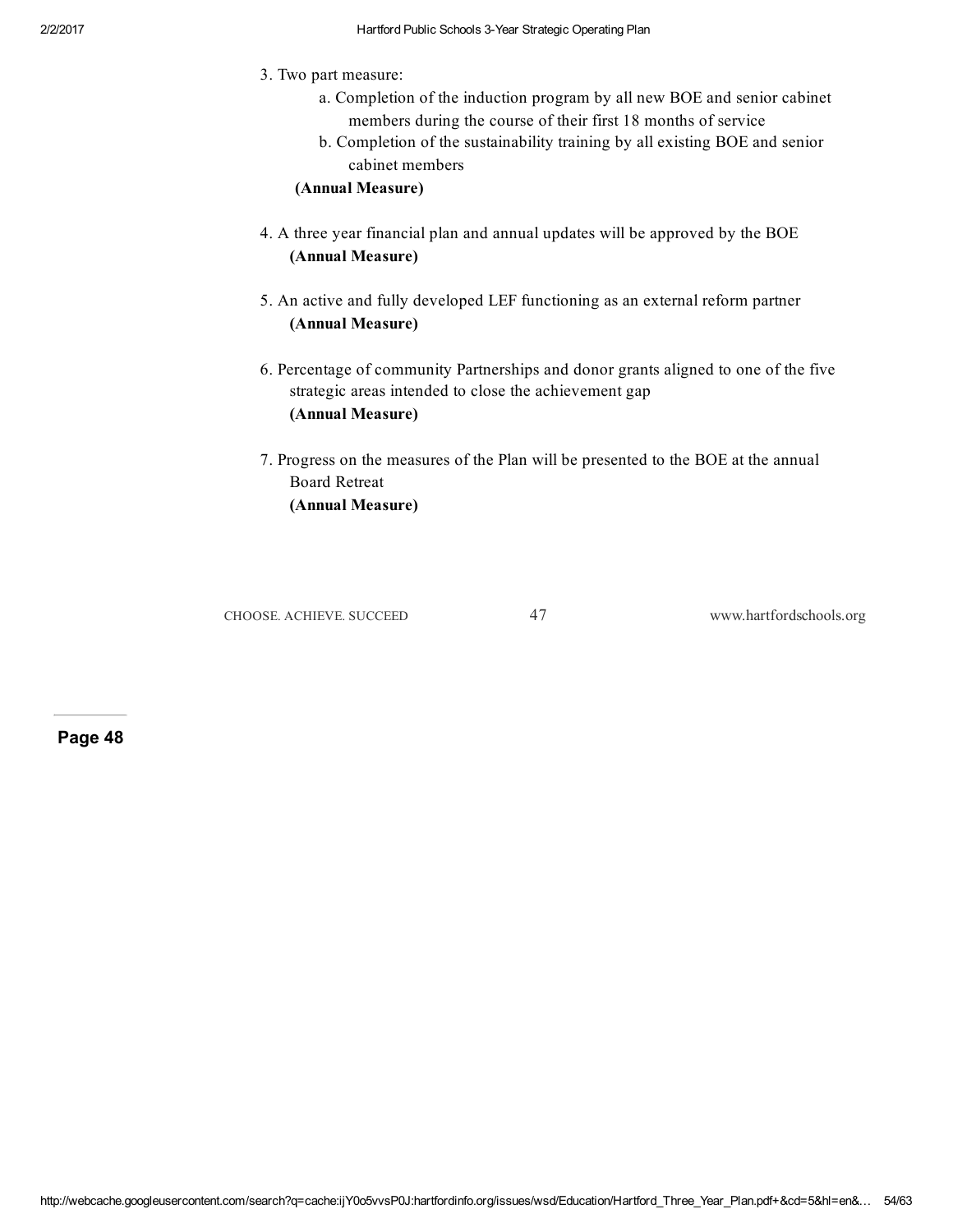## APPENDIX

CHOOSE. ACHIEVE. SUCCEED 48 www.hartfordschools.org

Page 49

## *A1. HPS Vision and Mission*

#### VISION

From a bureaucratic, dysfunctional, low performing school system to…

…a system of high performing, distinctive schools of choice. The attainment of Hartford students in reading, math, science and college readiness will be reflective of the high educational outcomes of the State of Connecticut.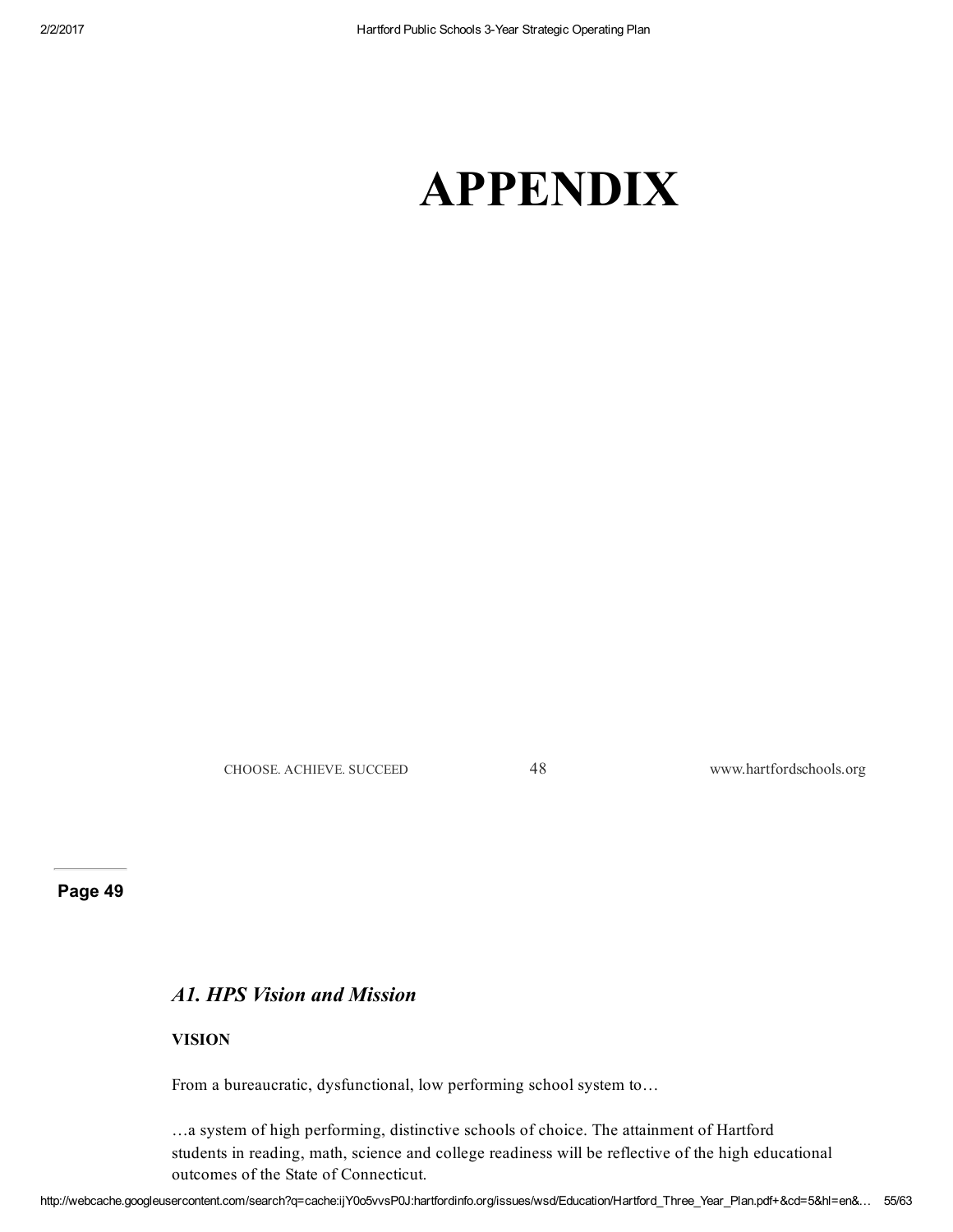### MISSION

Hartford's system of schools exists to provide all students with access to participation in a global economy through attainment of Academic Standards of the State of Connecticut and readiness for post-secondary education.

CHOOSE. ACHIEVE. SUCCEED 49 www.hartfordschools.org

Page 50

## *A2. HPS Board of Education Purpose, Core Beliefs and Commitments*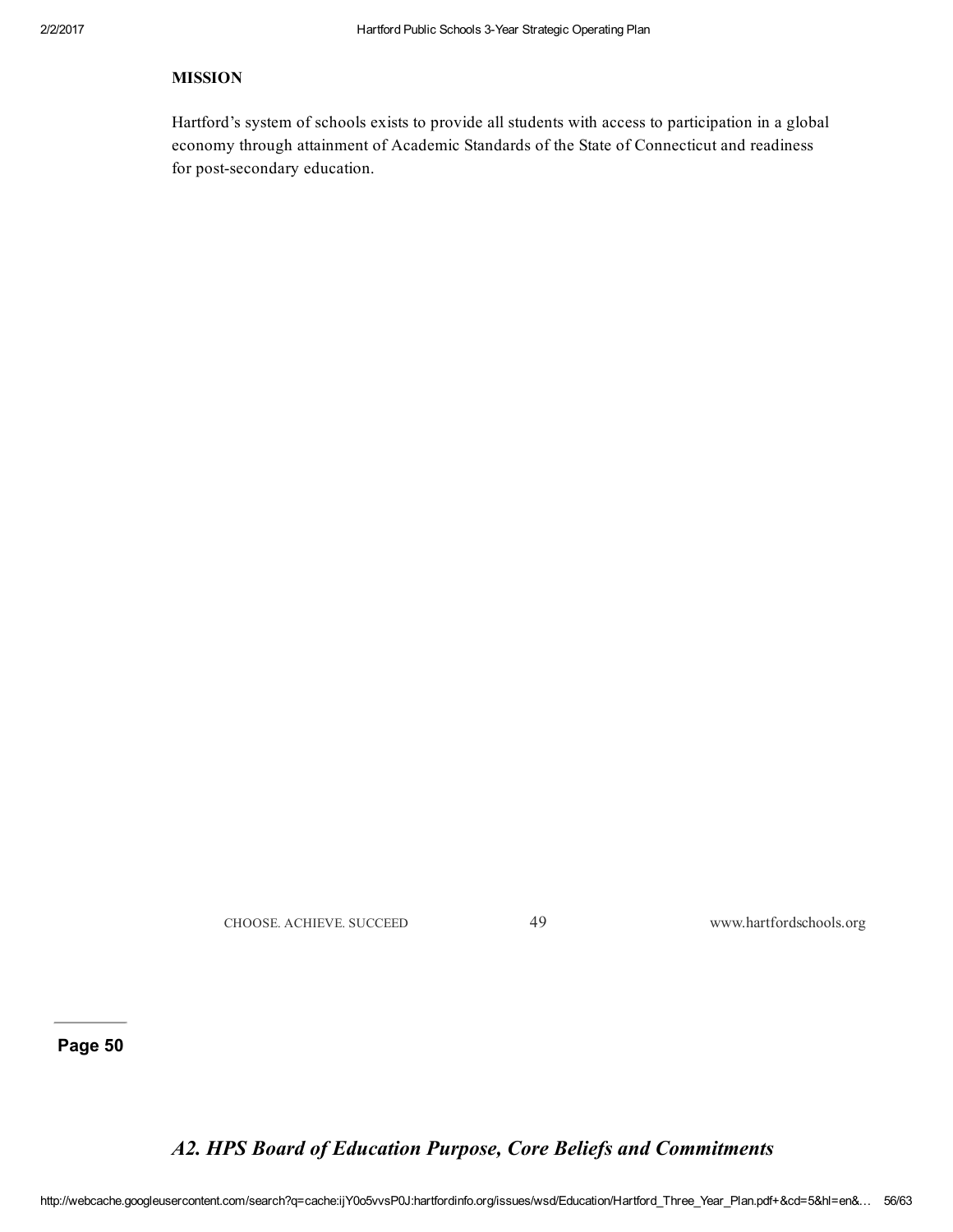Purpose: To significantly improve the performance of Hartford students, we the members of the Hartford Public Schools Board of Education commit ourselves to fundamental restructuring and reform of the Hartford school district, guided by the following Core Beliefs and Commitments. Our core business is teaching and learning; therefore, we exist to support the relationship between the teacher and the student.

#### 1. We believe all students can learn at or above grade level.

The capacity to learn is not determined or limited by race, family income, native language, gender, sexual orientation, or area of residence.

- The district will provide rigorous instruction in a safe environment that allows every child to learn at or above grade level.
- All of our schools will provide an educationally supportive and appropriate environment to ensure learning.
- All children will graduate high school having successfully completed a career and college-ready curriculum.

## 2. We believe that the achievement gap must and can be eliminated, by each student reaching their learning potential.

Our district exists in the state with the largest achievement gap in the nation; therefore, we must provide equal access to rigorous instruction, regardless of race, family income, native language, gender, sexual orientation, or area of residence. Providing equal access to rigorous instruction for every child may require the investment of unequal resources to ensure an equitable outcome – readiness for post-secondary education and participation in a global economy.

- We will provide equal access to rigorous instruction to all children in order to eliminate the achievement gap.
- We will increase the financial resources directed to the classroom.
- We commit to continue to work towards providing all students with access to a diverse an integrated learning environment, in order to properly prepare students for participation in the global economy and post-secondary education.

#### 3. We believe schools have an enormous impact on students' lives.

Parents and caregivers are responsible for sending their students to school ready to learn. The school district is responsible for educating all students, regardless of family support or involvement.

- Students have an obligation to come to school ready to learn, but the district will not abandon those who do not and must search for ways to reach them.
- We will ensure a qualified teacher delivering rigorous instruction is in every classroom, and every school will have a qualified principal who is an instructional leader.
- Hartford schools will be driven by student performance, not by mere compliance with regulations.

CHOOSE. ACHIEVE. SUCCEED 50 www.hartfordschools.org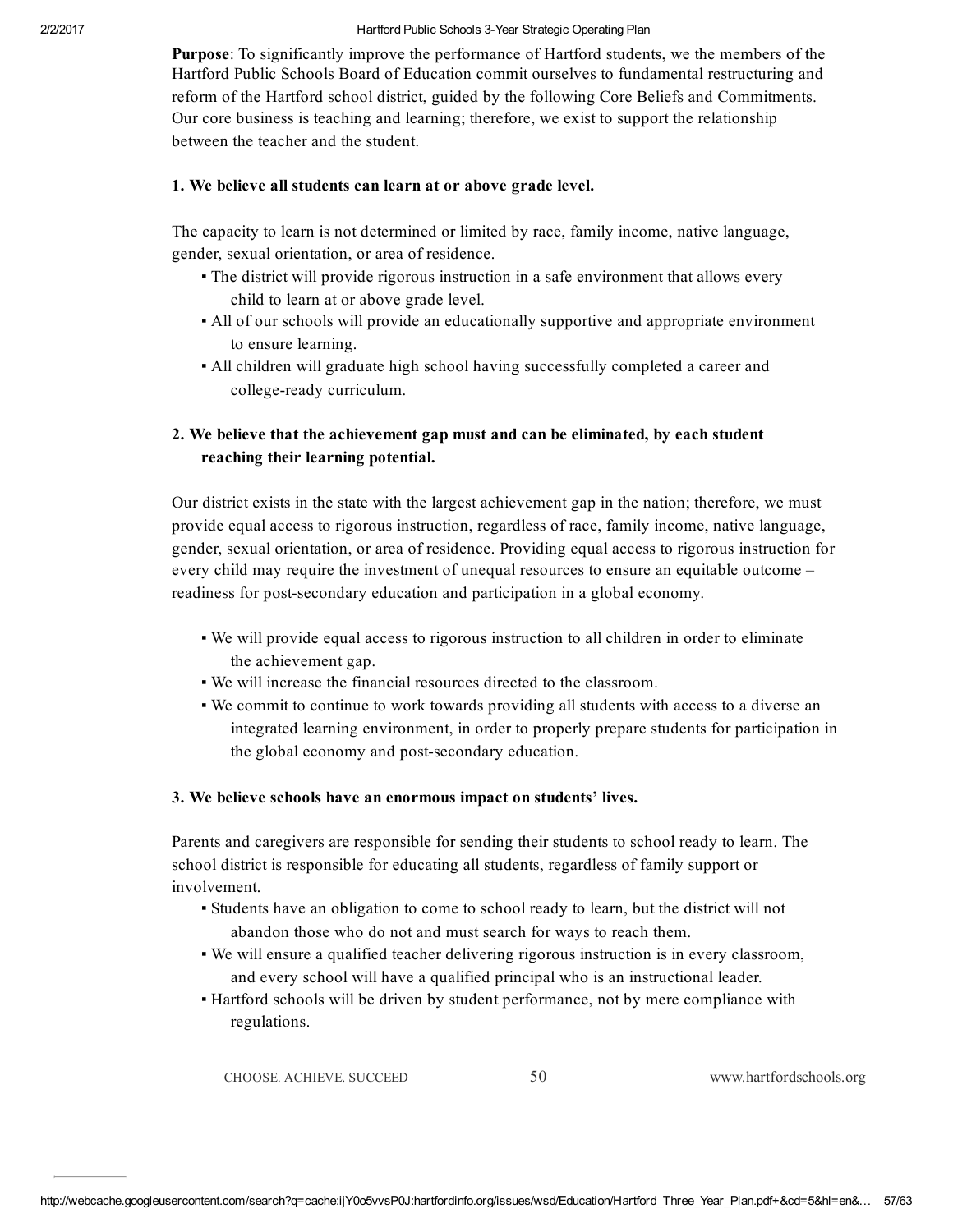- Specific incentive systems will be established to reward improvement. Schools demonstrating significant student achievement will be empowered and encouraged to be innovative.
- All of our actions will be driven by student performance.

### 4. We believe that all parents must be empowered to play an active role in their students' education.

- Our schools will develop effective partnerships with parents and caregivers based upon trust and respect – that engage the school and the parent/caregiver in a plan of action to promote the "best interest" of the child.
- The district will provide parents/caregivers with quality choices of schools for their children.

## 5. We believe that community collaboration is fundamental to achieving and sustaining excellence.

Improving the educational outcomes for our students will require support from all segments of our community including parents, caregivers, businesses, elected and appointed officials, civic and faith-based organizations, along with the district's leaders, staff, and students. Principals must dynamically engage parents/caregivers and community in the lives of our students and schools.

- The district will partner with business, civic and faith-based organizations to ensure support for achieving and sustaining excellence.
- Schools will be responsive and accountable to their communities, providing parents/caregivers and members of the community (and where appropriate, students) with formal, structured input into decision-making through school-based councils.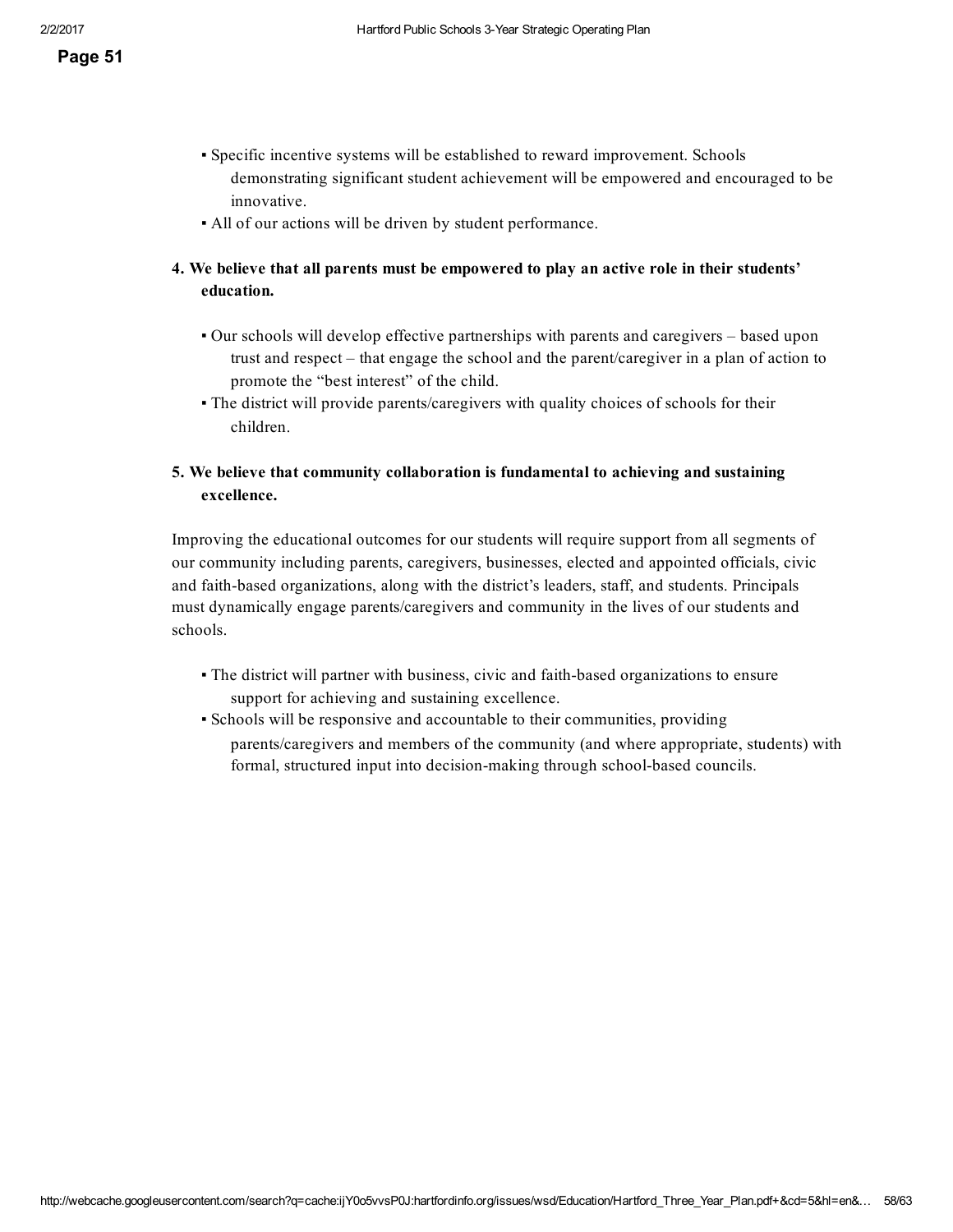#### Page 52

#### *A3. HPS Board of Education Theory of Action Policy*

#### Purpose

To accomplish its Core Beliefs and Commitments the Board sets forth a theory of action that restructures and reforms the Hartford Public Schools. The theory of action provides direction to set goals, strategic plans, budgets and effective administrative actions.

#### Definition

The theory of action set forth in policy by the district is built on beliefs about how students learn, the conditions that best promote learning and the policies, management systems, and culture that promote quality educational services for all students.

#### Theory of Action

Given the wide range of performance of the Hartford Public Schools and the district's achievement gap, the district will employ a managed performance theory of action that defines each school's level of autonomy based on student achievement.

- 1. High performing and significantly improving schools earn autonomy.
- 2. Low performing schools are subject to district intervention or redesign or replacement.
- 3. New and redesigned schools are granted autonomy conditioned upon continuous improvement of student achievement.

#### The Goal

The Hartford Public Schools will evolve over time to a total system of high performing schools driven by student and parental/guardian choice. Two choice models will be employed:

- 1. Interdistrict choice schools will provide regional opportunities for the integration of city and suburban students.
- 2. Intra-district choice schools will provide preference to students of their neighborhood with remaining seats available to other Hartford students. Parents would have the option of a greater number of schools within transportation zones.

Students will be equitably funded according to their needs and these funds will follow the student to their school of choice. Within the portfolio of choices available there will be a number of external providers or public and private school partnerships.

#### Board Oversight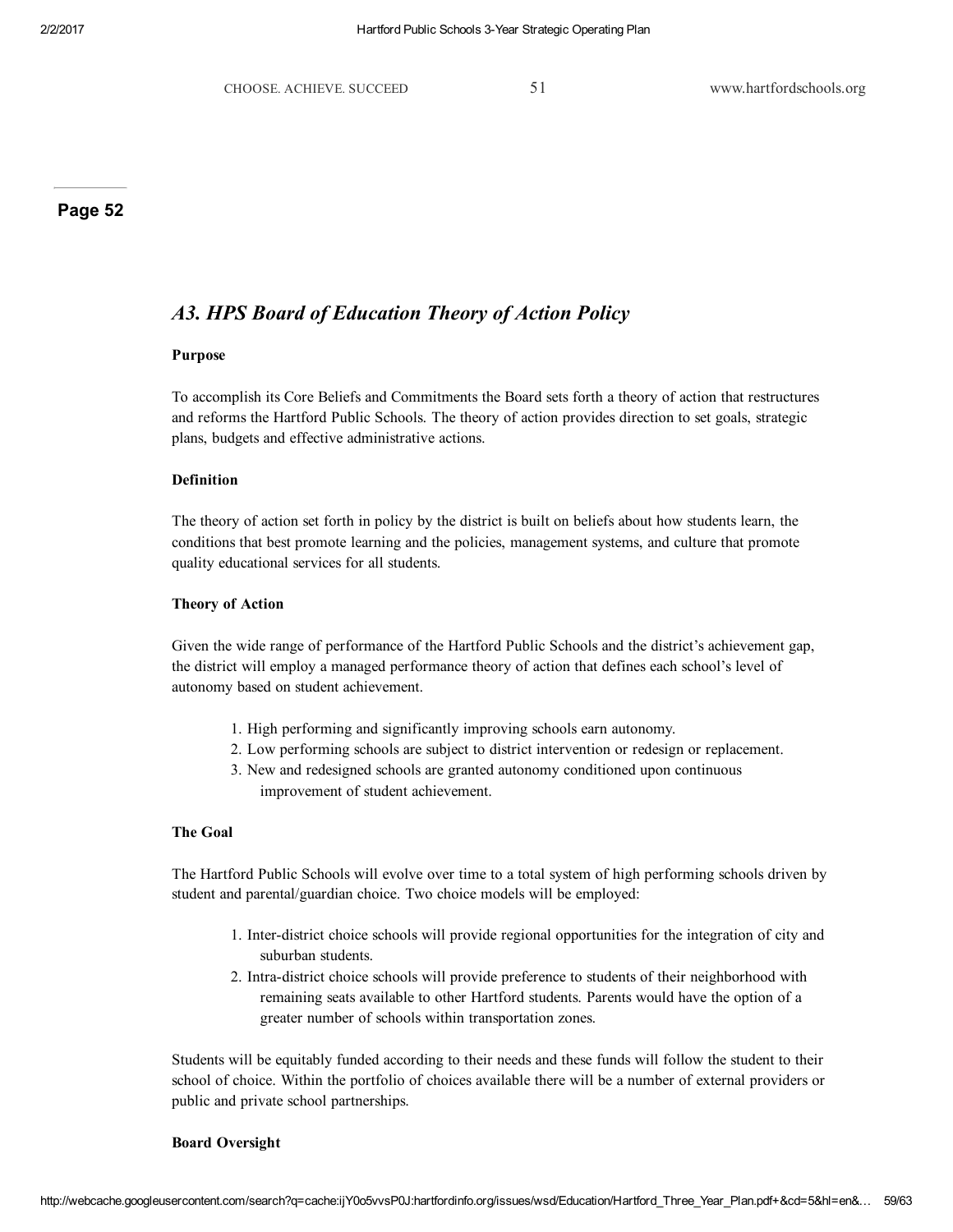The Board will review the performance of each school annually to determine its status and take action according to policy.

The Superintendent will provide a theory of action status and the evaluation report to the Board quarterly. The reports may include but should not be limited to information regarding the state of the District's accomplishments, curricular issues, professional development, student assessment and intervention strategies.

CHOOSE. ACHIEVE. SUCCEED 52 www.hartfordschools.org

Page 53

## *A4. HPS School Performance Matrix*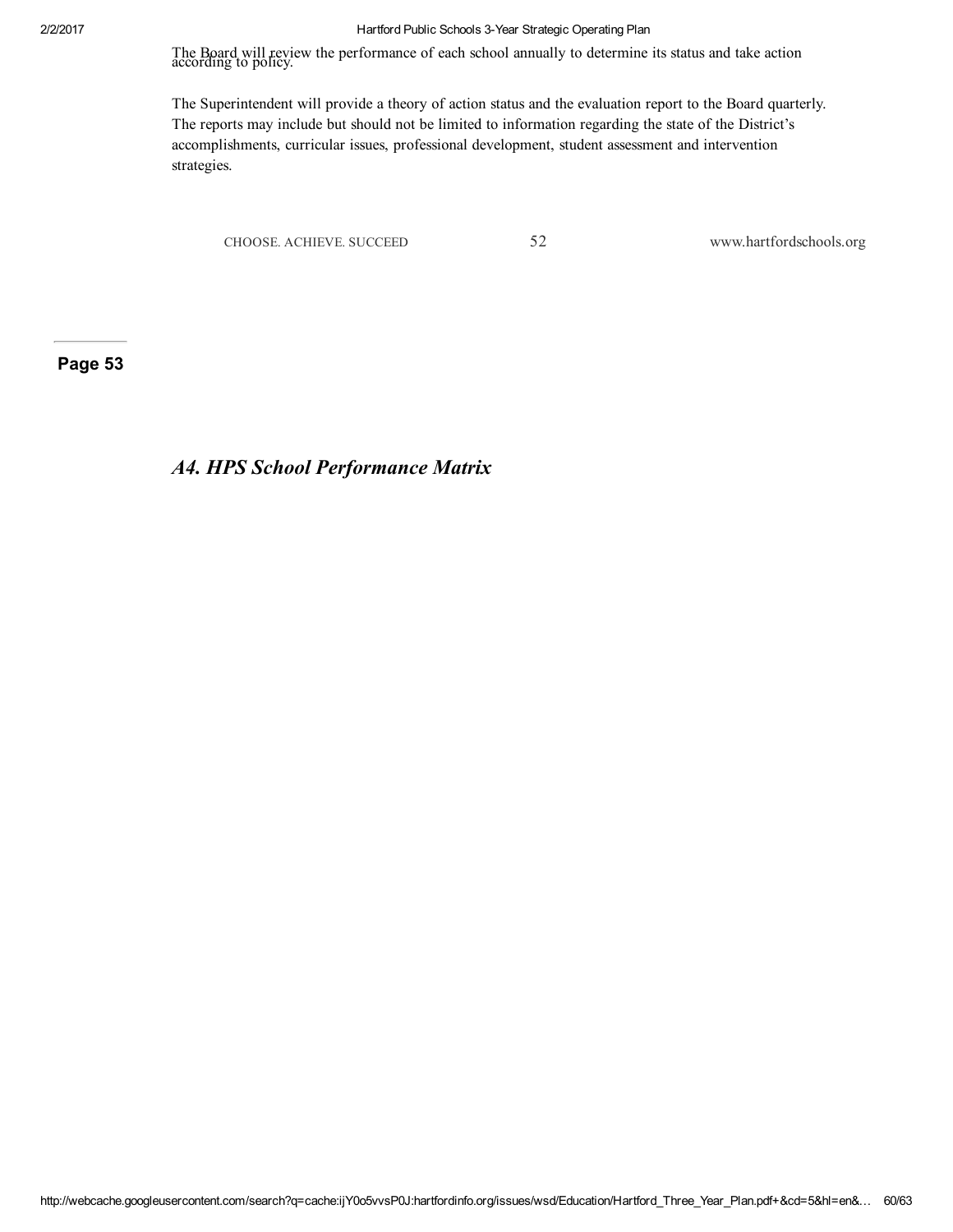CHOOSE. ACHIEVE. SUCCEED 53 www.hartfordschools.org

Page 54

## *A5. HPS District Performance Targets*

## 20112012 DISTRICT PERFORMANCE TARGETS

| <b>MEASURE</b>                               | 2009<br><b>BASELINE</b> | 2011-2012<br><b>TARGET</b> |
|----------------------------------------------|-------------------------|----------------------------|
| <b>3RD GRADE READING</b>                     | 37.3%                   | 49.3%                      |
| <b>4TH GRADE MATHEMATICS</b>                 | $50.0\% +$              | 62.0%                      |
| <b>5TH GRADE WRITING</b>                     | 64.8%                   | 76.8%                      |
| <b>7TH GRADE MATHEMATICS</b>                 | $52.6%+$                | 64.6%                      |
| <b>8TH GRADE SCIENCE</b>                     | 35.3%                   | 47.3%                      |
| 10тн GRADE CAPT<br><b>READING</b><br>WRITING | 57.8%<br>$65.9%+$       | 69.8%<br>77.9%             |
| % COHORT GRADUATING IN 4/5 YRS               | 37%<br>$43%+$           | 49%<br>55%                 |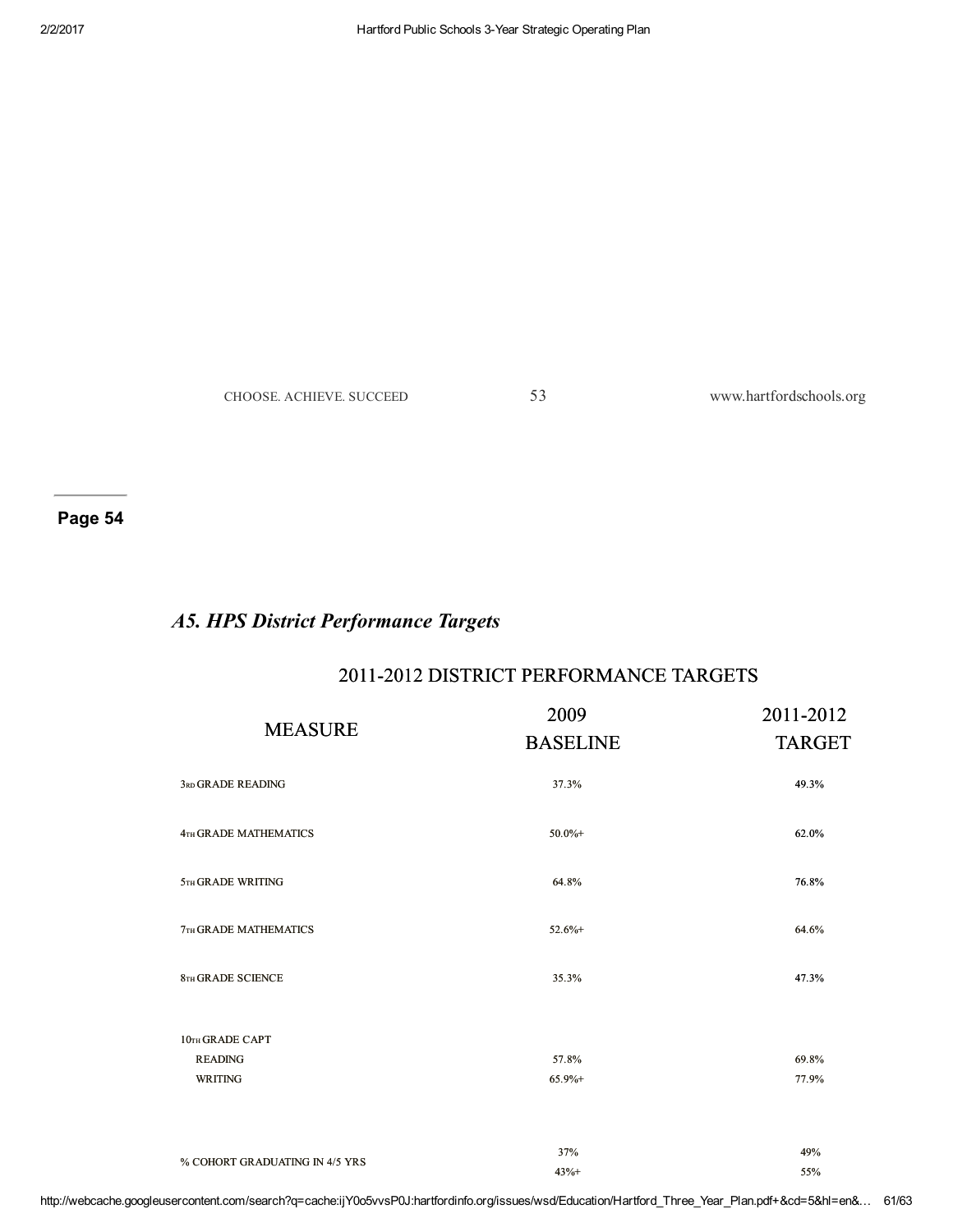CHOOSE. ACHIEVE. SUCCEED 54 www.hartfordschools.org

Joan Massey

## Page 55

## *A6. Nine Working Group Participants*

| High Academic<br>Achievement<br>-Bethany Silver<br>-Penny<br><b>MacCormack</b><br>-Sandra Inga<br>-Sharon Heyman<br>-Jennifer Allen<br>-Pat Staszko<br>-Marge Swaye<br>-Mary Beth Russo | School<br>Accountability &<br>Empowerment<br>-Penny MacCormack<br>-Bethany Silver<br>-Gloria DeJesus<br>-Regina Blake<br>-Leslyee Frederick | Effective School<br>Leaders<br>-Joan Massey<br>-Penny<br><b>MacCormack</b><br>-Christina<br>Kishimoto<br>-Tim Sullivan<br>-Jennifer Allen<br>-Tyrone<br>Richardson | Effective<br>Teachers<br>-James Thompson<br>-Dee Cole<br>-Josie Smith<br>-Tom Faniel<br>-Tim Sullivan<br>-Brenda Greene<br>-Michael Boisvert<br>-Sally Biggs<br>-Ellen Stoltz<br>-Freeman Burr | Equitable<br>Allocation of<br>Resources<br>-Paula Altieri<br>-Ebbie Parsons<br>-Maureen<br>Colman<br>-Bethany Silver<br>-Victor De La<br>Paz |
|-----------------------------------------------------------------------------------------------------------------------------------------------------------------------------------------|---------------------------------------------------------------------------------------------------------------------------------------------|--------------------------------------------------------------------------------------------------------------------------------------------------------------------|------------------------------------------------------------------------------------------------------------------------------------------------------------------------------------------------|----------------------------------------------------------------------------------------------------------------------------------------------|
|-----------------------------------------------------------------------------------------------------------------------------------------------------------------------------------------|---------------------------------------------------------------------------------------------------------------------------------------------|--------------------------------------------------------------------------------------------------------------------------------------------------------------------|------------------------------------------------------------------------------------------------------------------------------------------------------------------------------------------------|----------------------------------------------------------------------------------------------------------------------------------------------|